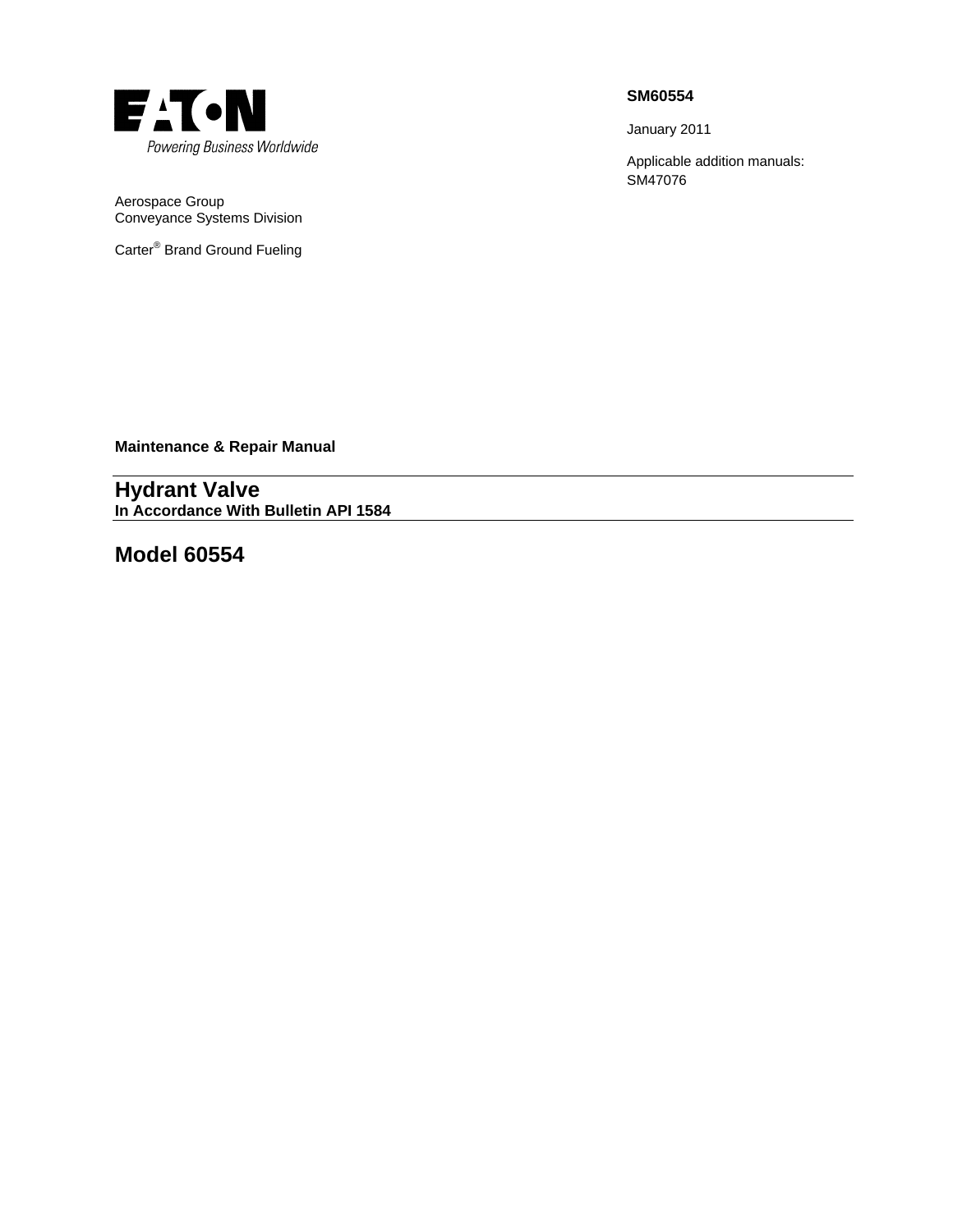## **TABLE OF CONTENTS**

## **PAGE**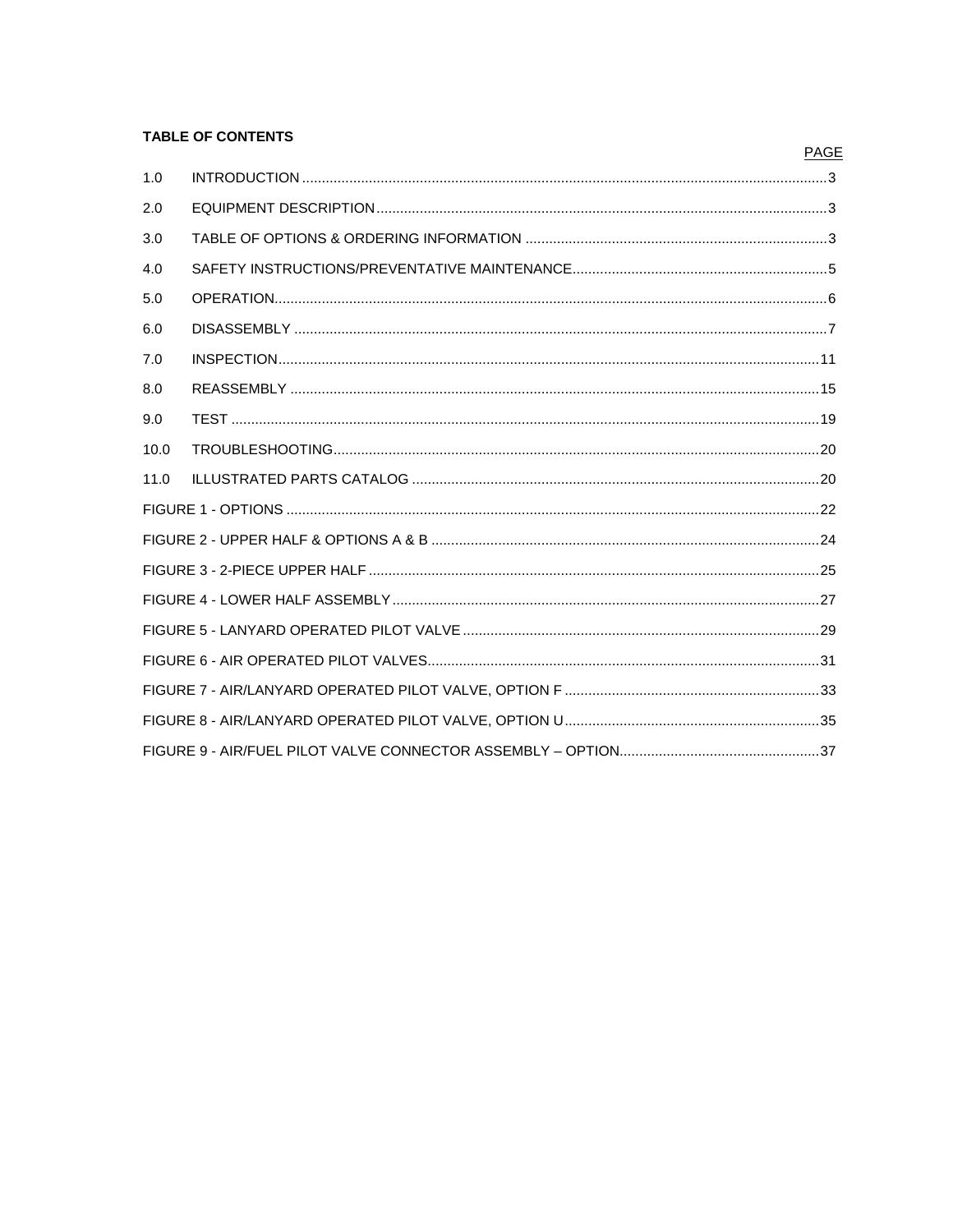#### **Maintenance, Overhaul & Test Instructions Eaton's Carter® Brand Model 60554 Hydrant Valve**

### 1.0 INTRODUCTION

This manual furnishes detailed instructions covering the maintenance and overhaul of Eaton's Carter brand Model 60554 Hydrant Valve, a family of hydrant valves as described in a later paragraph. A separate manual covers the two special versions of the 60554, 60554-2D (SM60554-2D) and 60554-3D (SM60554-3D).

## 2.0 EQUIPMENT DESCRIPTION

The Model 60554 family of hydrant valves starting with serial number 11161 has been qualified in accordance with the Third Edition of API 1584. This version of the industry specification includes the updating of the Second Edition and combines the requirements of the Institute of Petroleum Requirements to arrive at an industry wide specification. The main thrust of the Third Edition is to cover in more detail the "break-a-way" capability of the combination hydrant valve and coupler to improve safety on the ramp. Specific tests were required of the combination of products to prove that the hydrant valve and couplers met these requirements. Ask Carter for 3QTR60554 Test Report for the results of the tests on the Carter products.

Older units (serial numbers under 11161) can be updated to meet the new requirements by using a kit noted later.

The Model 60554 family of hydrant valves is manufactured with a choice of five different pilot valve arrangements, lanyard or air pressure operation, capable of flowing in the fueling direction only, or with air pressure operation, capable of both fueling and defueling operations and two different dual air/lanyard pilots. The lanyard operated type valve is also available in two different grades of ductile iron. All versions consist of three major sections:

• Lower Housing Assembly - functionally identical on the valves that are capable of flow in the fueling direction only. The "J" option uses a different assembly. The inlet flange, in all cases,

### 3.0 TABLE OF OPTIONS & ORDERING INFORMATION

There are seven basic valves to which various modifications may be added by option letters as shown in the table below. The six basic units are as follows:

• 60554D - Lanyard Operated Pilot Valve for manual on/off control. Valve allows flow in the fueling direction only.

Note: The various items specified in this manual are referred to in parenthesis and indicate the figure number and item number within that figure where the item appears. Example: Servicing Valve (4-3) is item 3 found in Figure 4.

is designed to mate a flat faced ANSI 150 lb, 4 inch pipe flange. The outer housing material is available in either of two grades of ductile iron as explained below.

• Upper Housing Assembly - functionally identical on all valves. The standard upper housing assembly consists of an aluminum base casting with a replaceable stainless steel coupler connecting ring. Two grades of ductile iron material are available as options as noted below. In addition, the "S" option changes the complete upper housing to stainless steel. The outlet connection in all cases is in accordance with API Bulletin 1584.

Pilot Valve - five different pilot valves are utilized on all but Option "X". Option "X" is a new approach used where the major parts of the pilot valve is contained on a hose mounted unit further simplifying the in-pit valve. There are two versions of the new on-hose pilot, air or fuel operated and air or fuel operated with manual override.

As previously mentioned, valves as options are available in two different grades of ductile iron and one is available with a stainless steel upper housing. One version (60554-3D, not covered by this manual) utilizes metric threaded fasteners to attach the Upper and Lower Housing Assemblies together.

Various options are available to modify the basic part number to customize the end item to meet various customers' requirements. These options are explained in detail in paragraph 3.0 below.

- 60554E Air Operated Pilot Valve for deadman control. Valve allows flow in the fueling direction only.
- 60554F Dual Air and Lanyard Operated Pilot Valve for deadman control and manual on/off control for use in small pit (12 or 13" dia.) only. Uni-directional only unless combined with option J.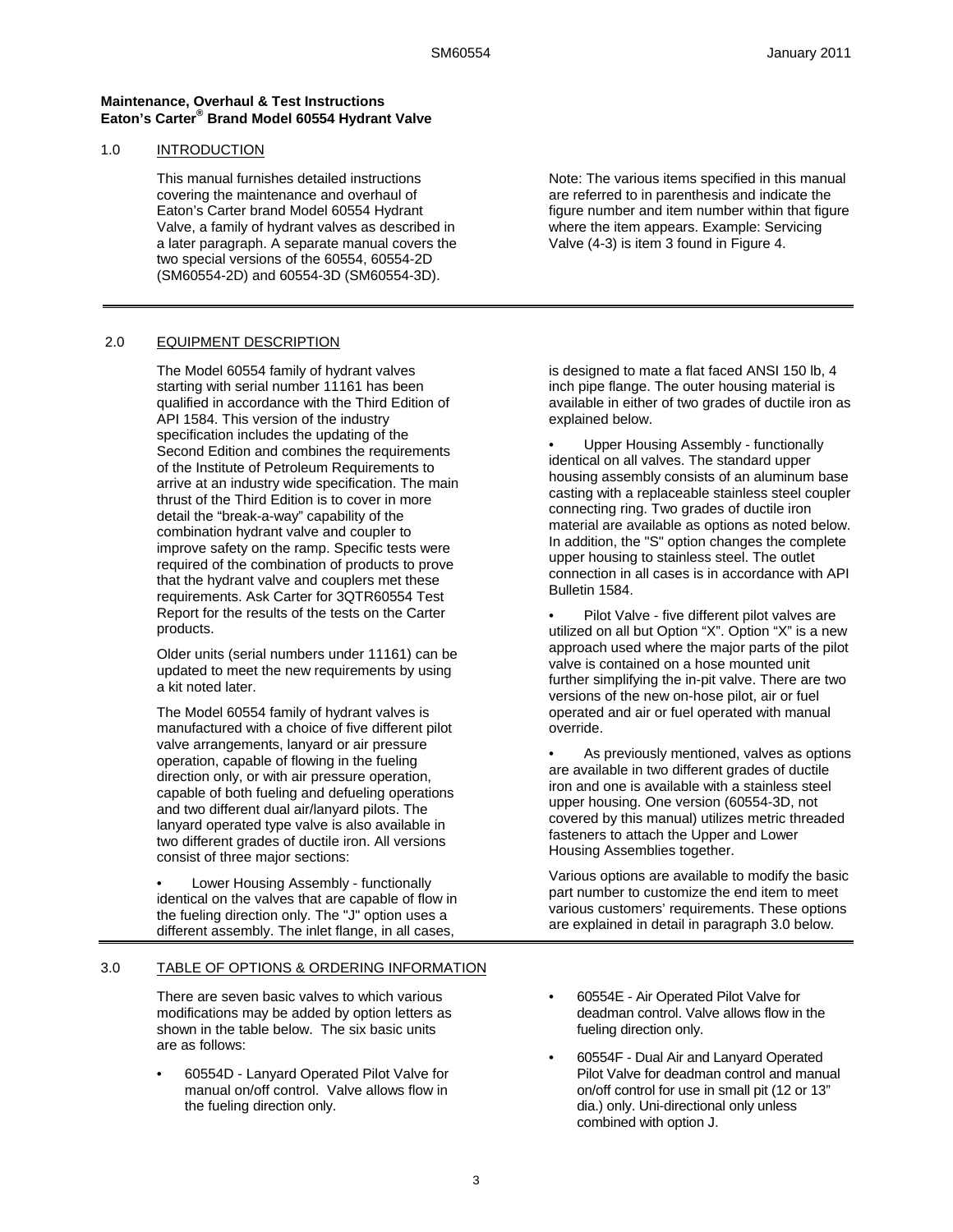- 60554J Air Operated Pilot Valve for deadman control with defuel control to allow flow of fuel in either fueling or defueling direction.
- 60554U Dual Air and Lanyard Operated Pilot Valve for deadman control and manual on/off control for use in standard pits (18" or larger). Uni-directional only unless combined with option J.
- 60554-3D Same as 60554D except material of outer housing is ductile iron per ASTM

A395 (Special Order only). The Upper and Lower Valve Assemblies are fastened together with 15 metric threaded screws instead of the normal 8 UNF threaded screws. (Replaced 60554-2D).

 $60554X - Air$  or fuel operated valve with the operating portion of the pilot valve contained on a mating unit located on the hose from the hydrant servicer.

## **TABLE OF OPTIONS**

The following option letters may be combined with the above basic units to customize the valve to fit specific installation requirements:

| <b>OPTION</b><br><b>LETTER</b> | <b>DESCRIPTION</b>                                                                                                                                                                                                        |
|--------------------------------|---------------------------------------------------------------------------------------------------------------------------------------------------------------------------------------------------------------------------|
| A                              | Adds 10-mesh screen between upper & lower halves of unit (81557-10)                                                                                                                                                       |
| B                              | Adds 20-mesh screen between upper & lower halves of unit (81557-20)                                                                                                                                                       |
| C                              | Adds six-position product selection (44290)                                                                                                                                                                               |
| D                              | Adds manually operated pilot valve                                                                                                                                                                                        |
| E                              | Adds air operated pilot valve                                                                                                                                                                                             |
| F                              | Adds dual air/lanyard operated pilot valve for 12" and 13" pit boxes                                                                                                                                                      |
| G*                             | Adds spool piece to convert inlet flange to mate with 6" 300-lb ASA Raised Face Flange. This option<br>is required to meet the IP Standard (44364). Resultant height of valve is 18". (Special Order on<br>60554-2D & 3D) |
| $H^{**}$                       | Adds 4-mesh stone guard to inlet. Available only with "G" option above (43587)                                                                                                                                            |
| J                              | Adds pilot assembly (de-fuel), air operated, and lower half (de-fuel) valve assembly                                                                                                                                      |
| K                              | Adds linlet adapter kit to basic unit to fit into Avery Hardoll 12" pit. (Some modification to the Avery Hardoll<br>mounting flange might be necessary). Can not be used with Options G, H or L (44744)                   |
| L.                             | Adds inlet adapter kit to basic unit to fit into Avery Hardoll 13" pit. (Some modification to the Avery<br>Hardoll mounting flange might be necessary). Can not be used with Options G, H or K (44745)                    |
| м                              | Adds quick disconnect air connection to pilot port. Available only with E, F or J basic units only (44731)                                                                                                                |
| N                              | Adds adapter kit for installing unit into 12 or 13" Avery Hardol Pits with 3" ANSI mounting flanges. Can<br>not be used with Options G, H, K or L (47077)                                                                 |
| P                              | Adds 4" spool piece to convert inlet flange to mate with 6" 300-lb ASA raised face flange (47199).<br>Resultant valve height is 16.0". (Special order on 60554-2D & 3D)                                                   |
| $\Omega$                       | Replaces standard 2-piece (aluminum/stainless steel) upper with one piece ductile iron upper half<br>(same as units previous to 2-piece units)(43214)                                                                     |
| R.                             | Replaces standard 2-piece (aluminum/stainless steel) upper with ductile/stainless steel 2-piece upper<br>half (47203-2)                                                                                                   |
| S                              | Changes upper half housing to stainless steel (43214-4)                                                                                                                                                                   |
| T.                             | Adds fusible plug to air pilot line. (47326) (Not available with Option "X")                                                                                                                                              |
| U                              | Adds dual air/lanyard pilot valve                                                                                                                                                                                         |
| X                              | Adds remote pilot connector fitting                                                                                                                                                                                       |
| Z                              | Adds actuator assembly with override                                                                                                                                                                                      |
|                                | *This option may have been originally made under license by various Eaton Carter brand distributors and for that<br>reason may not be exactly the same, although physically and functionally interchangeable.             |

\*\* This option is not licensed to be made by any company except Eaton and any furnished should be original equipment. Failure during the extreme high flow testing by API resulted with product made by a company other than the factory.

Example: 60554BDGH - 18" high IP Standard Unit with 6" inlet, manually operated pilot valve, stone guard & optional 20-mesh screen.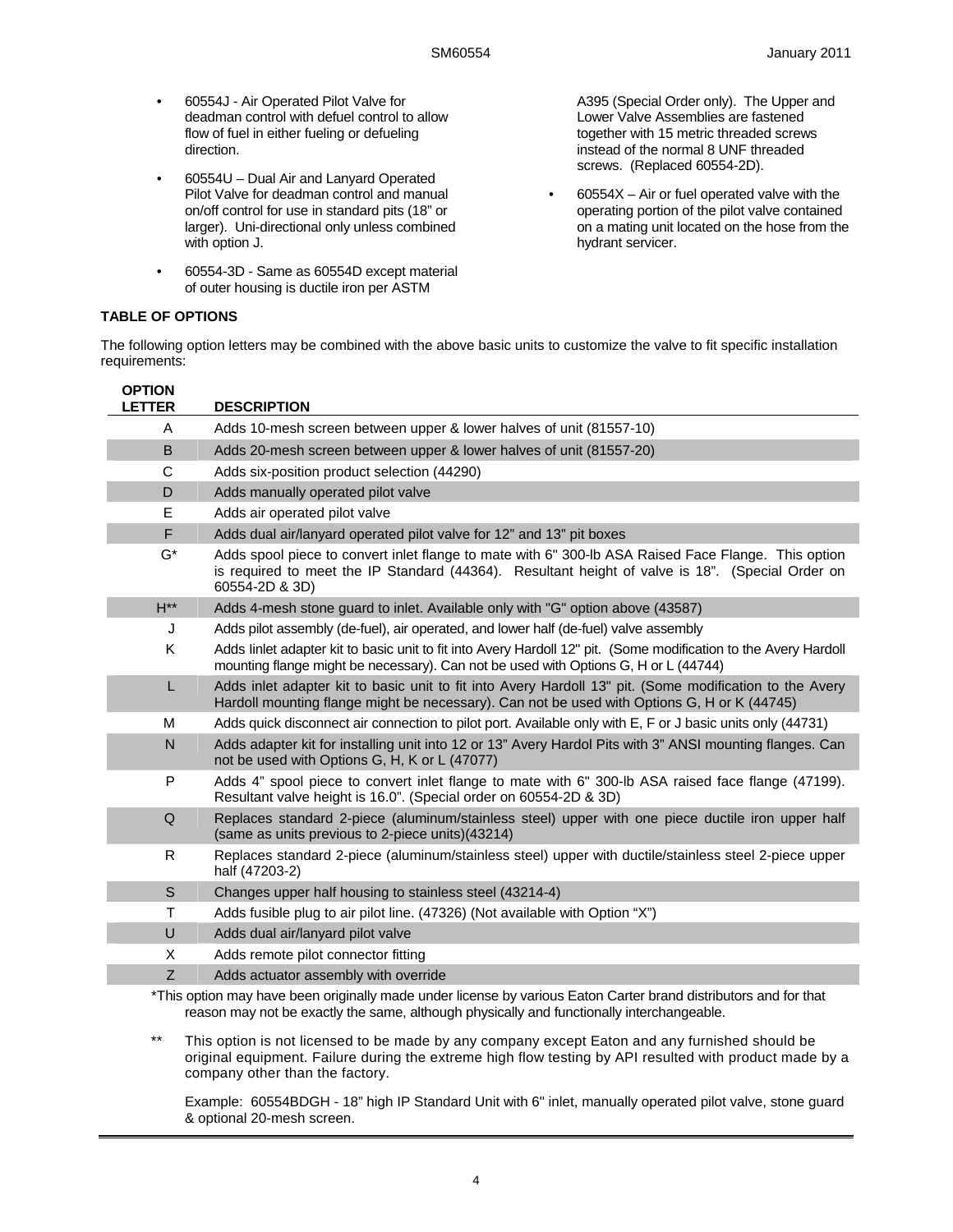## 4.0 SAFETY INSTRUCTIONS/PREVENTATIVE MAINTENANCE

4.1 SERVICING VALVE UTILIZATION - The unit incorporates a servicing control valve designed to allow the Upper Housing Assembly and/or the Pilot Valve to be removed while the inlet of the unit is under pressure. See caution below.

> The Lower Housing Assembly consists of a pressure overbalanced piston assembly that shuts off the main flow path. The slipper type seals utilized on the piston are not absolutely zero leak seals and an increase in leakage past these seals is anticipated with age. If the leakage increases too much, the piston will no longer stay closed. It is therefore recommended that the hydrant not be maintained by use of the servicing valve on a regular basis and when it is used, the following procedure should be followed to reduce the possibility of a major spillage of fuel:

### **CAUTION!**

It is not recommended that this procedure be utilized, except in an emergency condition. The use of this valve does pose a possible hazard if not correctly accomplished and the valve is not in good working order.

If an inlet butterfly valve is available, close it to reduce the inlet pressure from the hydrant system.

• Close the Servicing Valve (4-3) securely, by hand. The seal on this valve could be damaged if a wrench is utilized. No threads on the Stem (4-3) should be visible when the valve is fully seated.

• Manually depress the pressure Equalization Poppet (2-13) and allow the pressure inside the Upper Housing Assembly (2-6) to bleed. If the flow from the Equalization Poppet (2-13) reduces to a matter of leakage as differentiated from continuous flow under pressure, it is safe to proceed.

## **CAUTION!**

If the flow from the Equalization Poppet (2-13) is steady and under pressure, do not continue to remove the Upper Housing Assembly (2-6).

• On all but Option "X" - Remove the Pilot Valve (1-D, 1-E, 1-F, 1-J or 1-U) and wait for at least one minute while checking the leakage out of the hole from which the Pilot Valve (1-D, 1-E, 1-F, 1-J or 1-U) or the quick disconnect was mounted. If the leakage does not appear to be under pressure proceed with the next step.

On Option "X" – Use a  $\frac{1}{4}$ " diameter plastic rod to depress the valve stem located within the quick disconnect fitting and wait for at least one minute while checking for leakage. If the leakage does not appear to be under pressure proceed with the next step.

• Remove the Screws (2-3 & 2-5) attaching the Upper Half Assembly (2-6) and Lower Half Assembly (5-1).

## **CAUTION!**

As long as the hydrant system pressure is on do not attempt to remove the Lower Housing Assembly (5-1) from the inlet pipe or loosen the Servicing Valve (4-3).

- 4.2 HOT HYDRANT Refer to paragraph 7.1.2 for the testing procedure to determine whether a hydrant is "hot" or not. This preventative maintenance procedure should be conducted after one year of service and every six months thereafter for maximum benefit.
- 4.3 OUTLET SAFETY INSPECTION The 60554 is designed to meet the break a-way requirements of the 3<sup>rd</sup> Edition of API 1584. To assure that the unit will continue to meet these requirements it is necessary to annually inspect the outlet configuration to assure that it meets the dimensions that allows it to be within specification.

**WEAR GAUGE NOW AVAILABLE!** 

A new gauge to check the wear on the outlet connection of the 60554 is now available as part number 60554ST1. It is a "no-go" gauge in that it checks the two critical surfaces of the API interface for non-conformance to API 1584 and safe usage with any **Carter** coupler.



## **Figure A – 60554ST1 Wear Gauge**

The gauge has two sides, "A" to check the outer diameter and "B" to check the angular underside wear surface of the outlet configuration. This gauge is meant to determine whether the outlet will continue to meet the break a-way requirements of API 1584 **if the mating coupler is a Carter unit and it is also within the wear tolerance of it wear gauge 61362.** See the appropriate Coupler manual for instructions on how to use the 61362.

First attempt to pass side "A" across the hydrant outlet in at least 4 places approximately 45°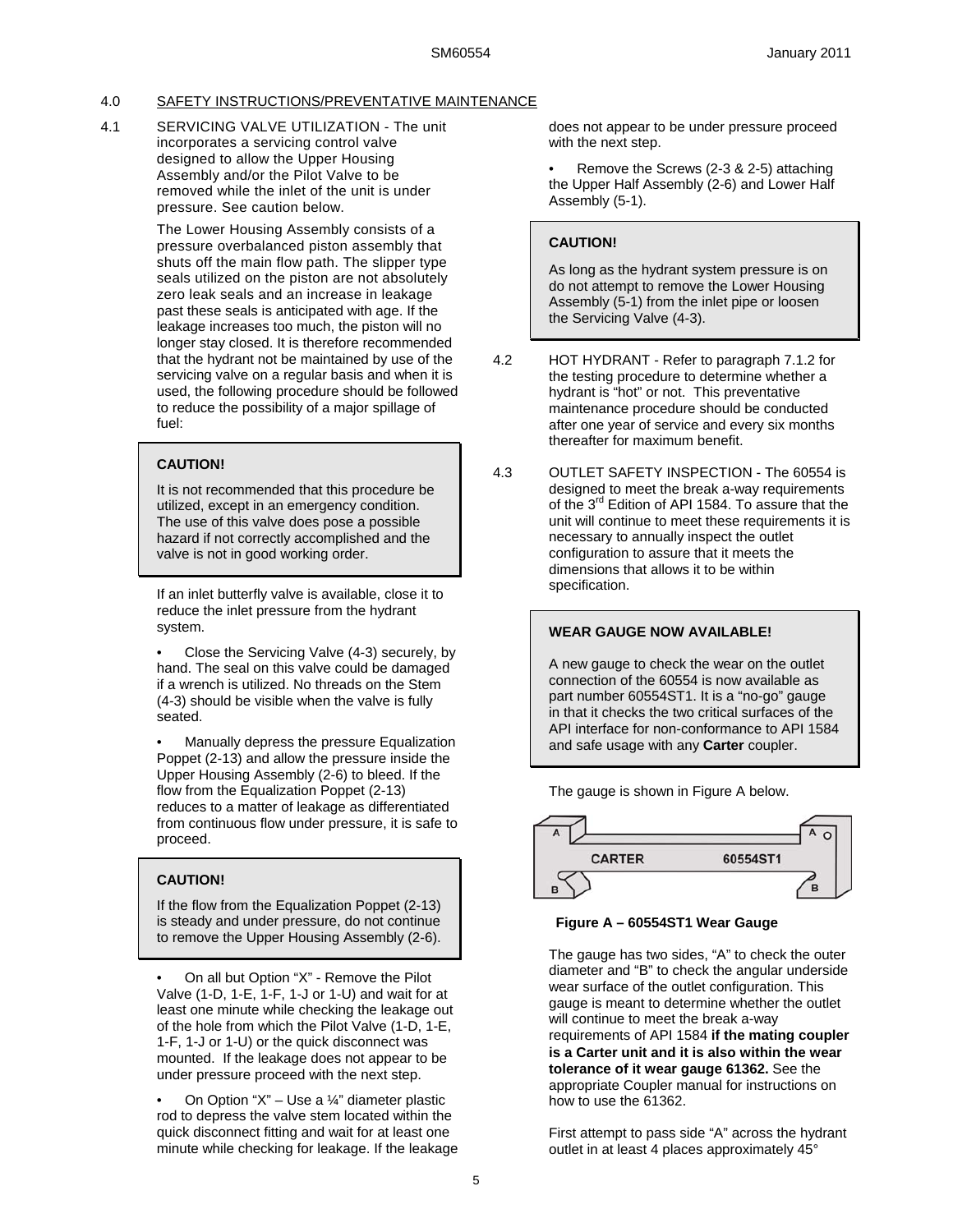apart. If the gauge can be passed across the outlet the outlet is worn and needs replacing.

 Second, attempt to pass side "B" across the hydrant outlet in at least 4 places approximately

5.0 OPERATION

identical.

45° apart. If the gauge can successfully be passed across the outlet the gripping surface is worn and the outlet needs replacing.

> PRESSURE EQUALIZATION VALVE



**FLOW** VALVE OPEN **Figure A** 

Figure B reflects the same hydrant valve with the air pilot in a closed position. The only differences between the two units are in the operating mechanism that supplies the power to open and close the pilot valve. In the air operated pilot, the closing lanyard and opening latching mechanisms are replaced with an air operated<br>piston. When Option "X" is When Option "X" is present the air pilot is separated with the piston operator as a part on the hose to the valve.

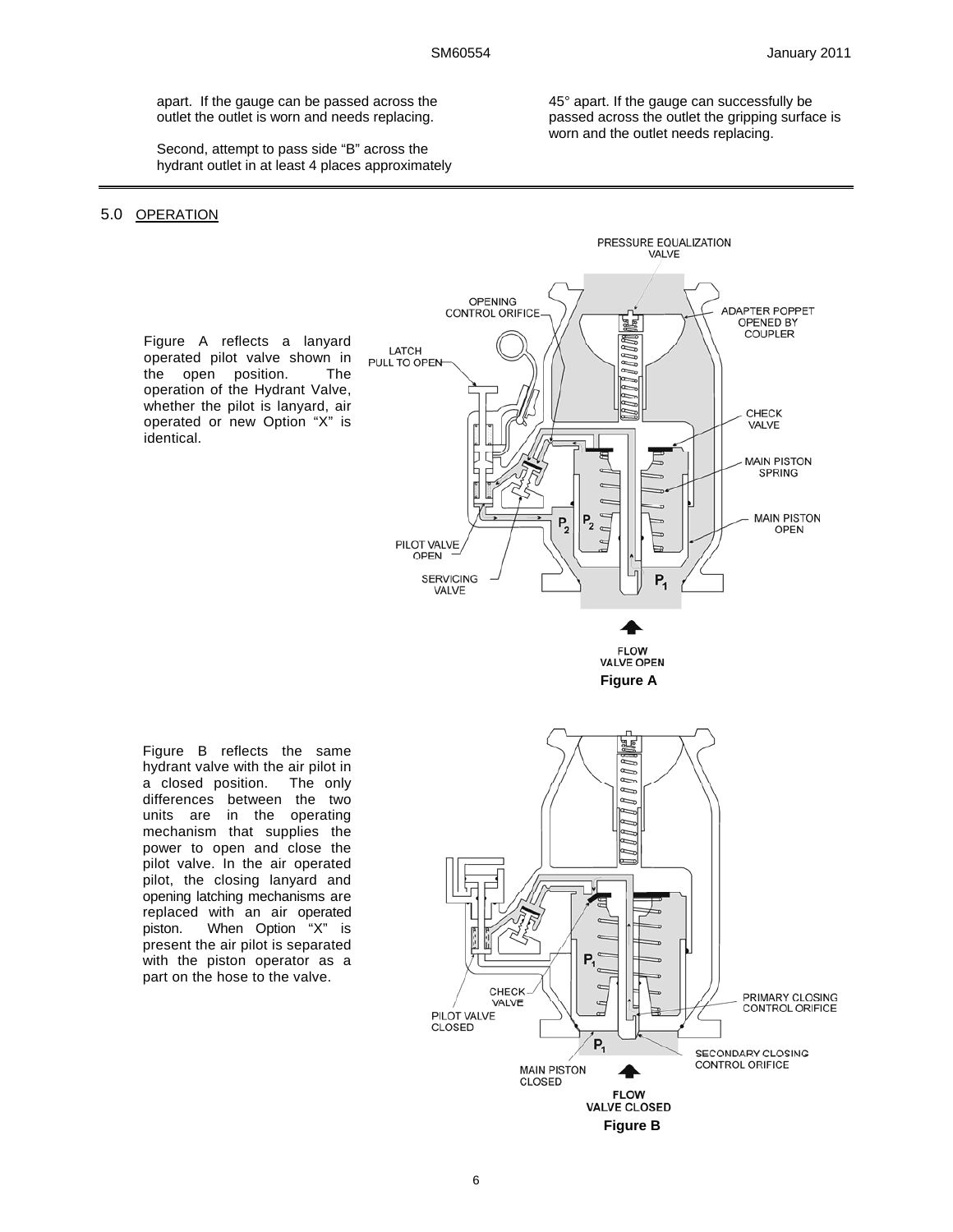### **Servicing Valve Closed Pilot Valve Open or Closed**

The closing of the Servicing Valve (4-3) has the same affect as closing the Pilot Valve (1-D, 1-E, 1-F or 1-J). That is, the flow passage from the piston chamber to the downstream side of the piston is blocked. The piston chamber pressure begins to equalize to the inlet pressure (P1) through the check valve. The piston area is greater than the effective seal area, hence the unbalance of forces caused by the equal pressure, plus the spring, will cause the valve to stay closed.

### **Pilot Valve Open Servicing Valve Open**

The open pilot valve allows the continuous passageway from the main piston chamber and from the closing control orifice. The piston chamber is vented through an opening control orifice and the open Servicing valve to a point in the Lower Valve Half. The pressure (P2) at this point is less than the inlet pressure (P1). The piston chamber pressure is also maintained at P<sub>2</sub> causing an unbalance of forces on the piston. The inlet pressure force is greater than the combined piston pressure force plus the spring force hence the valve will open to allow flow. This is assuming that the outlet adapter poppet in the Upper Valve Half has been opened by a Coupler.

The pilot poppet is maintained in the open position by one of two methods:

• Lanyard operated pilot - The pilot is opened by the pull of the "T" handle located on the top of the pilot valve. When it is pulled upward, the spring loaded latch attached to the lanyard pivots to lock the pilot into the open position.

• Air or Air/Lanyard operated pilot - Air pressure applied to the pilot piston will maintain the pilot in the open position until the pressure has been depleted (by release of deadman).

## **Pilot Valve Closed Servicing Valve Open**

Pulling the lanyard, or depleting the air supplied to their respective pilots, will allow the spring loaded pilot poppet to close. (Depleting the air supply can be accomplished by activating the deadman control or in the case of an Air/Lanyard Pilot pulling the lanyard will release the air pressure. The lanyard is meant for an emergency closure only and is not meant to be used at each refueling.) This action blocks off the venting of the piston chamber to the lower pressure area downstream. The piston chamber begins to equalize to the inlet pressure (P1) through the check valve. The piston area is greater than the effective seal area, hence the unbalance of forces caused by the equal pressure plus the spring will cause the piston to begin to close. As the piston moves toward the closed position, the piston chamber volume increases and must be filled through the two series orifices. The primary orifice is considerably larger than the secondary (slot). During the initial and majority of the travel of the piston, the primary orifice is fully exposed to the inlet pressure, hence the rate of closure is controlled by this orifice.

When the piston moves far enough closed to cover the primary orifice, the secondary (smaller) orifice begins to control the closure rate. Hence the valve begins to close relatively rapidly and then slows down as it nears its closed position. The relative size and locations of these two orifices allows the valve to close to provide a minimum of overshoot and yet limit the surge pressure shock, on closing, and still maintain a closure rate in accordance with applicable international specifications.

On "J" Defueling options the pilot valve is manually held closed by the thumb screw to allow defueling flow. Pressure supplied to the hydrant valve outlet will cause the piston to open (as long as the pilot valve is manually held in the closed position). The overbalance of areas between the outer diameter of the piston versus the main piston seal area caused the outlet pressure to open the piston to allow defueling flow.

## 6.0 DISASSEMBLY

This disassembly procedure assumes that the valve is located within a shop area where there is the capability of supplying the necessary tools. It is also assumed that options G, P or H are not removed from the pit for maintenance, although the Gasket (1- 11) used between the two parts (Valve and Spool) should be replaced at each removal of the unit from the pit. The same goes for spool pieces used as Options K and L (1-K & 1-L).

### **Note:**

The valve will be full of fuel and provisions for draining into a safe container should be made prior to beginning to work on the unit.

- 6.1 Place the unit in a container sufficiently large enough to contain a minimum of 5 gallons (19 l) of fuel. Remove the Cover Assy (2-23). Push the Adapter Poppet (2-11) open and hold it open with a flexible plastic rod, or another non-marring item, to allow the unit to drain. **Hint: A scrap 23620 Rod used in Carter 60427 Nozzle is suitable for this job**.
- 6.2 Remove the Servicing Valve (4-3) and set aside.
- 6.3 Turn the unit over onto its outlet, being sure to place it on a surface that will not damage the outlet surfaces. Grasp the inlet flange and apply pressure to the Piston (4-18) to push it open sufficiently to insert a flexible plastic rod to keep the piston open as with the Adapter Poppet (2-11) above. Turn the valve over a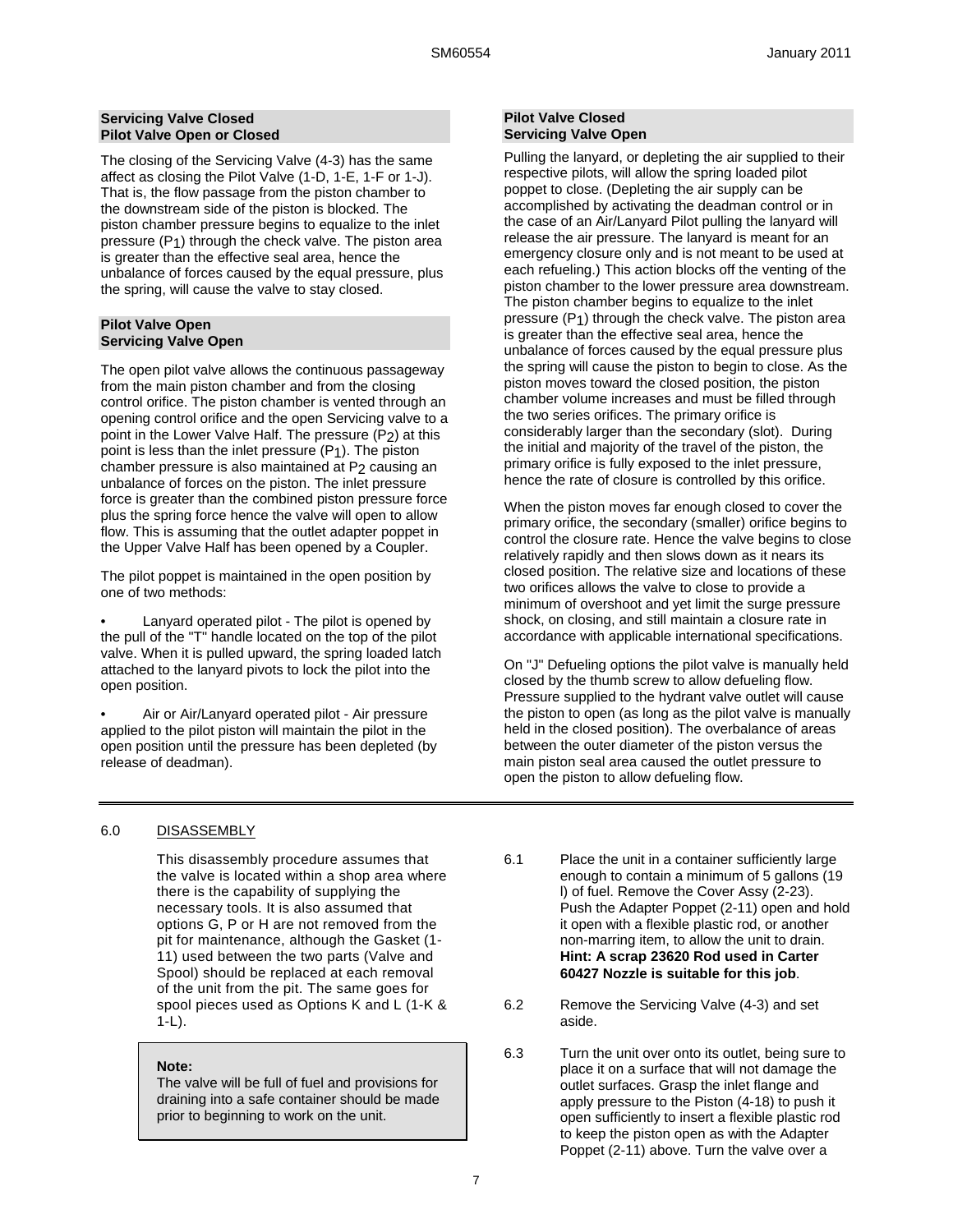few times to allow the trapped fuel to drain. The rod can then be removed to close the Piston (4-18).

- 6.4 Pilot Valve/Pilot Valve Connector Removal
- 6.4.1 Pilot Valve Remove Screws (5-29, 6-18, 7-18 or 8-18) and Washers (5-28, 6-19, 7-19 or 8- 19). Grasp the Pilot Valve (1-D, 1-E, 1-F, 1-J or 1-U) and twist back and forth while applying a force away from the unit to remove the pilot. While removing the Pilot Valve (1-D, 1-E, 1-F, 1-J or 1-U) be sure to maintain a straight upward pressure to prevent causing a binding of the parts contained within the Lower Housing Assy (4-10). Some of these parts could be damaged if a binding during disassembly occurs. Lay the Pilot Valve (1-D, 1-E, 1-F, 1-J or 1-U) aside for now.
- 6.4.2 Pilot Valve Connector Assembly (Option "X") Remove the two Screws (9-5) and Washers (9- 6) to remove Connector (9-2). Remove and discard O-rings (9-3) and (9-4). If it is necessary to remove the Valve Stem Assembly (9-7) special tool T221790 will be needed to unscrew it from the lower housing. If removed discard O-ring (9-8). If removed the Stem (9-11) may be replaced by first placing a small bladed screwdriver into the hole in the Spring Guide (9-9) and pry the spring guide from the part. This allows one to remove the other parts within and to replace the stem if necessary.
- 6.5 Remove Screws (2-3 & 2-5) and Washers (2- 4). Note that Screw (2-5) is shorter than Screws (2-3). It should be noted that it was installed in the hole to the left of the Pilot Valve (1-D, 1-E, 1-F, 1-J or 1-U) when facing the unit with the Pilot Valve (1-D, 1-E, 1-F, 1-J or 1-U) directly in the center. Note that on newer units this shorter Screw (2-5) is made of stainless steel, for ease of identification only, instead of the normal cadmium plated Screws (2-3).
- 6.6 Using a thin, wide blade screwdriver, gently pry the Upper Half Assy (2-6) from the Lower Half Assy (4-1). Be careful not to damage the epoxy coating. Remove and discard O-ring (2- 22). Set the Lower Half Assy (4-1) aside.
- 6.7 Remove Strainer (2-21), if present, from unit. Set it aside.
- 6.8 Upper Half Assy (2-6) Remove the plastic rod holding the Poppet (2-11) open and install the Cover Assy (2-23) to protect the Upper Half Assy (2-6). Turn the unit over onto the Cover Assy (2-23).
- 6.8.1 While pushing downward on Poppet Retainer (2-19), using a thin blade screwdriver, remove Retainer Ring (2-20) from Upper Housing (2- 7). Slowly release downward pressure on

Poppet Retainer (2-19) to remove it, Spring (2- 18) and Poppet Assy (2-8).

6.8.2 Newer valves may have a "2-piece" upper housing. This is easily determined by the aluminum (no epoxy coating) cast upper housing and the stainless steel adapter ring. If the upper housing is epoxy coated or all stainless steel no further disassembly is possible. If it is the 2-piece upper it is not necessary to disassemble the part farther unless there is a leak at the joint between the Ring (3-4) and the Housing (3-2), then the Oring (3-3) must be replaced. Another reason for further dis-assembly would be to replace the Ring (3-4) due to severe denting which can cause leakage when the coupler is attached.

## **NOTE:**

If the O-ring (3-3) is being replaced it will be necessary to heat the assembly to 300°F (150° C) for at least one-half hour before trying to remove the Screws (3-5). Trying to remove them at room temperature may result in twisting them off due to the use of Locktite to retain them in place. If the Ring (3-4) is being replaced then damaging the screws is of no concern since the ring will be discarded along with the screws.

Then remove the Screws (3-5) and Washers (3-6) from the inside of the unit. Carefully pry the stainless steel Ring (3-4) from the Housing (3-2). Remove and discard O-ring (3-3).

- 6.8.3 Using a thin blade screwdriver, carefully pry an end of the Retaining Ring (2-17) and remove it from its groove. Disassemble Poppet Assy (2-8) removing the various parts. Remove Seal Ring (2-9) from Seal (2-10) and discard Seal (2-10). Remove and discard Seal (2-12).
- 6.8.4 If present and the valve is the obsolete style that utilized bosses cast onto the Upper Housing (2-7), there is no need to disassemble the product selection part of the Upper Half Assy (2-6) unless parts need replacing due to missing or damaged parts. On newer valves, these bosses were removed and the product selection feature is achieved by the addition of the Product Selection Ring Assy (1-C). This ring is attached to the unit by using four extra long Bolts (1-5) and Standoffs (1-2). It is then necessary to disassemble the Product Selection Assy (1-C) from the unit during disassembly of the valve. On older versions of the newer valves, the Ring (1-1) holding the product selection studs is a solid one piece ring. On newer valves the ring is composed of four equally thick stamped Rings (1-1). The older units utilize one piece product selection studs while the newer units utilize standard Bolts (1-3) and a stack of Washers (1-4 & 1-6). If replacement of either the older ring or the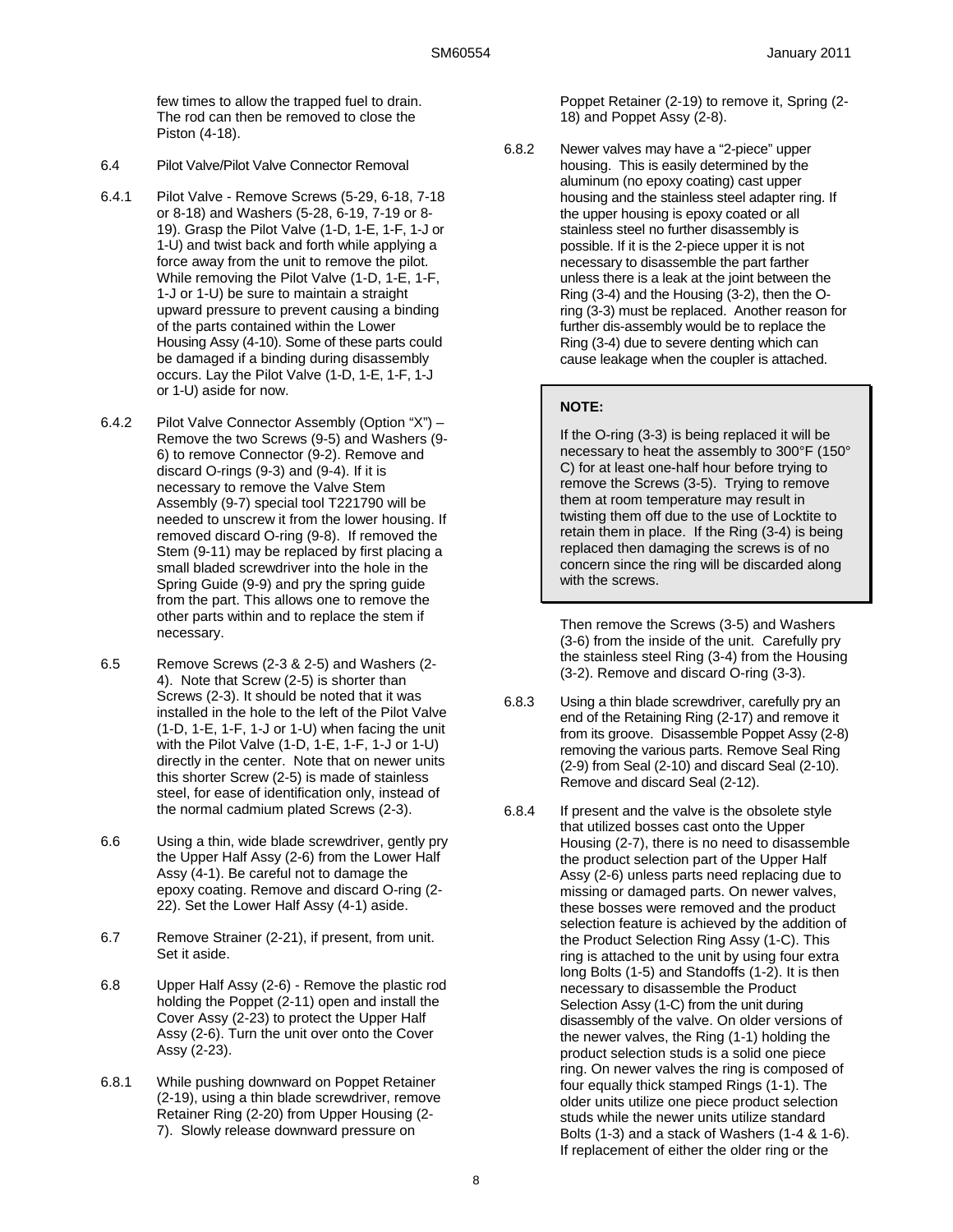studs is required, utilize the newer replacement parts.

- 6.9 Lower Half Assy Turn Lower Half Assy (4-1) over to expose the inlet flange. Remove Screws (4-15). Early versions of the unit utilized only two Screws (4-15) to retain the Piston Retainer (4-16). The later versions utilize six. This change was made necessary on a similar valve, model 61654 with a six inch ANSI flange. On the model 60554, the Piston Retainer (4-16) is retained in place by the mating pipe flange hence the mandatory use of six screws is not necessary. However, if there are six present, all six should be replaced. Note: If Screws (4-15) are difficult to remove, an impact wrench may be necessary to prevent damage to the Phillips recesses of the Screws (4-15). Also note: Normally, the main Spring (4-26) will be strong enough to force the Piston Retainer (4-16) out of the unit. If not, use a thin blade screwdriver to carefully pry out Piston Retainer (4-16). Remove and discard O-Ring (4-17).
- 6.9.1 Remove Piston Assy (4-18 to 4-21), Spring (4- 26), Washer (4-27) and Seal (4-28). Discard Seal (4-28). Remove Screws (4-19), Seal Retainer (4-20) and Seal (4-21). Discard Seal (4-21). Using an o-ring pick, carefully remove and discard O-Ring (4-22) and Slipper Seal (4- 23) from Piston (4-18).
- 6.9.2 Using an o-ring pick, carefully remove Piston Seal (4-25) and O-Ring (4-24) and discard both.
- 6.9.3 Check to see if the Shaft (4-12) is loose in the Lower Housing (4-11) only, do not attempt to remove Screw (4-14), Washer (4-13) or Shaft (4-12) from Lower Housing (4-11). The Shaft (4-12) is press fitted into the Lower Housing (4- 11) and neither part is available as a replaceable spare part. If it is necessary to replace the Shaft (4-12), it is necessary to replace the Housing Assy (4-10) as a complete unit.
- 6.9.4 Using an appropriately sized wide blade screwdriver, remove the Cage (5-18, 6-2, 7-2 or 8-2) from Lower Housing (4-11) by unscrewing counter clockwise. Remove and discard O-Ring (5-1, 6-11, 7-11 or 8-11) from Cage (5-18, 6-2, 7-2 or 8-2).
- 6.9.5 It is not necessary to remove the Orifice (4-29) located in one of the internal holes visible through the Servicing Valve (4-3) port. Using shop air pressure, blow air through the opening to clear the Orifice (4-29). If the air does not flow easily through the orifice out through the inner part of the Lower Housing (4- 11), the Orifice (4-29) may be plugged. In that case, it will be necessary to remove the Orifice (4-29) and either clean it or replace it.
- - 6.10 Operated Pilot Valve (1-E) In the history of the 60554 Hydrant Valve there have been three different Pilot Valves utilized:

• Current (1991 & later) production unit, part number 44721, utilizes the same Housing (6-1) and Piston (6-14) as is used on the Defueling Pilot Valve (1-J). A Spacer (6-17) is added on the Shaft (6-16) between the Housing (6-1) and the Piston (6-14). The change to this unit was made to standardize on production parts between the pilot valves used on both Options E and J. The only way to tell the obsolete pilot valve apart from the current production unit is to disassemble the unit and check for the presence of the Spacer (6-17) or to look at the bottom of the Piston (6-14) chamber of the Housing (6-1). If the chamber bottom is flat bottomed as opposed to a conical bottomed, the pilot valve is of current design. If the bottom is conical, the pilot valve is an old style 44247.

• On newer valves (after first quarter 2000) the Housing (6-1) may be changed to provide better production economics. The newer valves may use the housing from the dual air/lanyard operated pilot valves with a Plug (6- 27) to fill in the extra air port. This also gives the option to install the air connection in either of the available ports to move the connection farther away from possible damage from the dropping of the coupler onto the valve.

• Previous generation Pilot Valve (1-E) - As mentioned above, this unit has a conical bottomed piston chamber. The Piston (6-14) is also different. The older Piston (6-14) will not work in the newer pilot valve. Should an older Housing (6-1) be needed for replacement, it will be necessary to also procure a new Piston (6- 14), Spacer (6-17) and the new Housing (6-1).

• First generation Pilot Valve (1-E) - This Pilot Valve, part number 42846, utilized some of the same parts as are currently utilized. However, there are major differences. One of these differences can be upgraded to current production by utilizing kit 2KD42836, provided the existing Cage (6-2) is still usable. This kit replaces the fixed pilot seal poppet with a "floating" design for more reliable operation. Since the older parts have been out of production for many years, it may be necessary to consider replacing the entire Pilot Valve 42846 with Pilot Valve 44721.

It is not necessary to remove the Air Quick Disconnect or Fusible Plug (1-M or 1-T if furnished as such) from the unit unless it is necessary to replace the unit.

Compress Spring (6-7) with Spring Retainer (6-6) sufficiently to remove Pin (6-4). This allows the removal of Poppet (6-3). Slide Spring (6-7) off of Shaft (6-16). Unscrew Adapter (6-5) from Shaft (6-16). Slide O-Ring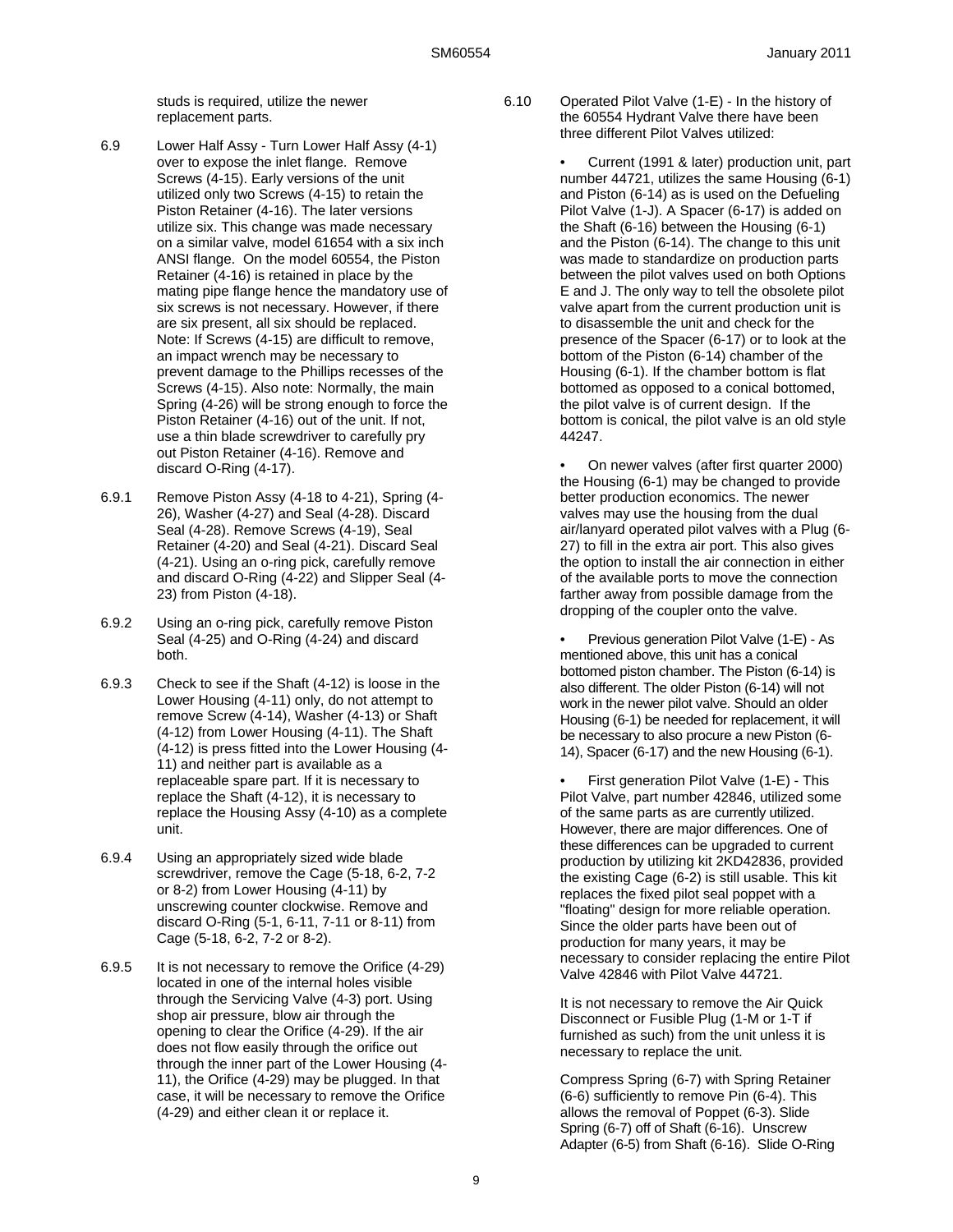Retainer (6-8) off of Shaft (6-16). Carefully pick out O-Ring (6-9) from Housing (6-1) and discard. Remove and discard O-Ring (6-10). Remove Cover (6-12) and Spring (6-13). Push Piston (6-14) out of Housing (6-1). Remove Spacer (6-17). It is not necessary to unscrew Shaft (6-16) from Piston (6-14) unless either part is damaged and must be replaced. Remove and discard Bal Seal (6-15) from Piston (6-14).

6.11 Air Operated Pilot (1-E), 44247 (Obsolete) - Follow above procedure in paragraph 6.10 except the following parts are different:

Housing (Obsolete) instead of Housing (6-1)

Piston (Obsolete) instead of Piston (6-14).

6.12 Air Operated Pilot (Defueling type) (1-J) - Newer valves (those received after the first quarter of 2000) may have a different defuel control screw. The Screw (6-23) was shortened and made with a larger thread size to help prevent operators from bending it when the coupler is dropped onto the hydrant. This made it necessary also to change the Cover (6-22) and Pin (6-24) to suit. Ordering any of the older parts will automatically be entered as the pre-assembled Screw Assembly (6-21). In addition the Housing (6-1) was changed to provide better production economics. The newer valves may use the housing from the dual air/lanyard operated pilot valves with a Plug (6-27) to fill in the extra air port. This also gives the option to install the air connection in either of the available ports to move the connection farther away from possible damage from the dropping of the coupler onto the valve.

> The disassembly procedure is the same as in paragraph 6.10 except for the following changes and the addition of several parts as noted:

Cover Assy (6-21) instead of (6-12).

Additional parts include Defuel Control Screw (6-23), Pin (6-24), Wave Washers (6-25), Washers (6-26) between the Wave Washers (6-25) and Wear Plate (6-20) between the Piston (6-14) and the screw on the Cover (6- 22). Cover (6-22) need not be disassembled unless some part is damaged and needs replacing.

6.13 Lanyard Operated Pilot (1-D) - In the history of the 60554D Lanyard Operated Valve, there have been two different Lanyard Operated Pilots, 42836 and 44248. These units can be identified as follows:

> The current design unit incorporates a floating pilot poppet design to provide for more reliable operation. The Poppet (5-22) has a bonded on rubber seal. The Cage (5-18) now used is interchangeable with the older cage. In addition, when the valves leave the factory, the

Cable Clamp (5-15) utilized is crimped onto the Cable (5-10).

The first generation Lanyard Operated Pilot Valve, 42836, has the fixed pilot poppet design and utilizes a two piece screwed together Cable Clamp (5-15A). The pilot poppet seal is replaceable and is held in place by a screw.

Compress Spring (5-24) with Spring Retainer (5-23) sufficiently to remove Pin (5-20). This allows the removal of Poppet (5-22). Slide Spring (5-24) off of Shaft (5-16). Unscrew Adapter (5-21) from Shaft (5-16). Slide O-Ring Retainer (5-25) off of Shaft (5-16). Remove Pilot Retainer (5-27) and carefully pick out O-Ring (5-26) and discard. Remove and discard O-Ring (5-19).

Push Latch Spool (5-4) to force the Shaft (5- 16) out of Housing (5-2) sufficiently to remove Pin (5-17). If the pilot latching mechanism requires servicing, cut the Cable Assy (5-10) or Clamp (5-15) after removing Hose (5-13) and Clamp (5-14). Cable Assy (5-10) can then be pulled back through Latch Bracket (5-9) to allow removal of Spring (5-12) and Latch Stop (5-11). If the Latch Bracket (5-9) is to be replaced, mount Housing (5-2) in a suitably padded vise and pull Pins (5-8) with pliers.

If necessary to replace parts, using a .187 (4.750 mm) dia. drift pin, remove Pin (5-7) from Handle (5-6) and Latch Spool (5-4). Note on older valves the hole in the Handle (5-6) for this Pin (5-7) is on center. Newer valves have the hole to one side. Even newer valves have a ball attached to the Handle (5-6) to prevent possible interference between the Handle (5-6) and the mating coupler bumper. Do not try to remove the ball from the end of the Handle (5- 6) unless it is loose and needs replacing.

6.14 Air/Lanyard Operated Pilot (1-F) - It is not necessary to remove the Air Quick Disconnect (1-M if furnished as such) or the Fusible Link (1-T) from the unit unless it is necessary to replace the unit.

> Compress Spring (7-7) with Spring Retainer (7-6) sufficiently to remove Pin (7-4). This allows the removal of Poppet (7-3). Slide Spring (7-7) off of Shaft (7-16). Unscrew Adapter (7-5) from Shaft (7- 16). Slide O-Ring Retainer (7-8) off of Shaft (7- 16). Carefully pick out O-Ring (7-9) from Housing (7-1) and discard. Remove and discard O-Ring (7- 10). Remove Cover (7-12) and Spring (7-13). Push Piston (7-14) out of Housing (7-1). Remove Spacer (7-17). It is not necessary to unscrew Shaft (7-16) from Piston (7-14) unless either part is damaged and must be replaced. Remove and discard Bal Seal (7-15) from Piston (7-14).

Remove Valve Assembly (7-20) from Housing (7-1) to repair parts within Valve Assembly (7-20). Using a drift pin remove Pins (7-21) being sure to adequately support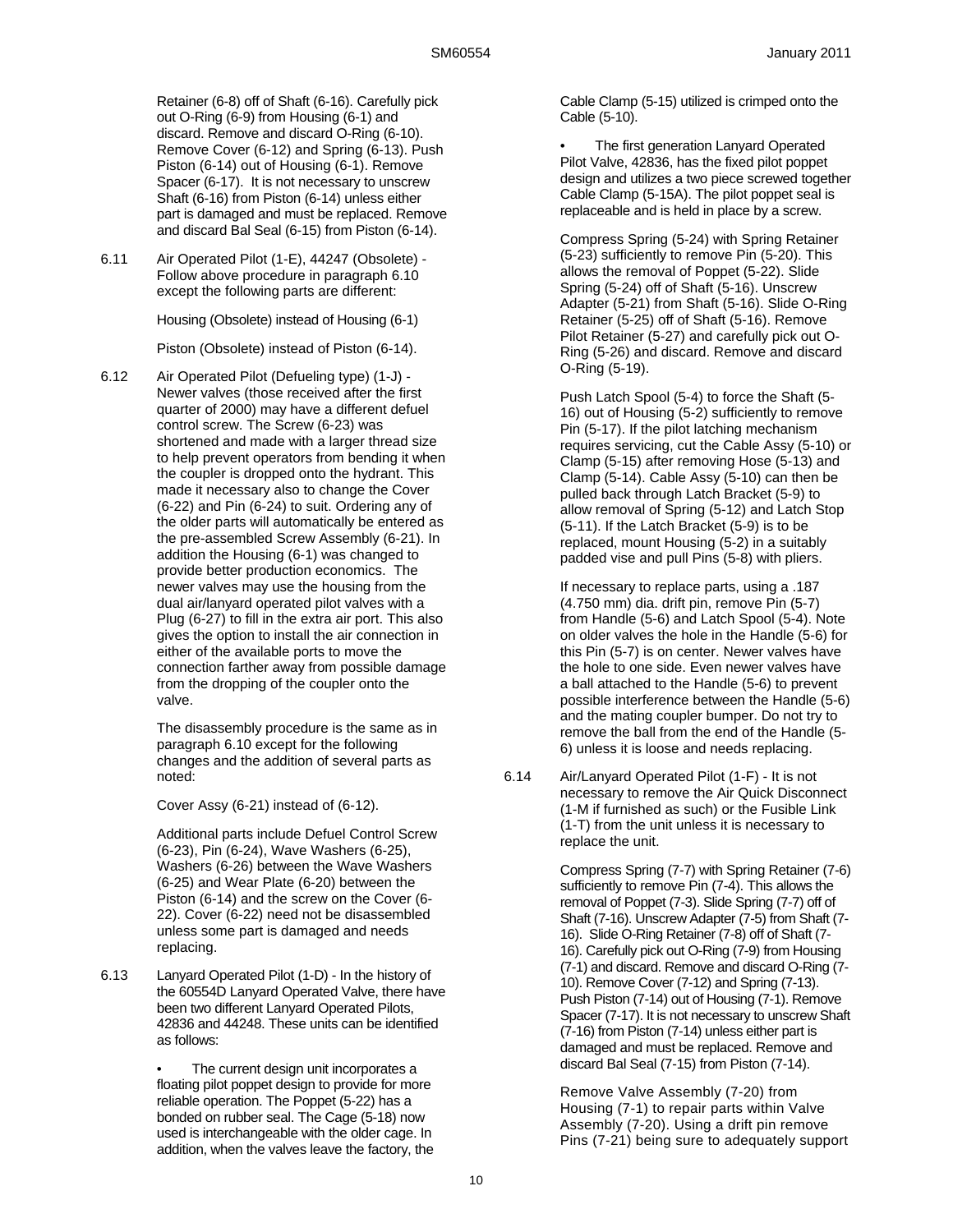the Valve Assembly (7-20) so as not to damage it. Disassemble Connector (7-22) from Seat (7-23). Items (7-24) through (7-28) may be removed for replacement as required. Unscrew Guide (7-29) from Connector (7-22). Items (7-30) through (7- 33) may be removed for repair or replacement. Do not remove Ring (7-35) unless replacement of the Reset Ring (7-36) or Guide (7-29) is necessary. Do not remove Cable Assembly (7-37) unless it is necessary to repair or replace it. If necessary, cut Cable (7-40) after removal of Clamp (7-39) and Hose (7-41) to repair. Cable Retainer (7- 33) can also be removed from the cut cable assembly.

6.15 Air/Lanyard Operated Pilot (1-U) - It is not necessary to remove the Air Quick Disconnect (1-M if furnished as such) or the Fusible Link (1-T) from the unit unless it is necessary to replace the unit.

> Compress Spring (8-7) with Spring Retainer (8-6) sufficiently to remove Pin (8-4). This allows the removal of Poppet (8-3). Slide Spring (8-7) off of Shaft (8-16). Unscrew Adapter (8-5) from Shaft (8-16). Slide O-Ring Retainer (8-8) off of Shaft (8-16). Carefully pick out O-Ring (8-9) from Housing (8-1) and discard. Remove and discard O-Ring (8-10). Remove Cover (8-12) and Spring (8-13). Push Piston (8-14) out of Housing (8-1). Remove

## 7.0 INSPECTION

## 7.1 PERIODIC INSPECTIONS

The inspections listed in this section should be conducted on a periodic basis, the frequency of which should be no less than that mentioned in each section. The time between testing should be tailored to fit the particular operation and age of the system.

7.1.1 Fuel-in-the-air Check (applicable to all Options but  $D$  and  $X$ ) - It is recommended that this inspection procedure be conducted initially on new units after one year of operating and then each six months thereafter.

> Air operated hydrant valves are one possible source of contamination when fuel leaks into the air systems. (If Option "X" is being used and there is fuel leaking into the air system, the culprit may be in the 64230 or 64231 Pilot located on the hydrant servicer hose). Many of the standard air components used within a refueling system are not necessarily fuel resistant, hence the results can be costly and time consuming. In addition, fuel contamination in the air system will quickly be apparent by the expelling of a fuel mist out of the exhaust of the deadman valve. This is not a safe situation around hot jet engines. Air operated hydrant valves are not the primary source of the problem, just a possibility. Leakage of fuel into the

Spacer (8-17). It is not necessary to unscrew Shaft (8-16) from Piston (8-14) unless either part is damaged and must be replaced. Remove and discard Bal Seal (8-15) from Piston (8-14).

Remove Air Bleed Valve Assembly (8-21) by removing the three Screws (8-20) and pulling Valve Assembly (8-21) from Housing (8-1).

Using a drift pin remove Pin (8-22) being sure to adequately support the Valve Assembly (8- 21) so as not to damage it. This frees up several parts attached by means of the Pin (8- 22). Remove Pin (8-26) as above. Unscrew Guide (8-30) from Connector (8-23). Items (8- 31) through (8-34) may be removed for repair or replacement. Do not remove Ring (8-36) unless replacement of the Reset Ring (8-37) or Guide (8-30) is necessary. Do not remove Cable Assembly (8-38) unless it is necessary to repair or replace it. If necessary, cut Cable (8-41) after removal of Clamp (8-40) and Hose (8-42) to repair. Cable Retainer (8-34) can also be removed from the cut cable assembly.

6.16 Servicing Valve (4-3) - Carefully using a .156 inch (3.960 mm) drift pin, remove Pin (4-7). Remove Stem (4-6) from Poppet Retainer (4- 8). Remove and discard O-Ring (4-9) and Gasket (4-2). If Poppet (4-4) does not need replacement, do not disassemble further. If necessary, using snap ring pliers, remove Ring (4-5) to replace Poppet (4-4).

> air system can occur at any of the air-fuel interface points. These are normally found in either the line mounted pressure control valves, hydrant couplers, float operated water sump control valves or at the hydrant valve. Some of these types of components, Carter 60700-1 Hydrant Coupler and 61024 Line Mounted Pressure Control Valve, can be eliminated from consideration since they have a vent between the air to fuel interface. If the fuel seal leaks on these units, it results in an external leakage out of the vent point, not into the air system.

> 60554E, 60554J, 60554F and 60554U Hydrant Valves utilize air operated pilot valves with an airto-fuel interface seal that is not vented, hence are candidates for fuel to the air system leakage with time.

Finding fuel in the air pilot's air chamber is not conclusive that the air pilot is the leakage source. However, every air pilot that is leaking will have the symptom of fuel in its operating air cavity and quick disconnect fitting (if so fitted).

The most obvious evidence that the air pilot is responsible for air system contamination is steady flow (or weapage) of fuel emitting from the quick disconnect fitting that is mounted to the air pilot. This confirmation will be made possible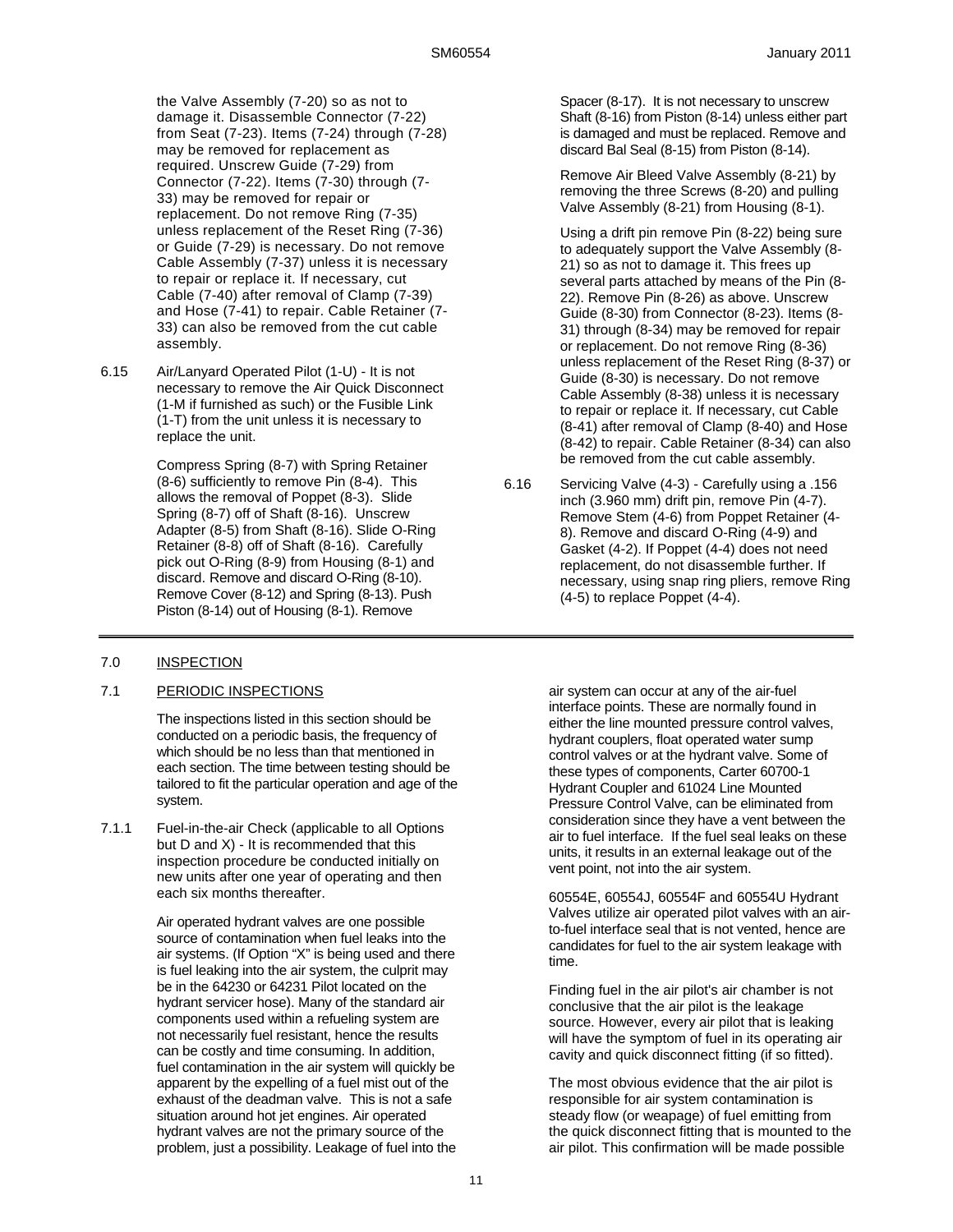only if the fitting is specifically designed to allow air to bleed from within the air pilot's air cavity. If the quick disconnect fitting is full of fuel, but leakage flow, as described above, is not obvious, then the following procedure can be used to confirm that the air pilot is responsible for the leakage.

Remove the quick disconnect fitting and dry the interior of the air cavity and fitting with a blast of clean, dry air. Perfection in this is not required, but closely examine and mentally record the condition of the air cavity after cleaning for comparison as noted below.

Refit the quick disconnect fitting. Establish full hydrant system pressure to the hydrant's inlet. Using a clean, dry source of air, which is set to the same pressure used during normal operation of the air pilot, apply and then remove the air pressure, cyclically, thirty (30) times (one to two seconds on, then one to two seconds off). When completed, remove the air fitting and inspect the air cavity again. Any accumulation of fuel, not logically associated with residual moisture available in the air cavity, indicates that the air pilot is responsible for air system contamination. Replace this air pilot with a new or rebuilt air pilot. Overhaul of the air pilot while in the pit is not recommended.

If no significant fuel is found in the air chamber after the above investigation, it can be assumed that the residual fuel previously seen in the air chamber came from another source (coupler or in line valve).

7.1.2 "Hot Hydrant" Check - A Carter hydrant valve consists of four major components all contained within a single valve element:

> • Outlet Adapter - A spring loaded poppet valve that is manually opened and allowed to close by the opening and closing of a mating coupler. A pressure equalization valve is contained within the poppet. This allows the trapped pressure in the upper chamber of the valve to be bled into the hydrant coupler when extending the poppet to the open position.

 Inlet Shutoff Valve (Isolation Valve in the terms of the IP) - A spring loaded piston valve whose chamber is connected to the inlet of the hydrant valve via an orifice and to the outlet through the servicing and pilot valves. Its function is to control opening and closing times and to present a means for shutting off flow at the end of a refueling operation, either by means of a lanyard or air operated pilot valve.

 Pilot Valve or the Valve Connector Assembly (on Option "X") - Either the Valve Stem Assembly on Option "X" or a lanyard or air operated valve that controls the outlet bleed path from the Inlet Shutoff Valve to the chamber between the Inlet Shutoff Valve and the Outlet Adapter.

 Servicing Valve - A mechanical valve located in series with the Pilot Valve (between the Inlet Shutoff Valve and the Pilot Valve). It is designed to keep the Inlet Shutoff Valve in the closed position while allowing the changing of the upper half of the valve (Outlet Adapter) including the Pilot Valve.

Within the above sections of the hydrant valve there are various seals that prevent leakage between the elements. In a valve that is in good mechanical condition, the Inlet Shutoff Valve and Pilot Valve combine to keep the chamber between the Inlet Shutoff Valve and the Outlet Adapter at a lower than inlet pressure. This is only possible, theoretically, if there is zero leakage past the piston and Pilot Valve seals. **Any** leakage, with the passage of time, will allow this chamber to increase to inlet pressure. Fuel is not compressible, hence a very small amount of leakage will raise the pressure in this chamber to inlet. This does not mean that a hydrant valve is always "hot". If the leakage rate past the appropriate seals is greater than the amount of flow possible through the pressure equalization valve (at the time the coupler is attached and begins to be opened) then the valve is "hot". In other words, the equalization valve's capacity is insufficient to reduce the pressure in this chamber during the coupler opening operation.

WHAT PROBLEMS ARE CAUSED BY HOT HYDRANTS? - Two major problems, not readily apparent, are caused or are potentially caused by hot hydrants.

• Hot hydrant valves make the opening of the hydrant coupler more difficult. The hydrant valve has a poppet area, against which pressure reacts, of approximately 12.6 square inches. If the pressure against which this poppet must be opened is reduced appropriately by the pressure equalization valve to about 20 psi, the opening force that must be generated by the coupler mechanism is only 252 pounds. If, on the other hand, the valve is hot and the inlet pressure is as much as 150 psi, the opening force must be 1,890 pounds. Under normal pressure conditions, it is relatively easy to open a valve against 20 psi with the application of approximately 30 pounds force applied to the coupler handle (mechanical advantage reduces the force required). If the pressure is increased, by a hot hydrant, to 150 psi, the force necessarily applied to the coupler handle is increased to 225 pounds. This is outside of the realm of an average refueler so he will use his foot and force the handle to the open position. This tends to over stress the coupler mechanism resulting in a premature failure condition, hence expensive, unnecessary maintenance costs.

 A hot hydrant valve, caused by a failed Pilot (including the Valve Stem Assembly (9-7) on Option "X") or Inlet Shutoff Valve can be a potential major spill, with the possibility of a fire. A recent incident, with a competitor's hydrant valve,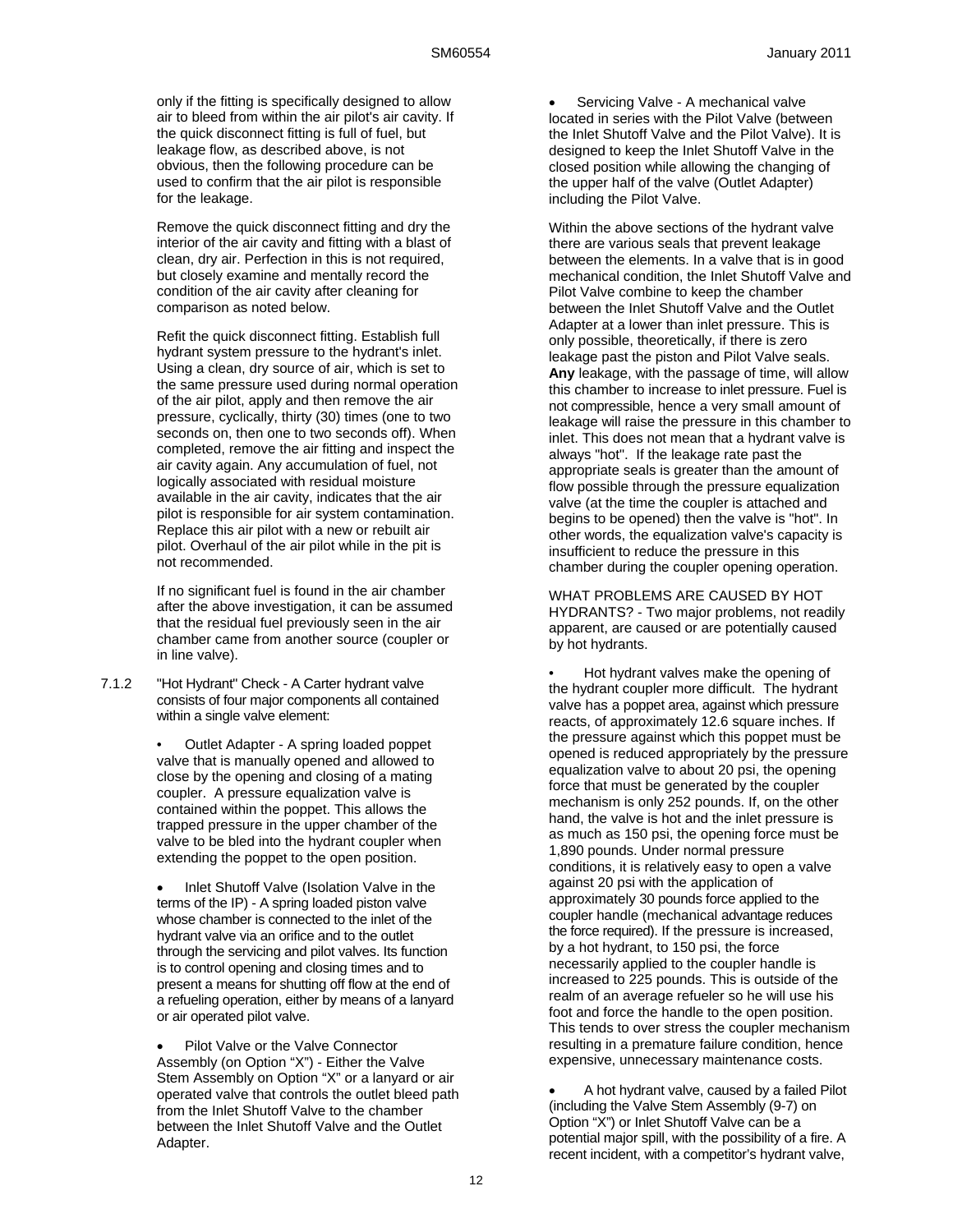resulted in a major spill. The coupler was knocked off a functioning hydrant valve by a baggage cart. The Outlet Adapter Poppet stuck open and the Inlet Shutoff Valve failed to close because of a non-functioning air operated pilot, even though the air hose to the unit was also severed. The result was a fairly major spill and luckily no fire. The failure was caused by the fact that the Pilot Valve's poppet, a synthetic ball, had deteriorated resulting in the failure. Subsequent testing of other valves at the location revealed nearly 50% were in the same dangerously potential situation. Periodic testing of the hydrant valves would have prevented this situation from occurring. The fixing of the hot hydrant valves would also make the refueling operation easier and reduce, significantly, the coupler maintenance costs.

TESTING PROCEDURES - It is recommended that all new hydrant valves be tested after one year of service and at lease twice each year thereafter and any indicated hot hydrant valves be removed for maintenance immediately. The test procedure recommended is the same for a lanyard or air operated unit.

 Equipment Required - 61525E Coupler with pressure sense port in the elbow and the outlet plugged or a standard 61525 (any outlet thread) with a small (3/8") port in the outlet plug. A 60 psi air or nitrogen pressure source (for air operated valves only); a short length of 3/8" plastic tubing or hose attached to the pressure sense or outlet port, a manual valve in the hose or tube; a 1000 cc beaker; and a plastic 2 gallon bucket. (Note if a metal bucket is used, check with your company manual about electrical bonding of the bucket to the coupler before proceeding.)

 Inlet Piston Valve Seals Test - Attach the above test coupler to the test hydrant valve with the coupler of the small shutoff valve open to the bucket and open the hydrant valve by pulling the "T" handle of Option D or by applying 60 psi air pressure to the pilot port of Options E or J. Allow the hydrant valve and coupler to be bled of air. Close the servicing valve of the test hydrant. Allow the leakage, if any, from the outlet to stabilize for about 30 seconds, then measure the leakage for at least 30 seconds. The amount of leakage caught in the 30 seconds should not exceed 250 cc. If it does, the hydrant valve should be tagged for removal and overhaul.

 Pilot Valve, Valve Stem Assembly on Option "X" & Servicing Valve Seals Test - Close the pilot valve (pull the lanyard on Option D, remove the air pressure from Options E, F or J) or on Option "X" do not connect the hydrant hose from the service cart and open the servicing valve. (The valve will remain in the closed position and the leakage rate under this condition should remain the same as in the test above, assuming the leakage measured was the result of faulty piston seals). Repeat the leakage test above. If the leakage is significantly greater than that noted

in the first test (assuming that the leakage was well below the 500 cc/min. allowable), it is a good indication that the pilot valve seals or valve stem are leaking and in need of overhaul. If the leakage rate is significantly lower, the first assumption that the majority of the leakage originally measured was through the piston seals was faulty and it could be an indication that the seals of the servicing valve are faulty. If the leakage rate remains approximately the same as in the first test, the pilot valve and servicing valve seals would appear to be performing well and that the original assumption (leakage past the piston) was correct.

 Disconnect the test coupler and close the pilot valve (leave the 64230/ 64231 Actuator disconnected on Option "X") before completing the test.

 Simple Test (will not test Servicing Valve Seals) - This test can be conducted on air operated units with the same equipment less the pressure source but it is not as complete and will not test the Servicing Valve. The Pilot Valve will remain closed during all phases of this test.

 Close the Servicing Valve and conduct the leakage test specified above.

 Open the Servicing Valve and recheck the leakage. If the leakage increases significantly, the pilot valve seals or valve stem assembly on Option "X" will be the contributor to the increased leakage. If the total leakage is less than 500 cc/minute, the valve can continue to be used. If greater, replace it immediately.

## 7.2 DETAIL PARTS INSPECTION

It is recommended that the parts in the following table be replaced at each overhaul. Detail inspection of parts shall be conducted in accordance with the information in the following paragraphs.

## **SAFETY NOTE:**

Any and all quick disconnect fittings used to connect the air system to the hydrant valve must be configured or altered to not tightly shut off the air pilot's air cavity. Without this feature, full hydrant system pressure could build in the air pilot's air cavity as a result of the leaking air pilot. The hydrant would then be in an open condition or would be a "hot" unit causing problems in connecting the coupler. This would defeat the safe use of the hydrant as it was designed and would increase maintenance costs for the coupler.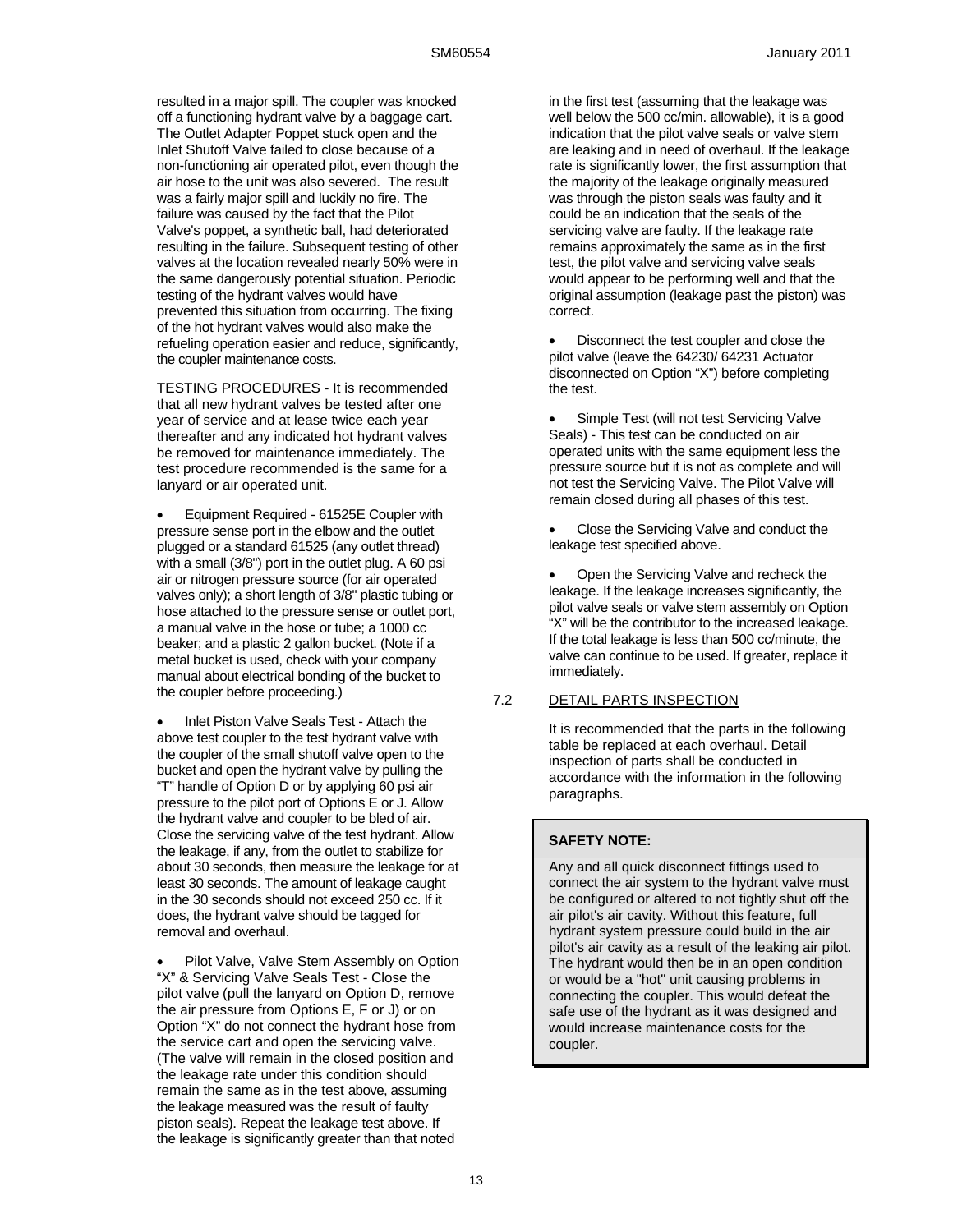| <b>Item</b>              |                                                        | Item     |                 |
|--------------------------|--------------------------------------------------------|----------|-----------------|
| Number                   | Description                                            | Number   | Description     |
| $1 - 32$                 | $O$ -ring                                              | $5 - 19$ | $O$ -ring       |
| $2 - 10$                 | Seal                                                   | $5 - 26$ | O-ring          |
| $2 - 12$                 | Seal                                                   | $6 - 9$  | O-Ring          |
| $2 - 22$                 | O-Ring                                                 | $6 - 10$ | O-Ring          |
| $3-3$                    | O-Ring (only if disassembled)                          | $6 - 11$ | O-Ring          |
| $4 - 2$                  | Gasket                                                 | $6 - 15$ | <b>Bal Seal</b> |
| $4 - 9$                  | O-Ring                                                 | $7-9$    | $O$ -ring       |
| $4 - 17$                 | O-Ring                                                 | $7 - 10$ | O-ring          |
| $4 - 21$                 | Seal                                                   | $7 - 11$ | O-ring          |
| $4 - 22$                 | O-Ring                                                 | $7 - 15$ | Seal            |
| $4 - 23$                 | Seal                                                   | $8-9$    | $O$ -ring       |
| $4 - 24$                 | O-Ring                                                 | $8 - 10$ | O-ring          |
| $4 - 25$                 | Seal                                                   | $8 - 11$ | $O$ -ring       |
| $4 - 28$                 | Seal                                                   | $8 - 15$ | Seal            |
| $5 - 1$                  | O-ring                                                 | $8 - 29$ | Pin             |
| $5-10, 7-40,$<br>or 8-41 | Cable Assy (if cut during disassembly or<br>worn only) |          |                 |

#### **Parts to be replaced at each overhaul:**

- 7.2.1 Inspect all metal parts for dings, gouges, abrasions, etc. Use 320 grit paper to smooth and remove sharp edges. Replace any part with damage exceeding 15% of local wall thickness. Use alodine 1200 to touch up bared aluminum.
- 7.2.2 If present, inspect Strainer (2-21) for damage and presence of dirt. Clean thoroughly to remove any potential blockage.
- 7.2.3 Inspect the exterior sealing and interior sealing surfaces on the outlet of the Upper Half Assy (2- 6), where it mates the hydrant coupler and where the Seal (2-10) makes contact, for nicks, gouges or other distortions that may be a cause for leakage during operation. If the two-piece upper housing is present and the sealing surface is damaged, replace Ring (3-4). Check the red coating, if present for chips and missing portions. If the chips are apparent in the various sealing areas, it is necessary to strip and recoat the part. This can be accomplished by either of two companies:

E/M Corporation, 6940 Farmdale Ave., North Hollywood, CA 91605, Telephone (213) 875- 0101. Their product is Everslik 1201 and is applied .001 to .005 thick.

Whitford Corporation, Box 2347, West Chester, PA 19380, Telephone, (215) 296-3200, Fax (215) 647-4849. Their product is Xylan 1014 and is applied .001 to .005 thick. Whitford Corporation has facilities or agents in various countries throughout the world. Contact Carter or a Carter distributor for more information about a local source.

If neither of these products are available, an equal epoxy coating would be suitable provided the thickness is controlled to the above limits. Limited repairs to the surfaces that are not

utilized for sealing purposes can be accomplished by using the process outlined in the following paragraphs.

- Degrease the entire area to be repaired, plus approximately one (1) inch (25 mm) beyond, with a good commercial degreasing solvent.
- With an abrasive media, emery paper or steel wool, abrade the previously cleaned area, to the bare metal if practical.
- With a paint brush, apply one coat of Henco-Phos 1326 Base (E/M Corporation) in accordance with the manufacturer's instructions, and allow to air cure, approximately one hour.
- Utilizing a mixing dish and utensil, mix the two part epoxy kit, Everlube 13-509 (E/M Corporation), in accordance with instructions provided with the kit.
- Within a four hour period, liberally apply the mixed Everlube 13-509 coating to the prepared surface, with a paint brush in accordance with instructions provided with the kit. Make certain the entire prepared surface is coated. Allow to air cure until completely dry. Keep away from fuel or other solvents for at least 8 hours.
- 7.2.4 Check the underside of Ring (3-4) or the same surface on Upper Housing (2-7) on older units. This is the 45° bevel that contacts the lugs of the hydrant coupler. This surface should be smooth and continuous. If there are worn or flat spots on this surface, the part should be replaced.
- 7.2.5 Inspect the Lower Housing (4-11) for damage to the red coating as was done with the Upper Housing (2-7). Repair such damage in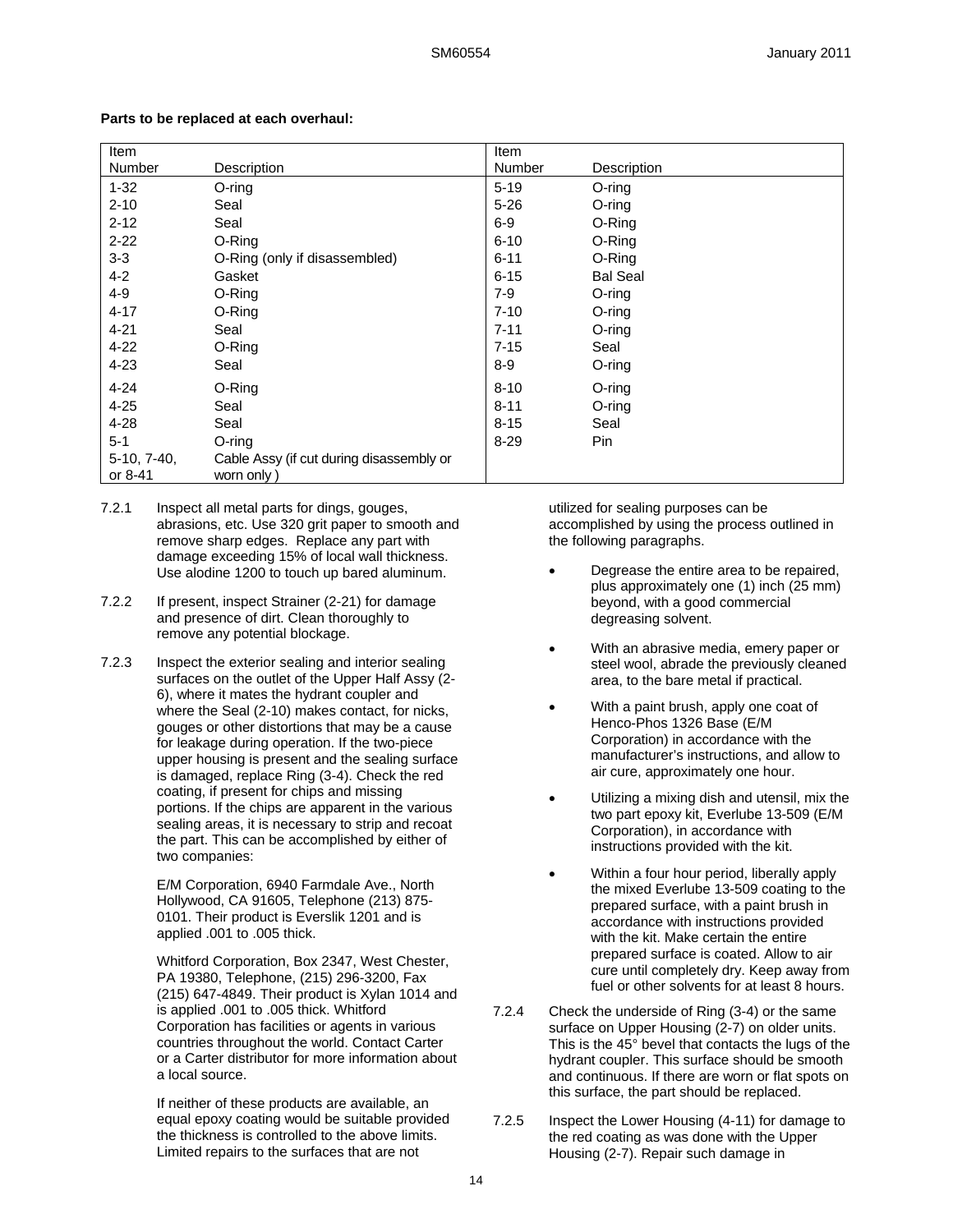accordance with the instructions in paragraph 7.2.3 above.

Check all sealing surfaces for nicks, gouges or other damage that might cause leakage.

Verify that the Orifice (4-29), located in one of the holes visible through the Servicing Valve (4- 3) port in the Lower Housing (4-11) has not been removed and not replaced during earlier overhauls. This orifice controls the opening time of the unit.

- 7.2.6 Inspect Poppet (4-4) for damage or to assure that the rubber portion is still bonded in place. If there is a permanent indentation in the sealing surface of the rubber, discard and replace.
- 7.2.7 Inspect Poppet (5-22, 6-3, 7-3 or 8-3) as in paragraph 7.2.6 above.
- 7.2.8 Inspect the sealing surface of the Housing (6-1), (7-1) and (8-1), especially the inside diameter in which the Piston (6-14), (7-14) and (8-14) slides. Polish out any irregularities that may have been caused by incursion of dirt or corrosion using a very fine emery cloth. Replace if the irregularities can not be polished out completely.

### 8.0 REASSEMBLY

Reassemble in reverse order of disassembly, noting the following:

- 8.1 Upper Housing Assy (2-6)
- 8.1.1 If 2-piece Upper Housing Assembly (2-6A) is present and has been disassembled, place O-ring (3-3) in the groove in Housing (3-2) and install Ring (3-4) with Screws (3-5) and Washers (3-6) using Loctite (3-7). Apply Loctite #603 to threaded holes on Ring (3-4 ) prior to installation. **Note**: Screws should be thoroughly cleaned with acetone prior to using Loctite. Tighten and torque Screws (3-5) per PS30-101 (final torque 25 in-lbs). Allow Loctite to cure for at least eight hours. After curing, verify installtion process by applying 40 in-lbs torque, counterclockwise to screw. There shall be no movement of the screw when torque is applied.

Install Seal, (2-12) into Poppet (2-11) such that the larger diameter bead of rubber is positioned into the cavity in the Poppet (2-11) and the smaller diameter bead of rubber will contact the equalization Poppet (2-13). Finish assembling the Poppet Assy (2-8), being certain that the Retaining Ring (2-17) is fully seated within the groove in the Poppet (2-11). The pressure equalization Poppet (2-13) should protrude beyond the Poppet (2-11) and return to a seated position when depressed by hand and released.

8.1.2 Place the Seal (2-10) in the groove created by the assembly of the Poppet (2-11) and Shroud (2-16). Using fingers only place the Seal (2-10) into the groove. Place one end of the Seal Ring

- 7.2.9 Inspect the Latch Bracket (5-9) for wear or rounded edge where it contacts the Latch Spool (5-4). Replace if this corner is rounded more than .04 (1 mm).
- 7.2.10 Check the Latch Spool (5-4) corner that comes in contact with the Latch Bracket (5-9). If this corner is worn to more than .04 (1 mm) replace the Latch Spool (5-4).
- 7.2.11 Inspect the lanyard Cable Assy (5-10), (7-37) or (8-41) for wear or fraying. Replace as necessary.
- 7.2.12 Inspect Cable Retainer (7-33) or (8-34) on Air/Lanyard Pilot Valve (1-F) or (1-U) for wear, replace if worn.
- 7.3 If after using the wear gauge in accordance with paragraph 4.3 and the unit fails either the test using Side A or B of the wear gauge, run older units replace the entire Upper Halve (2-7) with the two-piece Upper Half Assembly (3-1) and newer units replace only the Ring (3-4) and its O-ring (3-3).

(2-9) inside of the groove within the Seal (2-10) and wind it smoothly into the Seal (2-10) being sure not to have the Seal Ring (2-9) cross over itself.

- 8.1.3 Place the Cover (2-23) onto the Upper Housing (2-7) to protect the sealing surfaces and turn the unit onto the covered end. Install the Poppet Assy (2-8) into the Upper Housing Assy (2-7). Place the Spring (2-18) into the Poppet Assy (2- 8) and install the Poppet Retainer (2-19), holding it in position while inserting the Retainer Ring (2- 20) into the groove within the Upper Housing (2- 7). Once the Retainer Ring (2-20) is seated, the Poppet Retainer (2-19) can be released.
- 8.1.4 Turn the Upper Housing Assy (2-6) over and remove the Cover (2-23). Push the Poppet Assy (2-8) open and closed several times to assure that there is no binding and that all parts are properly retained.
- 8.2 Lower Housing Assy (4-1)
- 8.2.1 With the Lower Housing Assy (4-1) placed such that the inlet flange is up (be careful that the unit is placed on a smooth clean surface to prevent damage), insert O-Ring (4-24) into the groove in the Lower Housing (4-1). Hint: Grasp the O-Ring (4-24) in both hands and stretch it approximately 0.5 to 1.0 inch (12 - 25 mm) before inserting into groove. Place Slipper Seal (4-25) such that the flanged portion of the seal is facing upward (leg of seal into valve), carefully install it into the groove over the O-Ring (4-24). It will be necessary to deform the Slipper Seal (4-25) into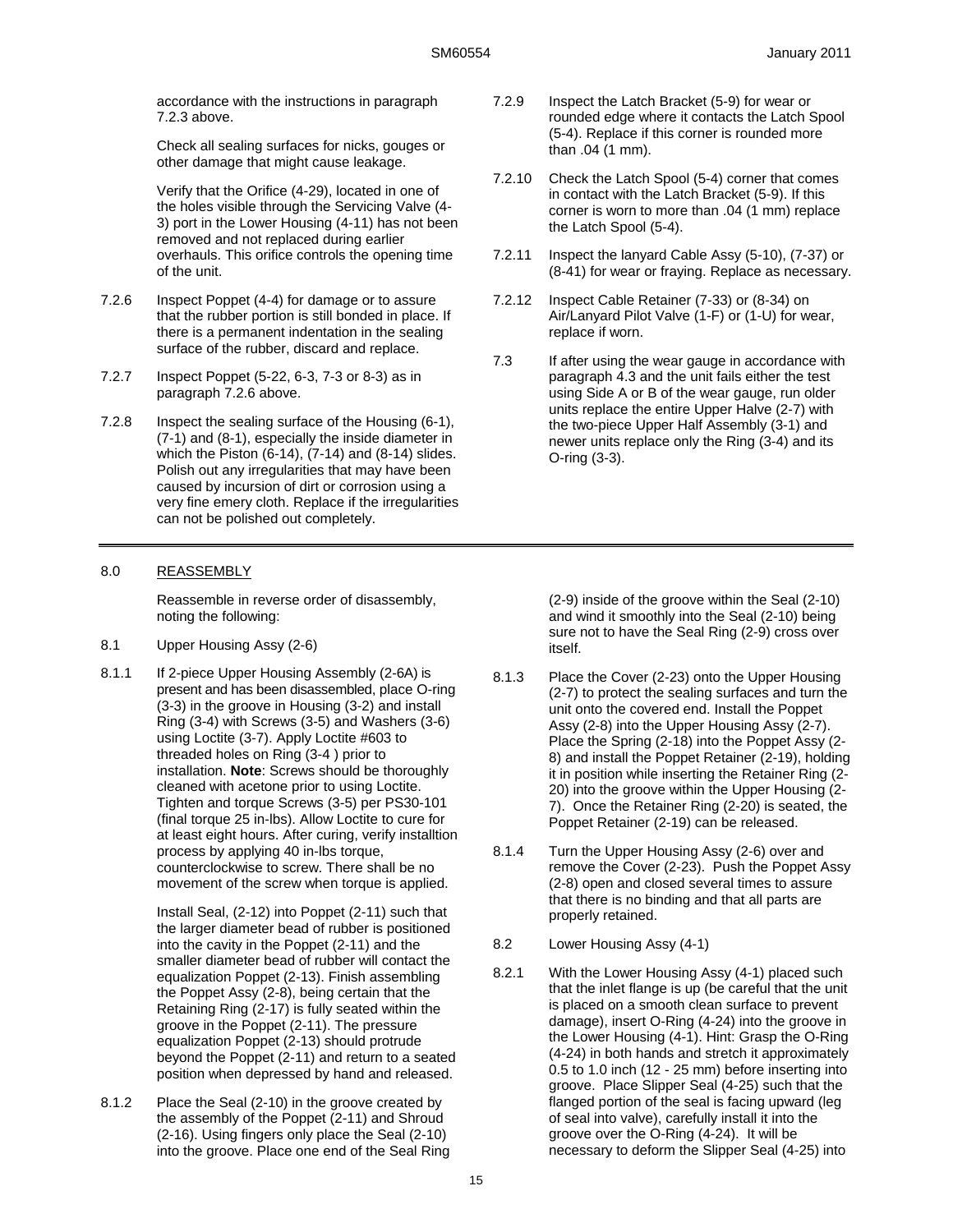a slight "heart" shape to insert it into the bore, however, do not exaggerate the deformation and do not crease the part. Smooth the installed Slipper Seal (4-25) on its inside diameter with a thumb to assure there are no wrinkles. Place a light coat of seal lubricant (specified earlier in this document) onto the Slipper Seal (4-25).

- 8.2.2 Place O-Ring (4-22) into groove in Piston (4-18). Carefully insert Slipper Seal (4-23) into the groove over the O-Ring (4-22). Smooth Slipper Seal (4-23) with finger to remove all possible wrinkles. Place a light coat of seal lubricant (specified earlier in this document) onto the Slipper Seal (4-23).
- 8.2.3 Place Seal (4-21) onto the face of the Piston (4- 18) and smooth into place. Place the Seal Retainer (4-20) onto the Seal (4-21) and Piston (4-18) and hold in place while installing Screws (4-19). Tighten Screws (4-19) evenly until the heads contact the Seal Retainer (4-20). The Seal Retainer (4-20) is held in place by the heads of the Screws (4-19). Torque the Screws (4-19) to 14 inch-lbs (16 cm-kg).
- 8.2.4 Place the flat Seal (4-28) in the piston cavity of the Lower Housing Assy (4-10). Insert the Washer (4-27) onto the Seal (4-28). Spring (4- 26) is next placed to rest on Washer (4-27). Carefully guide the Piston Assy (4-18 to 3-23) into the Lower Housing Assy (4-10) and push it with even force until contact is made with resistance of the seals. Continue even pressure until the Piston Assy (4-18 to 3-23) is fully installed such that the Piston Retainer (4-16) can be installed and held in place with the Screws (4- 15). Evenly tighten the Screws (4-15), then torque to 23 inch-lbs (26 cm-kg).
- 8.2.5 Push Piston Assy (4-18 to 4-23) open and allow it to be closed by the Spring (4-26) several times to check for binding that could be caused by pinched seals.
- 8.2.6 If the Cage (shown as a part of the Pilot Valve (1-D, 1-E, 1-F or 1-J)) (5-18 , 6-2, 7-2 or 8-2) or the Valve Stem Assembly (7-7) was removed from the Lower Half Assy (4-1), replace the O-Ring (5-1, 6-11, 7-11, 8-11 or 9-8) and lightly lubricate it. Install it into the Lower Housing (4-1) and tighten by hand with a wide blade screwdriver or in the case of the valve stem assembly use special tool T221790.
- 8.3 Servicing Valve (4-3) Using snap ring pliers, reassemble the Poppet (4-4) onto the Stem (4- 6). Install O-Ring (4-9) onto Stem (4-6). Lightly lubricate O-Ring (4-9). Thread this assembly into Poppet Retainer (4-8) until the hole in the Stem (4-6) is well in the clear. Insert Pin (4-7) into the hole and with the Stem (4-6) fully supported on a soft surface (block of wood or plastic), drive it into place until its ends are approximately equally spaced on each side of the Stem (4-6). Install Gasket (4-2) onto the Poppet Retainer (4-8) and lightly lubricate it. Set

this assembly aside for later reassembly into unit.

- 8.4 Air Operated Pilot Valve (1-E)
- 8.4.1 Carefully install the Seal (6-15) onto the Piston (6-14) being certain that the open portion of the "U" is facing away from the major portion of the piston (faces in the same direction as the Shaft (6-16)). Lightly lubricate it. If Shaft (6-16) was removed it should be reinstalled.
- 8.4.2 Drop Spacer (6-17) into its groove in the Housing (6-1). (Note: if there is no groove to receive the Spacer (6-17), the unit is not a current production unit. Refer to paragraph 6.10 for information about the identification of air operated pilot valves.). Carefully install the Bal Seal (6-15) onto the Piston (6-14) being certain that the open portion of the "U" is facing away from the major portion of the piston (faces in the same direction as the Shaft (6-16)). Lightly lubricate it. Place the assembled Piston (6-14) - Shaft (6-16) assembly into the Housing (6-1) and slowly push it into place until resistance from the Bal Seal (6-15) is encountered. Continue a downward even pressure on the parts until the Piston (6-14) - Shaft (6-16) assembly is fully into the Housing (6-1). It may be wise to use an "orange stick" (small round stick of hardwood with a flattened end) to assist in getting the Bal Seal (6-15) to evenly enter the Housing (6-1).
- 8.4.3 Lightly lubricate O-Ring (6-9) and insert into counter bore in Housing (6-1) and over Shaft (6- 16). Push into place using O-Ring Retainer (6- 8). (Note: O-Ring Retainer (6-8) is symmetrical and can be inserted either end first).
- 8.4.4 Screw Adapter (6-5) onto Shaft (6-16) until it bottoms. Place Spring (6-7) over Shaft (6-16) and onto O-Ring Retainer (6-8). Place Spring Retainer (6-6) into Spring (6-7) and compress sufficiently to uncover the cross hole in the Adapter (6-5). Place the Poppet (6-3) into the Adapter (6-5) and align the holes in both the Adapter (6-5) and Poppet (6-3). Push Pin (6-4) into the hole and release Spring Retainer (6-6) to retain the Pin (6-4) and Poppet (6-3).
- 8.4.5 Note that the Cage (5-18, 6-2, 7-2 or 8-2), although shown pictorially and furnished as part of the pilot valves, is assembled into the Lower Half Assy (4-1).
- 8.4.6 When ready to install the Pilot Valve (1-E) into the Lower Housing Assy (4-1), install O-ring (6- 10) onto Housing (6-1) and carefully insert the previously assembled parts into the Cage (6-2), installed within the Lower Housing Assy (4-1). Note: When the Pilot Valve (1-E) is procured as a spare part, the Cage (6-2) is furnished as an integral part thereof. Insert Spring (6-13) into Piston (6-14) and place Cover (6-12) onto Spring (6-13) compressing into place while inserting Screws (6-18) and Washers (6-19). Torque to 120 inch-lbs (138 cm-kg).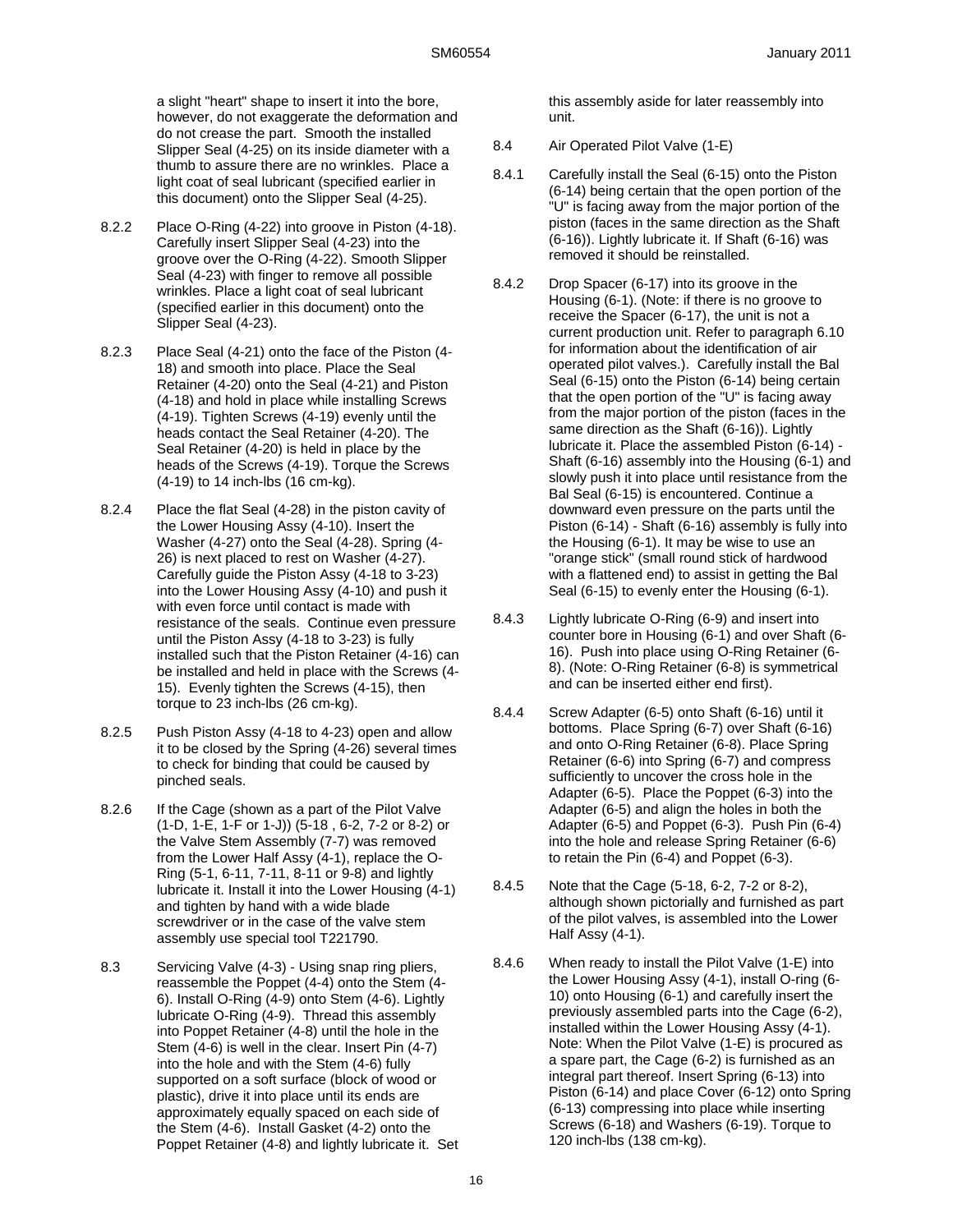- 8.5 Air Operated Pilot Valve Defueling (1-J)
- 8.5.1 Carefully install the Bal Seal (6-15) onto the Piston (6-14) being certain that the open portion of the "U" is facing away from the major portion of the piston (faces in the same direction as the Shaft (6-16)). Lightly lubricate it. If Shaft (6-16) was removed it should be reinstalled
- 8.5.2 Place one Wave Washers (6-25) into the piston bore of the Housing (6-1), then Washers (6-26) followed by the other Wave Washers (6-25).
- 8.5.3 Place the assembled Piston (6-14) Shaft (6- 16) assembly into the Housing (6-1) and slowly push it into place until resistance from the Bal Seal (6-15) is encountered. Continue a downward, even pressure on the parts until the Piston (6-14) - Shaft (6-16) assembly is fully into the Housing (6-1). It may be wise to use an "orange stick" (small round stick of hardwood with a flattened end) to assist in getting the Bal Seal (6-15) to evenly enter the Housing (6-1).
- 8.5.4 Lightly lubricate O-Ring (6-9) and insert into counter bore in Housing (6-1) and over Shaft (6- 16). Push into place using O-Ring Retainer (6- 8). (Note: O-Ring Retainer (6-8) is symmetrical and can be inserted either end first).
- 8.5.5 Screw Adapter (6-5) onto Shaft (6-16) until it bottoms. Place Spring (6-7) over Shaft (6-16) and onto O-Ring Retainer (6-8). Place Spring Retainer (6-6) into Spring (6-7) and compress sufficiently to uncover the cross hole in the Adapter (6-5). Place the Poppet (6-3) into the Adapter (6-5) and align the holes in both the Adapter (6-5) and Poppet (6-3). Push Pin (6-4) into the hole and release Spring Retainer (6-6) to retain the Pin (6-4) and Poppet (6-3)
- 8.5.6 Note that the Cage (5-18, 6-2, 7-2 or 8-2), although shown pictorially and furnished as part of the pilot valves, is assembled into the Lower Half Assy (4-1).
- 8.5.7 When ready to install the Pilot Valve (1-J) into the Lower Housing Assy (4-1), install O-ring (6- 10) onto Housing (6-1) and carefully insert the previously assembled parts into the Cage (6-2), installed within the Lower Housing Assy (4-1). Note: When the Pilot Valve (1-J) is procured as a spare part, the Cage (6-2) will be furnished as an integral part thereof. Insert Wear Plate (6-20) and Spring (6-13) into Piston (6-14) and place Cover (6-12) with Screw (6-23) and Pin (6-24) installed onto Spring (6-13) compressing into place while inserting Screws (6-18) and Washers (6-19). Torque to 120 inch-lbs (138 cm-kg). If Screw (6-23) and Pin (6-24) were removed for replacement, reinstall prior to placing Cover (6- 22) into place.
- 8.6 Lanyard Operated Pilot Valve (1-D)
- 8.6.1 With Housing (5-2) in a suitable vise, being careful not to damage part, place Latch Bracket (5-9) over corresponding holes in Housing (5-2)

being certain that the tang of the Latch Bracket (5-9) is correctly positioned to enter the Housing (5-2) slot. Tap Pins (5-8) into the Housing (5-2), through the Latch Bracket, (5-9) until Pins (5-8) are bottomed. Slide Cable Assy (5-10) through hole in Latch Bracket (5-9), Latch Stop (5-11) and Spring (5-12), then through the appropriate hole in the Housing (5-2). Check, by pulling and releasing Cable Assy (5-10), to confirm that there is free movement of the Latch Bracket against the Spring (5-12). Place Hose (5-13) into position and retain with Clamp (5-14). If a suitable tool is available, the production Clamp (5-15) can be used. A suggested tool is made by National Telephone Supply Co., stock number 51-X-850 or equivalent. Thread the free end of the Cable Assembly (5-10) through the Clamp (5-15). Bend Cable Assy (5-10) to form a suitable loop in the free end. Thread the free end of the Cable Assy (5-10) back into the Clamp (5- 15) and crimp in place. If a suitable tool is not available, use alternative Clamp (5-15A) which utilizes two screws to retain the loop.

- 8.6.2 Place Spring (5-3) over Latch Spool (5-4) and insert Latch Spool (5-4) into Housing (5-2). Note that the Latch Bracket (5-9) will have to be pulled out of the way by pulling upon the Cable Assy (5-10) while attempting to do this operation. Place Latch Cover (5-5) over Latch Spool (5-4) such that the large open end protrudes over the Housing (5-2). If Ball (5-6A) is to be replaced, tap it onto the end of Handle (5- 6) that is farthest from the cross hole. Place Handle (5-6) over Latch Spool (5-4) and align holes. With adequate support for the parts, tap Pin (5-7) to retain assembly.
- 8.6.3 Pull Handle (5-6) and observe that the Latch Bracket (5-9) latches onto the Latch Spool (5-4). Pull the Cable Assy (5-10) to release the Latch Spool (5-4).
- 8.6.4 While applying pressure to the Cable Assy (5- 10) to keep the Latch Bracket (5-9) clear of the Latch Spool (5-4) and Spring (5-3), Push Handle (5-6) inward to force the Latch Spool (5-4) out of Housing (5-2) sufficiently to align Shaft (5-16) with Latch Spool (5-4) and install Pin (5-17).
- 8.6.6 Place Pilot Retainer (5-27) over Shaft (5-16) and move into groove in Housing (5-2). Lightly lubricate O-Ring (5-26) and insert into counter bore in Pilot Retainer (5-27) and over Shaft (5- 16). Push into place using O-Ring Retainer (5- 25). (Note: O-Ring Retainer (5-25) is symmetrical and can be inserted either end first).
- 8.6.7 Screw Adapter (5-21) onto Shaft (5-16) until it bottoms. Place Spring (5-24) over Shaft (5-16) and onto O-Ring Retainer (5-25). Place Spring Retainer (5-23) into Spring (5-24) and compress sufficiently to uncover the cross hole in the Adapter (5-21). Place the Poppet (5-22) into the Adapter (5-21) and align the holes in both the Adapter (5-21) and Poppet (5-22). Push Pin (5-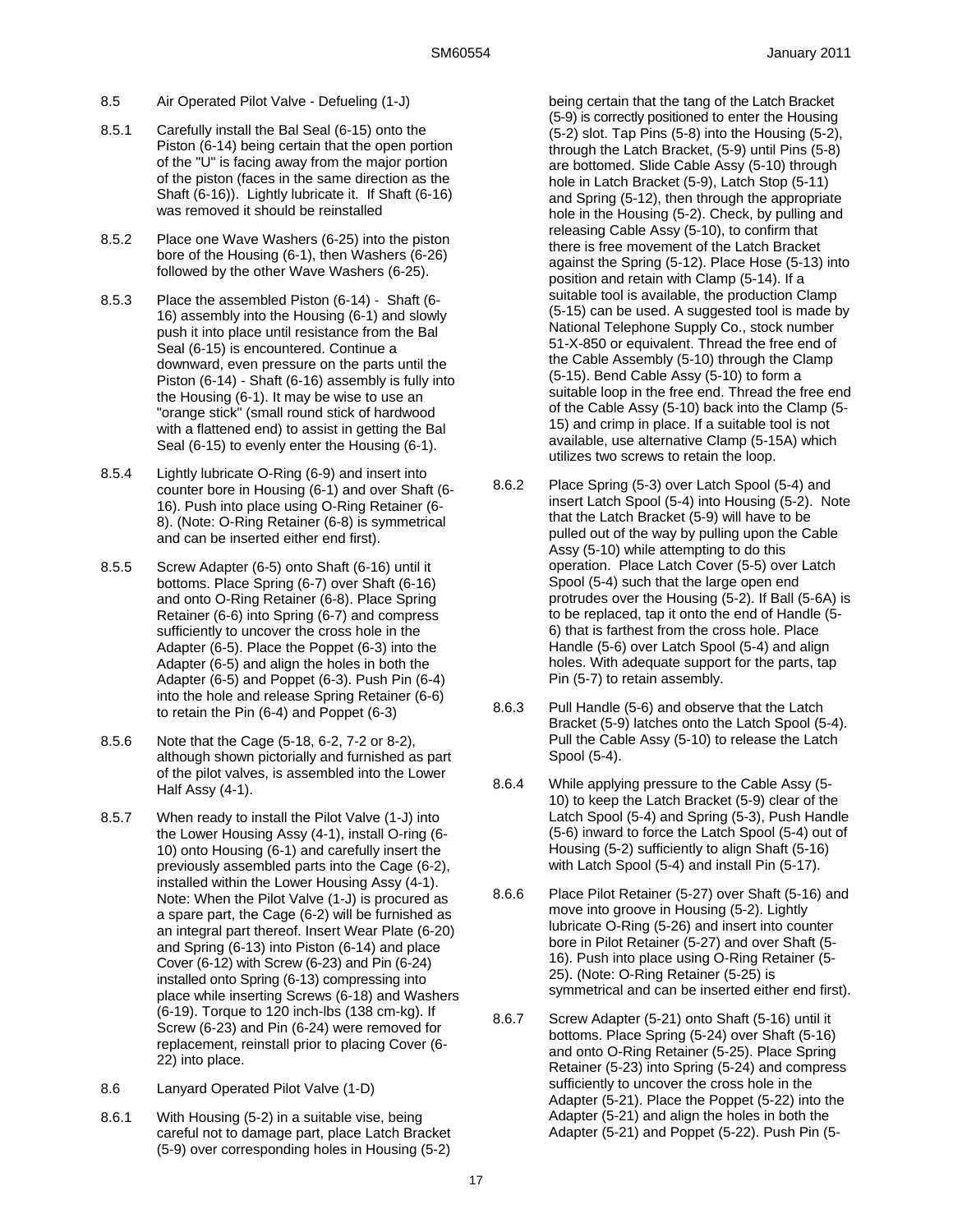20) into the hole and release Spring Retainer (5- 23) to retain the Pin (5-20) and Poppet (5-22).

- 8.6.8 Note that the Cage (5-18, 6-2, 7-2 or 8-2), although shown pictorially and furnished as part of the pilot valves, is assembled into the Lower Half Assy (4-1). Install O-ring (5-19) onto Pilot Retainer (5-27) and carefully insert the above assembled parts into the Cage (5-18) and align the mounting holes with the appropriate holes in the Lower Housing Assy (4-1). Fasten in place with Screws (5-29) and Washers (5-28). Tighten evenly and then torque to 120 inch-lbs (138 cmkg).
- 8.7 Air/Lanyard Pilot Valve (1-F)
- 8.7.1 Reassemble in the reverse order of disassembly noting the following:
- 8.7.2 If the Cable Assembly (7-40) was cut, replace with new part pulling it through the Cable Retainer (7-33). Insert Ball Retainer (7-32) into Cable Retainer (7-33). Install Spring (7-30) into Ball Retainer (7-32). Assemble these parts into Housing (7-34) and hold in compressed position to insert Balls (7-31). Install these parts into Connector (7-22). Screw on Lanyard Guide (7-29). Align holes in items (7-32) and (7-33) with slots in (7-29). Press in Pin (7-21).
- 8.7.3 Insert Poppet (7-24) into Shaft (7-28) and align hole for insertion of Pin (7-26). Hold in place by installing Retainer (7-25). Place Spring (7-27) over Retainer (7-25) and insert items into the open end of Connector (7-22). Align holes and insert second Pin (7-21) to retain in place. Pull Cable (7-40) to open unit and not allow damage to Poppet (7-24) during the next installation procedure. Screw in Seat (7-23) to a bottomed position.
- 8.7.4 Slide Reset Ring (7-36) over cable with lettering visible toward the cable. Install Retaining Ring (7-35) into the groove in Lanyard Guide (7-29) to retain. Slip Hose (7-41) over end of Lanyard Guide and retain in place with Clamp (7-39). If a suitable tool is available, the production Clamp (7-38) can be used. A suggested tool is made by National Telephone Supply Co., stock number 51-X-850 or equivalent. Thread the free end of the Cable Assembly (7-40) through the Clamp (7-38). Bend Cable Assy (7-40) to form a suitable loop in the free end. Thread the free end of the Cable Assy (7-40) back into the Clamp (7- 38) and crimp in place. If a suitable tool is not available, use alternative Clamp (7-38A) which utilizes two screws to retain the loop.
- 8.7.5 Assemble the air piston section in accordance with paragraphs 8.4.
- 8.8 Air/lanyard Pilot Valve (1-U**)**
- 8.8.1 Reassemble in the reverse order of disassembly noting the following:
- 8.8.2 If the Cable Assembly (8-41) was cut, replace with new part pulling it through the Cable Retainer (8- 34). Insert Ball Retainer (8-33) into Cable Retainer (8-34). Install Spring (8-31) into Ball Retainer (8-33). Assemble these parts into Housing (8-35) and hold in compressed position to insert Balls (8-32). Install these parts into Connector (8-23). Screw on Lanyard Guide (8- 30). Align holes in items (8-33) and (8-34) with slots in (8-30). Press in Pin (8-22).
- 8.8.3 Insert Poppet (8-25) into Shaft (8-29) and align hole for insertion of Pin (8-27). Hold in place by installing Retainer (8-26). Place Spring (8-28) over Retainer (8-26) and insert items into the open end of Connector (8-23). Align holes and insert second Pin (8-22) to retain in place. Pull Cable (8-41) to open unit and not allow damage to Poppet (8-25) during the next installation procedure. Insert assembly into Housing (8-1) and secure with Screws (8-20).
- 8.8.4 Slide Reset Ring (8-37) over cable with lettering visible toward the cable. Install Retaining Ring (8-36) into the groove in Lanyard Guide (8-30) to retain. Slip Hose (8-42) over end of Lanyard Guide and retain in place with Clamp (8-40). If a suitable tool is available, the production Clamp (8-40) can be used. A suggested tool is made by National Telephone Supply Co., stock number 51-X-850 or equivalent. Thread the free end of the Cable (8-41) through the Clamp (8-40). Bend Cable (8-41) to form a suitable loop in the free end. Thread the free end of the Cable (8-41) back into the Clamp (8-40) and crimp in place. If a suitable tool is not available, use alternative Clamp (8-40A) which utilizes two screws to retain the loop.
- 8.8.5 Assemble the air piston section in accordance with paragraphs 8.4.
- 8.9 Option "X" Air/Lanyard Pilot Valve Connector Assembly (1-X) - Valve Stem Assembly (9-7) – If this item was fully disassembled, first replace Stem (9-11) into the Cage (9-12). Then insert the Spring (9-10) into the cavity in the stem and place the Spring Guide (9-9) keeping the flat surface on the outside. Press the spring guide into the cage to retain. Place the O-ring (9-8) onto the cage. Lubricate the o-ring and insert the assembly into the lower valve housing.

Lubricate and replace O-ring (9-3) into its groove inside of the Connector (9-2). Lubricate and place O-ring (9-4) on the shoulder of the connector. Install the connector onto the lower housing and retain using Screws (9-5) and Washers (9-6). Insert a ¼" plastic rod into he connector and push the stem downward to its stop. Release the rod and observe that the stem retracts.

- 8.10 Final Assembly
- 8.10.1 With Lower Half Assy (4-1) set up such that the piston (inlet) is against the work bench, insert the Strainer (2-21) as applicable.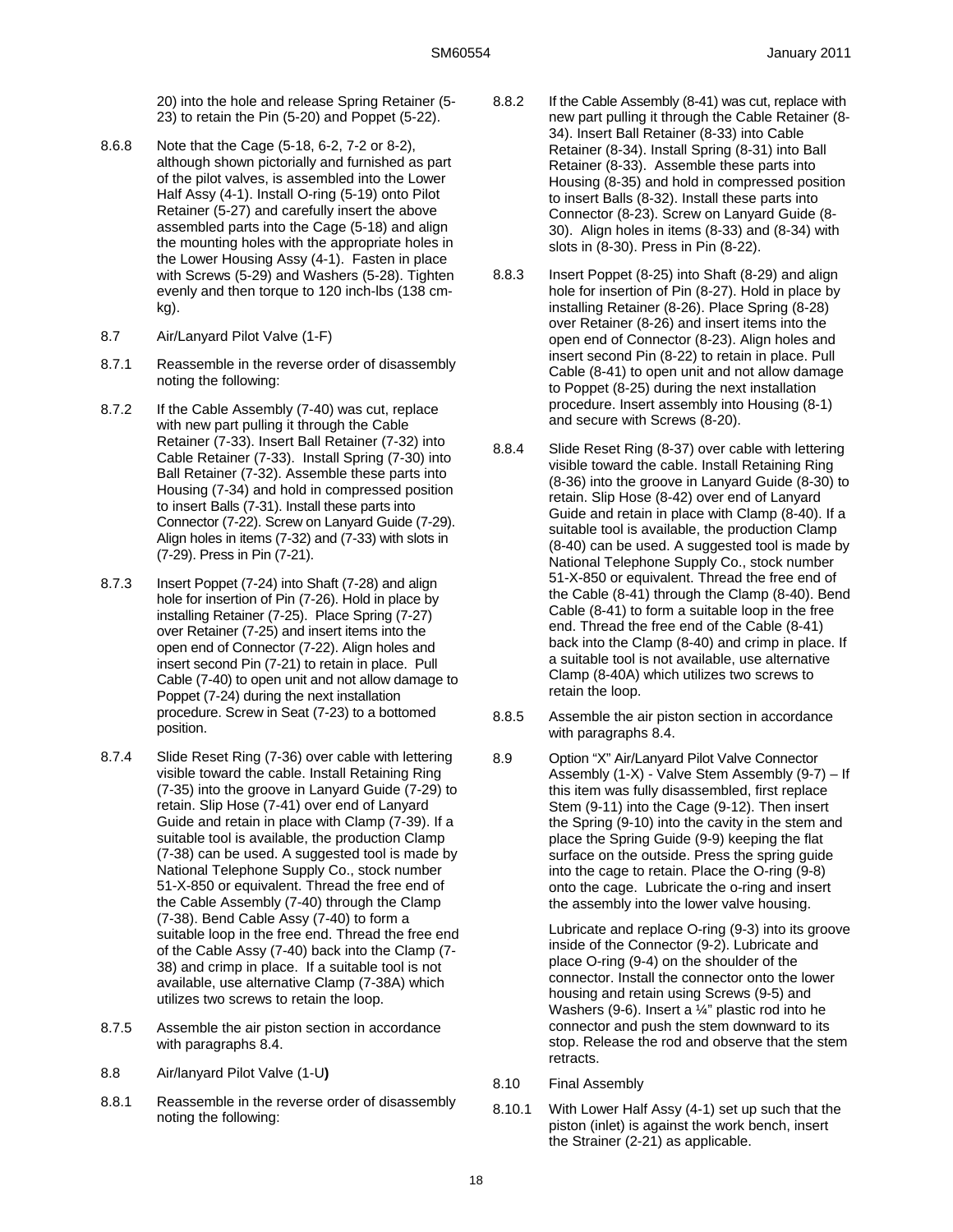- 8.10.2 Lightly lubricate and place O-Ring (2-22) into the groove in the Lower Half Assy (4-1).
- 8.10.3 Be sure that the Stem (4-6) of the Servicing Valve (4-3) is fully screwed out, install the Servicing Valve (4-3) into the Lower Half Assy (4-1). Torque to 100-110 ft lbs (13.83 to 15.21 m-kg). Do not over tighten. (Some valves were wire locked at the factory, but later versions substituted this torque requirement for the wire locking.)
- 8.10.4 Place the Upper Half Assy (2-6) onto the Lower Half Assy (4-1) such that the notch in the mating flange is located opposite to the pilot valve boss. The one shorter Screw (2-5) is to be installed in the hole just to the left of the pilot valve boss. Install Screws (2-3 & 2-5) and Washers (2-4) making sure that the Cover (2-23) is attached to one of the Screws (2-3). If product selection is used see paragraph 8.8.5 before completing this section. Tighten evenly and then torque to 120 inch-lbs (138 cm-kg).
- 8.10.5 If Product Selection Assy (1-C) was removed, replace it. Note that the position of selection desired is achieved by placing one of the set of Bolts (1-3) and stack of Washers (1-4 & 1-6) in the hole numbered to the position. The other two selection sets are always located in the two unnumbered holes. It should be noted also that the four Bolts (1-5) and Standoffs, (1-2) used to mount the product selector, replace the same number of Screws (2-3) and Washers (2-4).
- 8.10.6 Installation of the 60554 onto the mating flange should be done by loosely tightening the mounting bolts evenly. The bolts should then torqued in a normal cross pattern in three successive steps. If the bolt pattern is numbered 1 through 8 in a clockwise fashion, tighten in sequence 1,5,3,7,2,6,4 and 8. The torque for the three steps should be 40 ft-lbs (5.5 m-kg), 70 ftlbs (9.7m-kg) and 93 ft-lbs (12.9 m-kg).
- 8.10.7 Service Manual SM47076 covers the installation of the 60554 into a 12 or 13-inch Avery Hardoll pit using option N of the 60554.

### 9.0 TEST

9.1 Test conditions

Test media shall be JP-4, Jet A or odorless kerosene, commercial solvent 140.

9.2 Functional Test

The valve must be connected to a fluid pressure source with capability of static pressure of 300 psig, flow pressure (deadhead) of 120 psig and a flow rate of up to 1,100 USGPM. For the air operated units, a minimum of 120 psig air pressure must be available.

- 9.2.1 Leakage & Proof Pressure Attach valve to a static fuel pressure source of 300 psig minimum. Open Pilot Valve (1-D, 1-E, 1-F, 1-J or 1-U) or on Option "X" attach either the 64230 or 64231 Actuator Assembly and open the Valve Connector Assembly (1-X), open Servicing Valve (4-3) and fill valve manually opening the Pressure Equalization Poppet (2-13) in the outlet Poppet (2-11) to allow trapped air to escape. Blow the external wetness off of the valve and pressurize the unit to 25 psig and 300 psig for a minimum of one minute at each pressure and observe for external leakage. There should be no leakage.
- 9.2.2 Seal Leakage With the unit in the same test setup, close pilot valve or remove the Actuator Assembly (Option "X") and block the outlet Poppet open with a soft plastic rod (see paragraph 6.1 for hint). Apply 25 and 300 psig for one minute at each pressure and observe for leakage as evidenced by fuel flow out of Poppet (2-11). There shall be no leakage from unit.
- 9.2.3 Servicing Valve Leakage With the same test setup, close Servicing Valve (4-3) and open Pilot

Valve (1-D, 1-E, 1-F, 1-J or 1-U) or on Option "X" attach either the 64230 or 64231 Actuator Assembly and open the Valve Connector Assembly (1-X). Apply 300 psig for one minute and observe for leakage. The Servicing Valve (4-3) shall not open and there shall be no evidence of leakage as evidenced by leakage through the Poppet (2-11).

- 9.2.4 Flow Tests Install the valve in high flow test stand. Connect the outlet of the unit to a Carter 61525 Coupler. Open Pilot Valve (1-D, 1-E, 1-F, 1-J or 1-U) or on Option "X" attach either the 64230 or 64231 Actuator Assembly and open the Valve Connector Assembly (1-X). With 120 psig deadhead pressure establish a flow rate of 1100 USGPM.
- 9.2.4.1 Close the Pilot Valve (1-D, 1-E, 1-F, 1-J or 1-U) or remove the Actuator Assembly (Option "X") and observe closing time and overshoot. Overshoot is defined as the volume of fluid that passes through the valve after the pilot valve has been closed. Closing time shall be 2 to 5 seconds and overshoot shall be less than 55 gallons at 1,100 USGPM.
- 9.2.4.2 Opening Time Using the same test setup, start with a closed valve and 120 psig deadhead pressure, open Pilot Valve (1-D, 1-E, 1-F, 1-J or 1-U) or on Option "X" attach either the 64230 or 64231 Actuator Assembly and open the Valve Connector Assembly (1-X) and observe opening time. Opening time is defined as the time required for the valve to achieve at least 90% of rated flow, 990 USGPM in this case. The opening time shall be 5 to 10 seconds.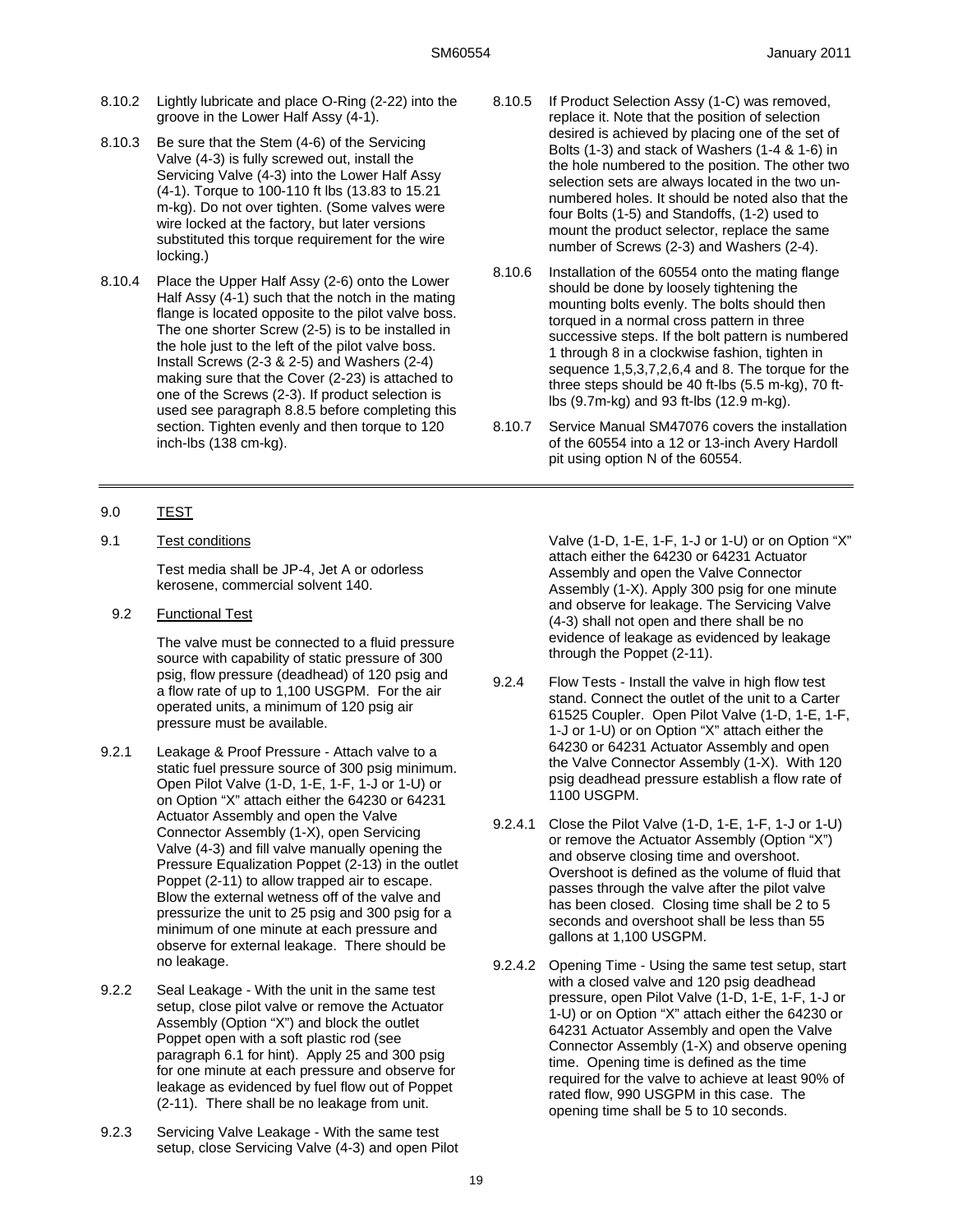### 10.0 TROUBLE SHOOTING

- 10.1 External Leakage Between Upper and Lower Housing Assy (2-6 & 3-1). - Flange Screws (2-3 & 2-5) not tightened properly or O-Ring (2-22) pinched or cut.
- 10.2 Leakage past Servicing Valve (4-3). Damaged Poppet (4-4).
- 10.3 Leakage past Equalization Valve Poppet (2-13). Damaged Seal (2-12) or Poppet (2-13).
- 10.4 Valve does not close when Pilot Valve (1-D, 1-E, 1-F, 1-J or 1-U) or the Actuator Assembly on Option "X" is closed. - If unit closes when Servicing Valve is shut, problem could be a damaged or leaking Pilot Valve Poppet (5-22 or 5-3), Stem (9-11) or O-Ring (5-1, 6-11, 7-11, 8- 11 9-8). If Pilot Valve 1-E, 1-F, 1-J or 1-U is used, check to see if Piston (6-14) is free to travel open and closed. If Lanyard Pilot 1-D is used, check to see if Cable Assy (5-10) has been pulled to allow the pilot to close. On Option "X" be sure to remove air/fuel pressure from Actuator Assembly.
- 10.5 Valve does not close when Pilot Valve (1-D, 1-E, 1-F, 1-J or 1-U) is closed, when air/fuel pressure is removed from Actuator Assembly on Option "X" or when Servicing Valve (4-3) is shut. - If flow rate, when attempting to close the valve, changes very little, the problem could be damaged Piston Slipper Seal (4-25) and/or O-Ring (4-24) or jammed main Piston (4-18). Check for movement (manually) of Piston (4-18). If the flow rate changes to leakage when the valve is signaled to close, the problem could be the Piston Seal (4-21). Check also to be sure that the piston on either the 64230 or 64231 Actuator Assembly on the hose is working properly.
- 10.6 On units with an Air Operated Pilot Valve (1-E, 1-F, 1-J or 1-U) or Option "X" - Valve will not open when air pressure is applied - Damaged Bal Seal (6-15), Piston (6-14) is binding or damaged bore of Housing (6-1). Actuate with up

to 80 psig air pressure several times before checking for leaking Bal Seal (6-15). Leaking Bal Seal (6-15) should be evidenced by air flowing out of the gap between the Cover (6-12, 6-2, 7-2 or 8-22) and the Housing (6-1). On Option "X" check to see that the 64230/64231 is working properly – see SM64230/ SM64231.

- 10.7 On units with an Air Operated Defuel Pilot Valve (1-J). - Valve will not open when air pressure is applied - Defuel Screw (6-23) is screwed in too far. Back out the Screw (6-23) until it is stopped by Pin (6-24).
- 10.8 On units with an Air Operated Defuel Pilot Valve (1-J). - Valve will not open to allow defueling operation - Defuel Screw (6-23) is not screwed in far enough. Be sure the Screw (6-23) is bottomed out on the Piston (6-14).
- 10.9 On units with an Air Operated Defuel Pilot Valve (1-J). - Valve will not open to allow defueling operation - Incorrect Piston Seal Retainer (4-20) is installed. The correct Seal Retainer (4-20) to have defueling capability is part number 207727. The height of the Seal Retainer (4-20) should be approximately 0.540 (13.72 mm) to be correct. Replace Seal Retainer (4-20) with correct part.
- 10.10 On units with a Lanyard Operated Pilot Valve (1- D). - If the valve won't open, check to see that the Latch Spool (5-4) remains in the locked up position. Pull and hold up the Handle (5-6) for 30 seconds. If flow is established, the Latch Spool (5-4) is not locking in the open position. Problem could be wear either on the Latch Bracket (5-9) or Latch Spool (5-4).
- 10.11 Fuel leakage into the air reference system (on air operated pilot valve units only, option E, F, J or U). - O-ring (6-9), (7-9) or (8-9) needs replacing.
- 10.12 On Dual Pilot Units, Option F or U, if the valve does not open when deadman is activated, manual pilot may need resetting to prevent the air pressure from bleeding out of the unit.

## 11.0 ILLUSTRATED PARTS CATALOG

Tables 1.0 through 9.0 tabulate the parts comprising the various configurations and options of the 60554 Series of Hydrant Valves. The item numbers are keyed to the appropriate exploded view for the option or subassembly as diagrammed.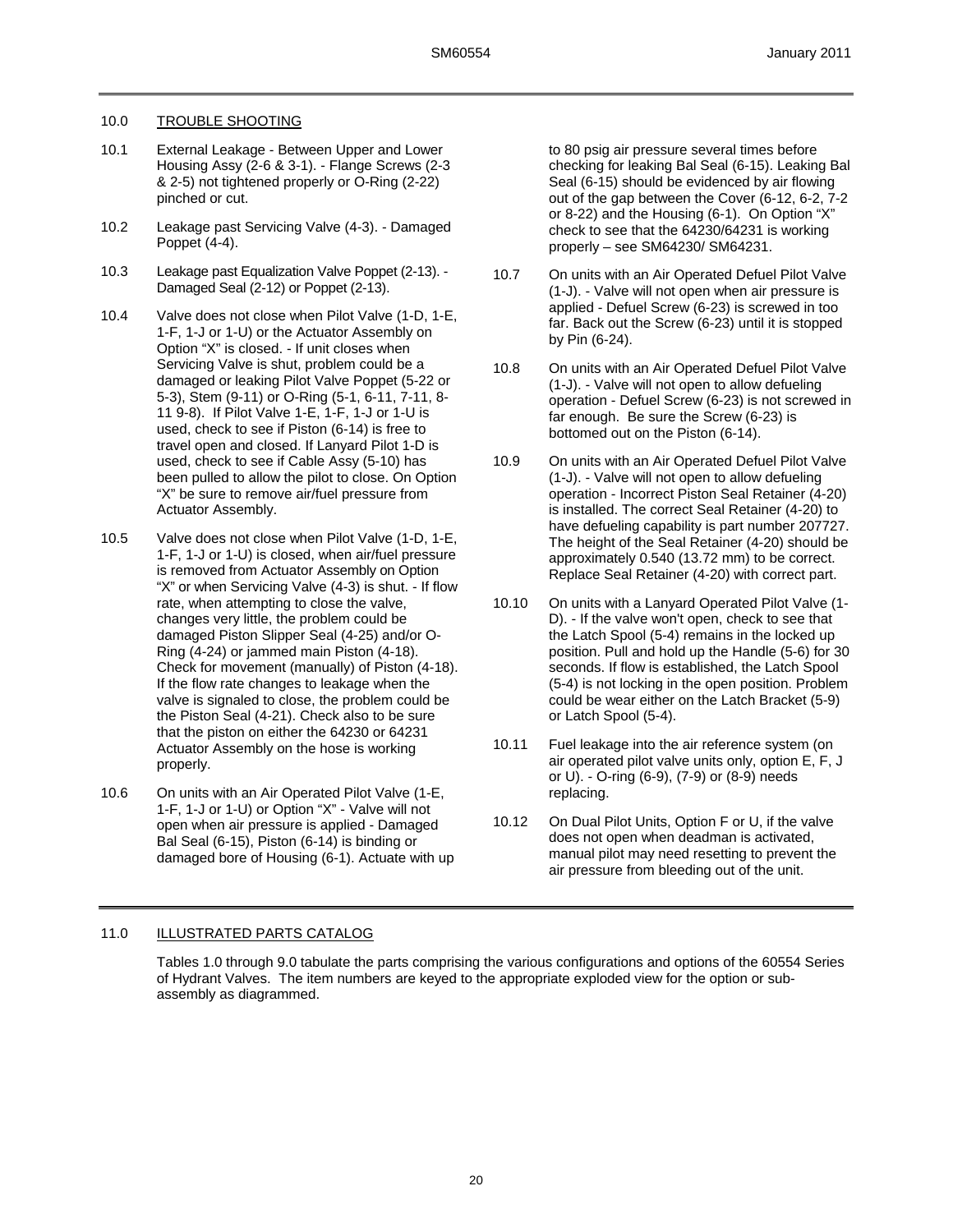#### TABLE 1 60554 Series Hydrant Valve and Options Figure 1

| Fig.         | Item         | <b>Part Number</b> | <b>Description</b>                           | Units/<br>Assy            | <b>Hydrant</b><br>Option | Spares/10<br>Units/Yr. |
|--------------|--------------|--------------------|----------------------------------------------|---------------------------|--------------------------|------------------------|
| $\mathbf{1}$ | $\mathsf C$  | 44290              | <b>Product Selection Ring Assy</b>           | 1                         | $\mathsf C$              |                        |
|              | 1            | 207721             | Ring                                         | 4                         | C                        |                        |
|              | 2            | 207722             | Standoff                                     | 4                         | C                        |                        |
|              | 3            | GF6-13             | Bolt                                         | $\ensuremath{\mathsf{3}}$ | C                        |                        |
|              | 4            | GF960-616L         | Washer                                       | 3                         | C                        |                        |
|              | 5            | GF5-35             | Bolt                                         | 4                         | C                        |                        |
|              | 6            | GF960-616          | Washer                                       | 27                        | C                        |                        |
|              | 7            | GF21083N6          | <b>Nut</b>                                   | 3                         | C                        |                        |
|              | D            | 44248              | Lanyard Pilot Valve                          | 1                         | D                        |                        |
|              |              | 42836              | Lanyard Pilot Valve (Obsolete)               |                           |                          |                        |
|              | Е            | 44721              | Pilot Valve, Air Operated                    | 1                         | Е                        |                        |
|              |              | 44247              | Pilot Valve (Obsolete)                       |                           | E                        |                        |
|              |              | 42846              | Pilot Valve (Obsolete)                       |                           | E                        |                        |
|              | $\mathsf F$  | 47091-1            | Pilot Valve, Dual Air/lanyard for small pits | 1                         | F                        |                        |
|              |              |                    |                                              |                           |                          |                        |
|              | Χ            | 47576              | Valve Connector Assy                         | 1                         | X                        |                        |
|              | G            | 44364              | 6 x 4" IP Spool Assy                         | 1                         | G                        |                        |
|              | 10           | 207742             | Adapter                                      | 1                         | G                        |                        |
|              | 11           | 82154              | Gasket                                       | 1                         | G                        |                        |
|              | 12           | 82155              | Bolt                                         | 8                         | G                        |                        |
|              | 13           | 82156              | <b>Nut</b>                                   | 8                         | G                        |                        |
|              | 14           | GF960-1016         | Washer                                       | 16                        | G                        |                        |
|              | $\mathsf{H}$ | 43587              | Stone Guard Assy                             | 1                         | H                        |                        |
|              | 8            | 203331             | <b>Stone Guard</b>                           | 1                         | H                        |                        |
|              | 9            | RR-637-S           | <b>Retaining Ring</b>                        | 1                         | H                        |                        |
|              | J            | 44570              | Pilot Valve, Defueling                       | 1                         | J                        |                        |
|              | Κ            | 44744              | 12" Pit Spool Assy                           | 1                         | Κ                        |                        |
|              | 11           | 82154              | Gasket                                       | 1                         | Κ                        |                        |
|              | 13           | 82156              | <b>Nut</b>                                   | $\bf8$                    | Κ                        |                        |
|              | 14           | GF960-1016         | Washer                                       | 8                         | Κ                        |                        |
|              | 15           | 210341             | Spool                                        | 1                         | Κ                        |                        |
|              | 16           | 210384-36          | Stud                                         | 8                         | Κ                        |                        |
|              | L            | 44745              | 13" Pit Spool Assy                           | 1                         | L                        |                        |
|              | 11           | 82154              | Gasket                                       | 1                         |                          |                        |
|              | 13           | 82156              | <b>Nut</b>                                   | 8                         |                          |                        |
|              | 14           | GF960-1016         | Washer                                       | 8                         |                          |                        |
|              | 16           | 210384-36          | Stud                                         | 8                         | L                        |                        |
|              | 17           | 210342             | Spool                                        | 1                         | L                        |                        |
|              | M            | 44731              | <b>Quick Disconnect Assy</b>                 | 1                         | M                        |                        |
|              | 18           | <b>B2K16-VB</b>    | Male QD Fitting                              | 1                         | M                        |                        |
|              | 19           | 220013-01          | Close Nipple                                 | 1                         | M                        |                        |
|              |              | 47709              | Dust Cap                                     | 1                         | M                        |                        |
|              | 20           | 47077              | Adapter Kit, Option N installation           | 1                         | N                        |                        |
|              | 21           | 47075              | Adapter                                      | 1                         | N                        |                        |
|              | 22           | 220345             | Stud                                         | 8                         | N                        |                        |
|              | 23           | 82156              | Nut                                          | 8                         | N                        |                        |
|              | 24           | GF960-1016         | Washer                                       | $\bf8$                    | N                        |                        |
|              | 25           | GF16997-171        | Bolt                                         | 4                         | N                        |                        |
|              | 26           | 5712-403-63        | Washer                                       | 4                         | N                        |                        |
|              |              |                    |                                              |                           |                          |                        |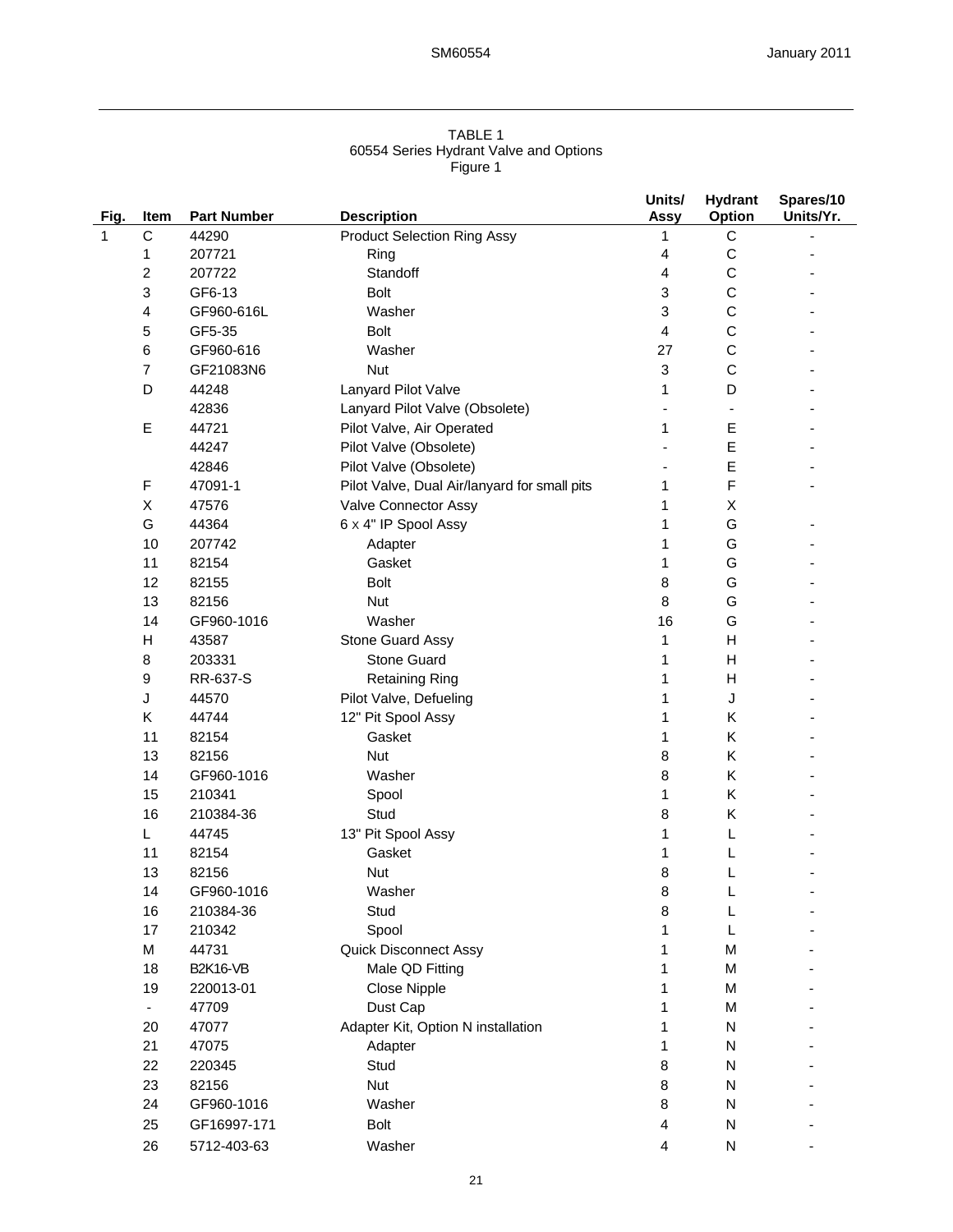|      |             |                    |                                         | Units/ | <b>Hydrant</b> | Spares/10 |
|------|-------------|--------------------|-----------------------------------------|--------|----------------|-----------|
| Fig. | <b>Item</b> | <b>Part Number</b> | <b>Description</b>                      | Assy   | <b>Option</b>  | Units/Yr. |
|      | 27          | MS29513-232        | O-ring                                  |        | N              |           |
|      | 28          | 220343             | Plate                                   |        | N              |           |
|      | 29          | 220342             | Plate                                   |        | Ν              |           |
|      | 30          | MS29513-237        | O-ring (alternative to 31)              |        | N              |           |
|      | 31          | 220344             | Gasket (alternative to 30)              |        | N              |           |
|      | 32          | MS29513-246        | O-ring                                  |        | Ν              | 10        |
|      | Р           | 47199              | 6 x 4" Short (4") Spool Assy            |        | Р              |           |
|      | 10          | 220965             | Adapter                                 |        | P              |           |
|      | 11          | 82154              | Gasket                                  |        | P              |           |
|      | 12          | 210384-22          | Stud                                    | 8      | Р              |           |
|      | 13          | 82156              | <b>Nut</b>                              | 8      | P              |           |
|      | 14          | GF960-1016         | Washer                                  | 16     | P              |           |
|      |             | 47326              | <b>Fusible Plug</b>                     |        |                |           |
|      |             | 47361-1            | Pilot Valve, Dual Air/lanyard large pit |        | U              |           |



**FIGURE 1 60554 SERIES HYDRANT VALVE OPTIONS**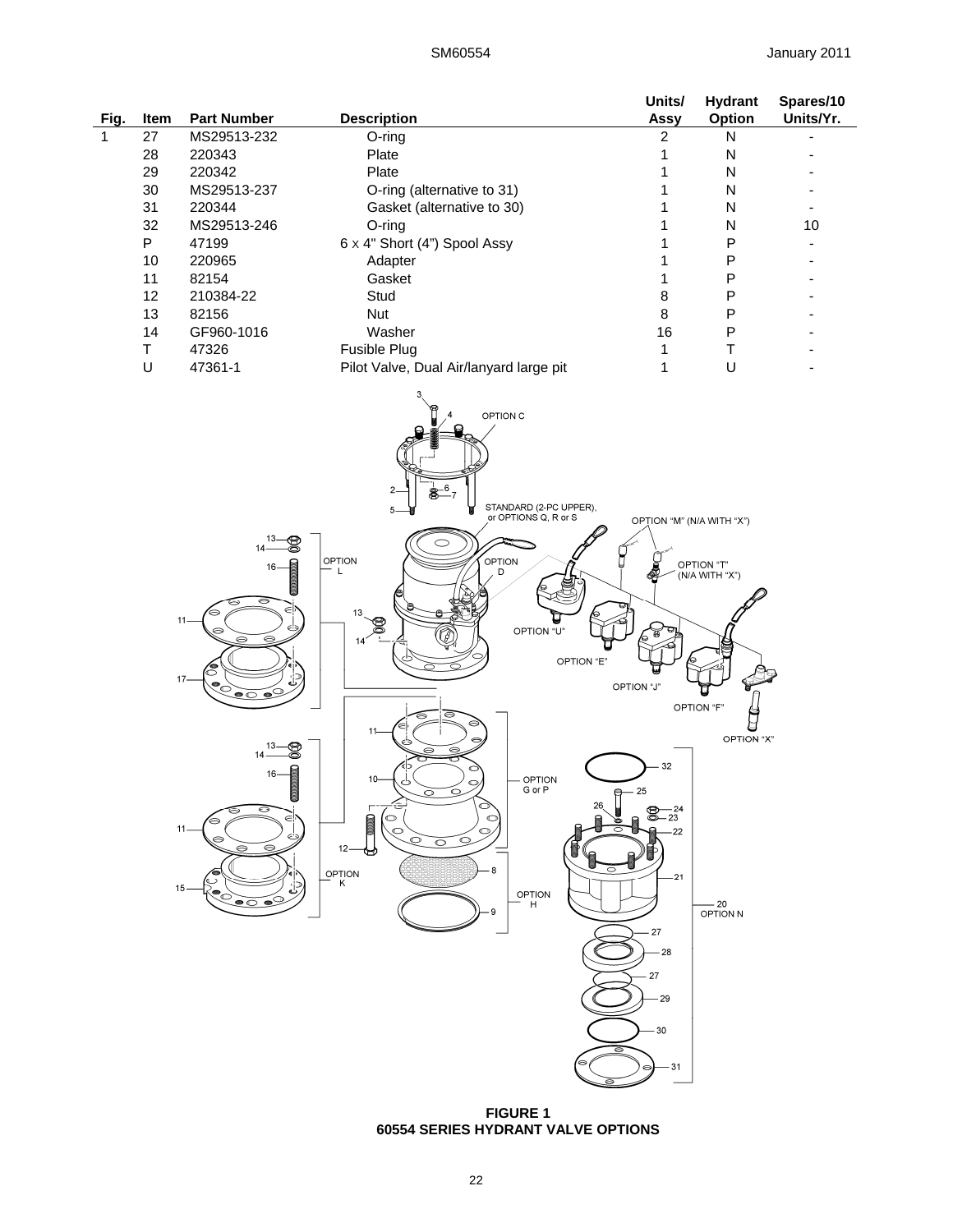## **TABLE 2 Upper Housing Assy, Options A and B - Figure 2**

| Fig. | Item                 | <b>Part Number</b> | <b>Description</b>                                              | Units/<br>Assy | <b>Hydrant</b><br>Option | Spares/10<br>Units/Yr. |
|------|----------------------|--------------------|-----------------------------------------------------------------|----------------|--------------------------|------------------------|
| 2    | 3                    | GF16998-60         | <b>Screw</b>                                                    | 7              | All but S                |                        |
|      |                      | GF16998-33         | <b>Screw</b>                                                    | 7              | S                        |                        |
|      | 4                    | GF960-516          | Washer                                                          | 8              | All                      |                        |
|      | 5                    | GF16996-32         | <b>Screw</b>                                                    | 1              | All                      |                        |
|      | 6A                   | 47203-1            | Upper Half Assy, 2-piece std. aluminum/st. st.                  | 1              | All but Q, R, S          |                        |
|      | 7                    | 47159-1            | Upper Housing Assy (See Table 3 for parts)                      | 1              | All but Q, R, S          |                        |
|      | 8                    | 43795              | Poppet Assy                                                     | 1              | All                      |                        |
|      | 11                   | 210284             | Poppet - Steel                                                  | 1              | All                      |                        |
|      |                      | 200848-1           | Poppet - Obsolete, aluminum (Note 7)                            | 1              | All                      | 1                      |
|      | 12                   | 221170             | Seal                                                            | 1              | All                      | 10                     |
|      | 13                   | 200011             | Poppet, Pressure Equalization                                   | 1              | All                      | 2                      |
|      | 14                   | 200014             | Spring                                                          | 1              | All                      |                        |
|      | 15                   | 200012             | Retainer                                                        | 1              | All                      |                        |
|      | 16                   | 200849             | Shroud                                                          | 1              | All                      |                        |
|      | 17                   | <b>RS-156-S</b>    | <b>Retaining Ring</b>                                           | 1              | All                      |                        |
|      | 9                    | 29472              | Seal Ring                                                       | 1              | All                      | 1                      |
|      | 10                   | 29486              | Seal                                                            | 1              | All                      | 10                     |
|      | 18                   | 28618              | Spring                                                          | 1              | All                      |                        |
|      | 19                   | 200847             | Retainer, Poppet                                                | 1              | All                      |                        |
|      | 6B                   | 43214              | Upper Half Assy, 1-piece ductile iron                           |                | Q                        |                        |
|      | 8                    | 43795              | Poppet Assy                                                     | 1              | All                      |                        |
|      | 11                   | 210284             | Poppet - Steel                                                  | 1              | All                      |                        |
|      |                      | 200848-1           | Poppet - Obsolete, aluminum (Note 7)                            | 1              | All                      | 1                      |
|      | 12                   | 221170             | Seal                                                            | 1              | All                      | 10                     |
|      | 13                   | 200011             | Poppet, Pressure Equalization                                   | 1              | All                      | 2                      |
|      | 14                   | 200014             | Spring                                                          | 1              | All                      |                        |
|      | 15                   | 200012             | Retainer                                                        | 1              | All                      |                        |
|      | 16                   | 200849             | Shroud                                                          | 1              | All                      |                        |
|      | 17                   | <b>RS-156-S</b>    | <b>Retaining Ring</b>                                           | 1              | All                      |                        |
|      | 18                   | 28618              | Spring                                                          | 1              | All                      |                        |
|      | 19                   | 200847             | Retainer, Poppet                                                | 1              | All                      |                        |
|      | 6C                   | 47203-2            | Upper Half Assy, 2-piece ductile/st. steel.                     | 1              | R                        |                        |
|      |                      | 47159-2            | Housing Assembly, ductile iron/st st<br>(See Table 3 for parts) | 1              | R                        |                        |
|      | 8                    | 43795              | Poppet Assy                                                     | 1              | All                      |                        |
|      | 9                    | 29472              | Seal Ring                                                       | $\mathbf 1$    | All                      | 1                      |
|      | 10                   | 29486              | Seal                                                            | 1              | $\mathsf{All}$           | 10                     |
|      | 11                   | 210284             | Poppet - Steel                                                  | 1              | All                      |                        |
|      |                      | 200848-1           | Poppet - Obsolete, aluminum (Note 7)                            |                | All                      | 1                      |
|      | 12                   | 221170             | Seal                                                            |                | All                      | 10                     |
|      | 13                   | 200011             | Poppet, Pressure Equalization                                   |                | All                      | 2                      |
|      | 14                   | 200014             | Spring                                                          |                | All                      |                        |
|      | 15                   | 200012             | Retainer                                                        | 1              | All                      |                        |
|      | 16                   | 200849             | Shroud                                                          | 1              | All                      |                        |
|      | 17                   | RS-156-S           | <b>Retaining Ring</b>                                           | 1              | All                      |                        |
|      | 9                    | 29472              | Seal Ring                                                       | 1              | All                      | 1                      |
|      | 10                   | 29486              | Seal                                                            | 1              | All                      | 10                     |
|      | 18                   | 28618              | Spring                                                          | 1              | All                      |                        |
|      | 19                   | 200847             | Retainer, Poppet                                                | 1              | All                      |                        |
|      | 6D<br>$\overline{7}$ | 43214-4            | Upper Half Assy, stainless<br><b>Upper Housing</b>              | 1              | S                        |                        |
|      | 8                    | 29279-5<br>43795   | Poppet Assy                                                     | 1              | S<br>All                 |                        |
|      | 11                   | 210284             | Poppet - Steel                                                  | 1              | All                      |                        |
|      |                      |                    |                                                                 |                |                          |                        |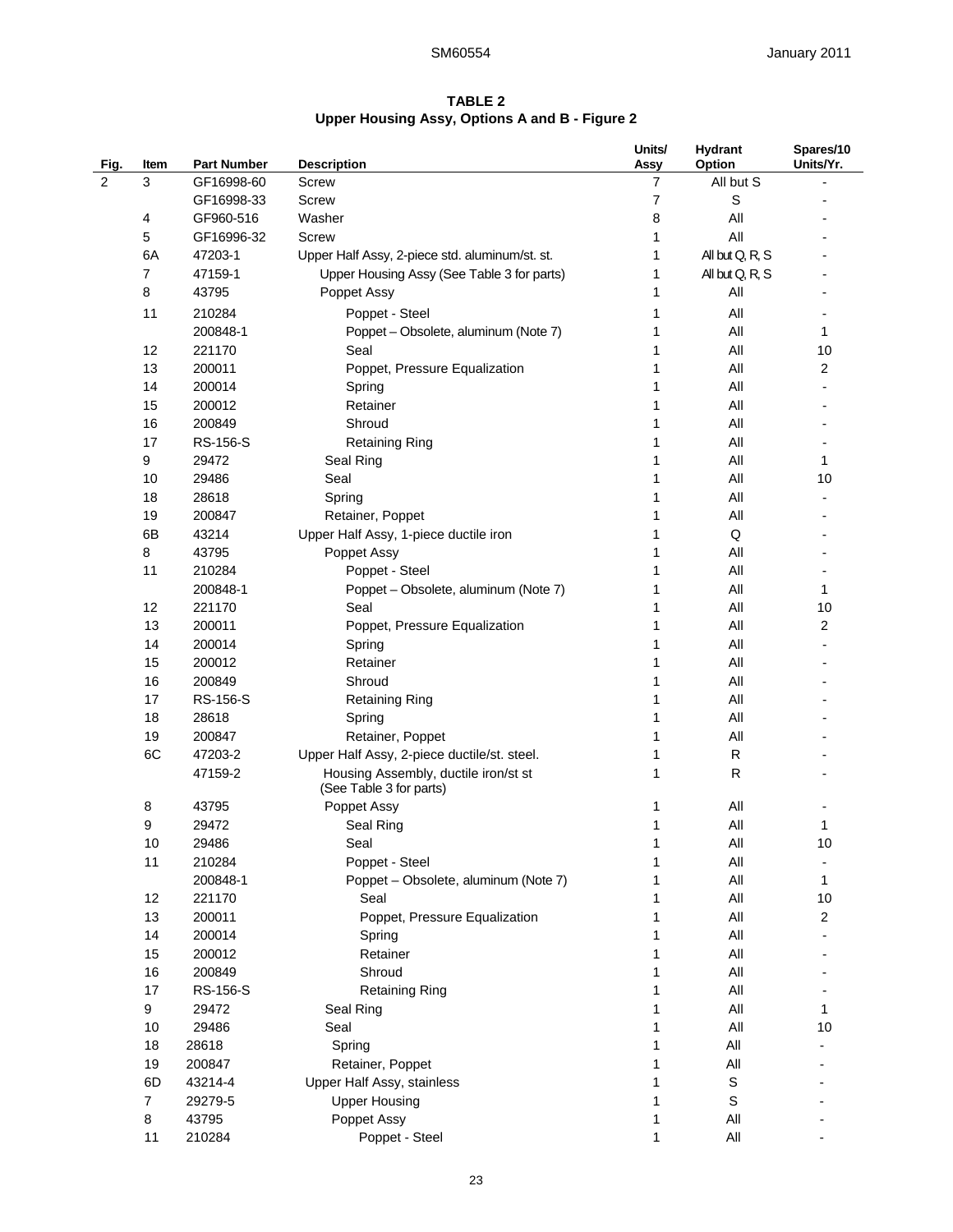| Fig. | Item | <b>Part Number</b> | <b>Description</b>                   | Units/<br>Assy | <b>Hydrant</b><br>Option | Spares/10<br>Units/Yr. |
|------|------|--------------------|--------------------------------------|----------------|--------------------------|------------------------|
| 2    |      | 200848-1           | Poppet - Obsolete. Aluminum (Note 7) |                | All                      |                        |
|      | 12   | 221170             | Seal                                 |                | All                      | 10                     |
|      | 13   | 200011             | Poppet, Pressure Equalization        |                | All                      | 2                      |
|      | 14   | 200014             | Spring                               |                | All                      |                        |
|      | 15   | 200012             | Retainer                             |                | All                      |                        |
|      | 16   | 200849             | Shroud                               |                | All                      |                        |
|      | 17   | RS-156-S           | <b>Retaining Ring</b>                |                | All                      |                        |
|      | 9    | 29472              | Seal Ring                            |                | All                      |                        |
|      | 10   | 29486              | Seal                                 |                | All                      | 10                     |
|      | 18   | 28618              | Spring                               |                | All                      |                        |
|      | 19   | 200847             | Retainer, Poppet                     |                | All                      |                        |
|      | 20   | 29288              | <b>Ring Retainer</b>                 |                | All                      |                        |
|      | 21   | 81557-10           | Strainer, 10-mesh                    |                | A                        |                        |
|      |      | 81557-20           | Strainer, 20-mesh                    |                | B                        |                        |
|      | 22   | MS29513-165        | O-Ring                               |                | All                      | 10                     |
|      | 23   | 41579              | Cover Assy                           |                | All                      | 3                      |
|      |      | 28622              | Cover                                |                | All                      | 3                      |
|      | 2    |                    | Cable Assy (Note 3)                  |                | All                      |                        |
|      | 24   | 5758-21C2          | Washer, Retaining                    |                | All                      |                        |



**FIGURE 2 - UPPER HALF & OPTIONS A & B**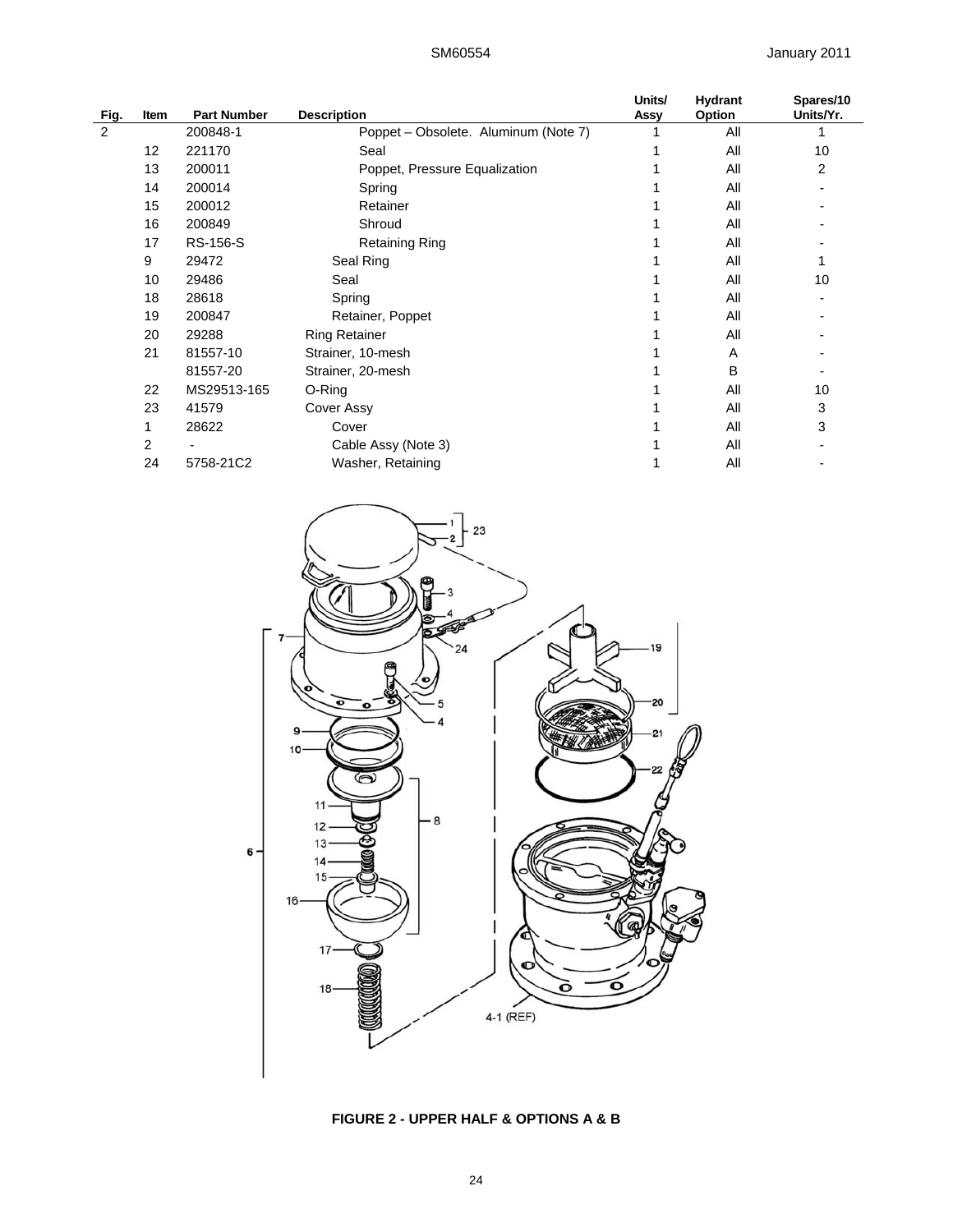| TABLE 3.0                                            |
|------------------------------------------------------|
| Standard and Option R Upper Half Assembly - Figure 3 |

| Fig. | Item | <b>Part Number</b> | <b>Description</b>                       | Units/<br>Assy | <b>Hydrant Option</b> | Spares/10<br>Units/Yr. |
|------|------|--------------------|------------------------------------------|----------------|-----------------------|------------------------|
| 3    |      | 47159-1            | Housing Assembly, Aluminum/St. Steel     |                | All but Q, R & S      |                        |
|      |      | 47159-2            | Housing Assembly, Ductile Iron/St. Steel |                | R                     |                        |
|      | 2    | 221289             | Housing, aluminum                        |                | All but Q, R & S      |                        |
|      |      | 220844-2           | Housing, Ductile Iron                    |                | R                     |                        |
|      | 3    | 221118             | O-rina                                   |                | All but $O & S$       | 10                     |
|      | 4    | 220856             | Ring, Coupler Connecting                 |                | All but $O & S$       |                        |
|      | 5    | NAS1352N3-8        | Screw                                    | 20             | All but $Q & S$       |                        |
|      | 6    | 5710-159-16        | Washer                                   | 20             | All but $O & S$       |                        |
|      |      | 603                | Locktite, 10 ml.                         | A/R            | All but $O & S$       |                        |



**FIGURE 3 - 2-PIECE UPPER HALF**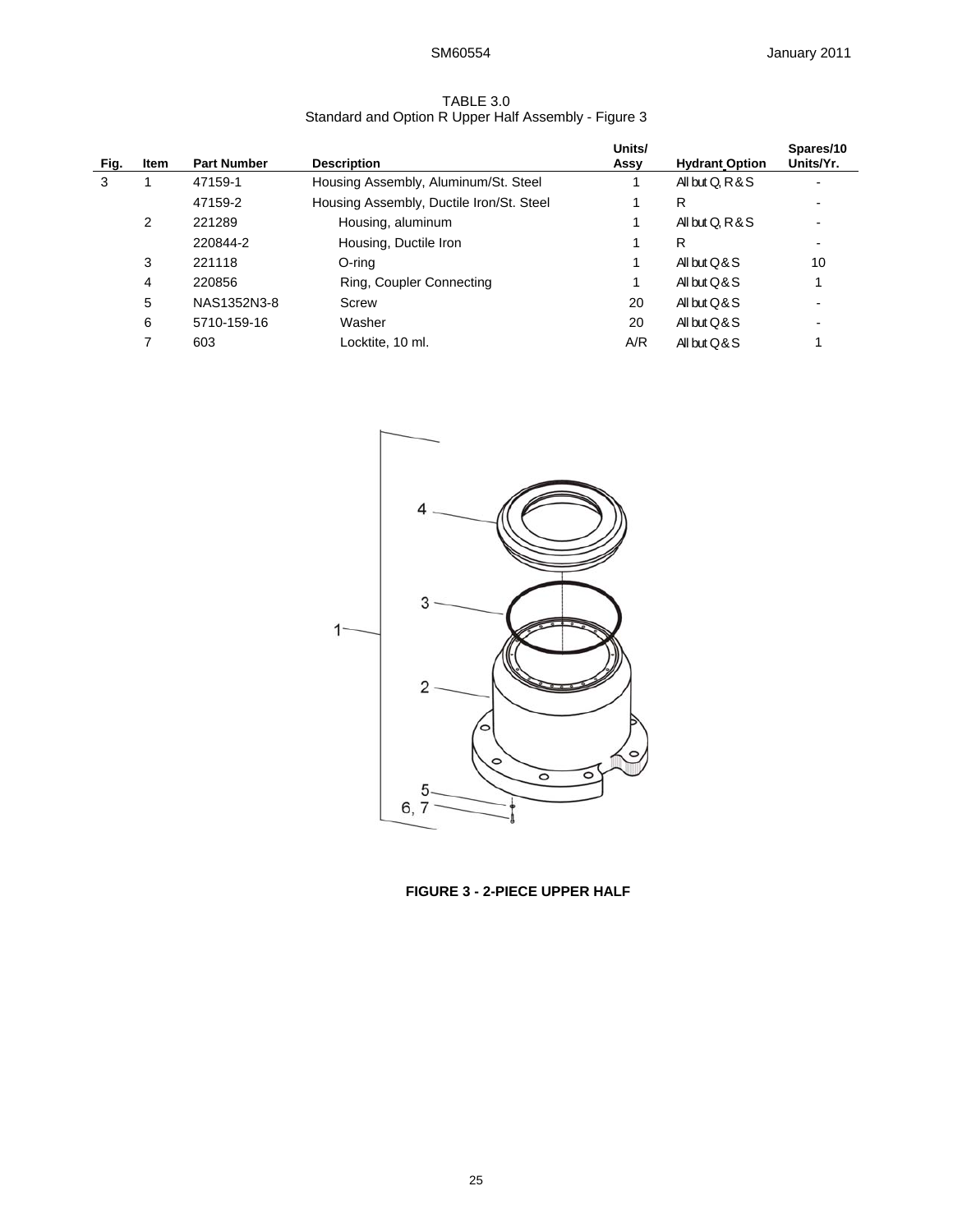| TABLE 4.0                  |
|----------------------------|
| Lower Half Assy - Figure 4 |

| Fig. | <b>Item</b>    | <b>Part Number</b>       | <b>Description</b>     | Units/<br>Assy | <b>Hydrant</b><br>Option | Spares/10<br>Units/Yr.   |
|------|----------------|--------------------------|------------------------|----------------|--------------------------|--------------------------|
| 4    | 1              | 43219                    | Lower Half Assy        | 1              | All but J                |                          |
|      |                | 44292                    | Lower Half Assy        | 1              | J                        |                          |
|      | $\overline{c}$ | MS29512-12               | Gasket                 | 1              | All                      | 10                       |
|      | 3              | 43272                    | <b>Servicing Valve</b> | 1              | All                      |                          |
|      | 4              | 202597                   | Poppet                 | 1              | All                      | 2                        |
|      | 5              | 5008-62-H                | Retainer               | 1              | All                      |                          |
|      | 6              | 202631                   | Stem                   | 1              | All                      |                          |
|      | 7              | .156-1.000MDP            | Pin                    | 1              | All                      |                          |
|      | 8              | 202630                   | Retainer, Poppet       | 1              | All                      |                          |
|      | 9              | MS29513-010              | O-Ring                 | 1              | All                      | 10                       |
|      | 10             | 42927                    | Lower Housing Assy     | 1              | All                      |                          |
|      | 11             | 202556                   | Lower Housing (Note 3) | 1              | All                      |                          |
|      | 12             | 202593                   | Shaft (Note 3)         | 1              | All                      |                          |
|      | $13 - 14$      | Left intentionally blank |                        |                |                          |                          |
|      | 15             | NAS517-3-3               | <b>Screw</b>           | 6              | All                      |                          |
|      | 16             | 202596                   | Retainer, Piston       | 1              | All                      |                          |
|      | 17             | MS29513-249              | O-Ring                 | 1              | All                      | 10                       |
|      | 18             | 202592                   | Piston                 | 1              | All                      | Note 4                   |
|      | 19             | GF51958-62               | <b>Screw</b>           | 6              | All                      |                          |
|      | 20             | 203032                   | Retainer, Piston Seal  | 1              | All but J                |                          |
|      |                | 207727                   | Retainer, Piston Seal  | 1              | J                        |                          |
|      | 21             | 210127                   | Seal, Piston           | 1              | All                      | 10                       |
|      | 22             | MS29513-118              | O-Ring                 | 1              | All                      | 10                       |
|      | 23             | 203030                   | Seal, Slipper          | 1              | All                      | 10                       |
|      | 24             | MS29513-245              | O-Ring                 | 1              | All                      | 10                       |
|      | 25             | 202594                   | Seal, Slipper          | 1              | All                      | 10                       |
|      | 26             | 202595                   | Spring                 | 1              | All                      |                          |
|      | 27             | 203029                   | Washer                 | 1              | All                      |                          |
|      | 28             | 203028                   | Seal                   | 1              | All                      | 10                       |
|      | 29             | 29224-7                  | Orifice                | 1              | All                      | $\overline{\phantom{a}}$ |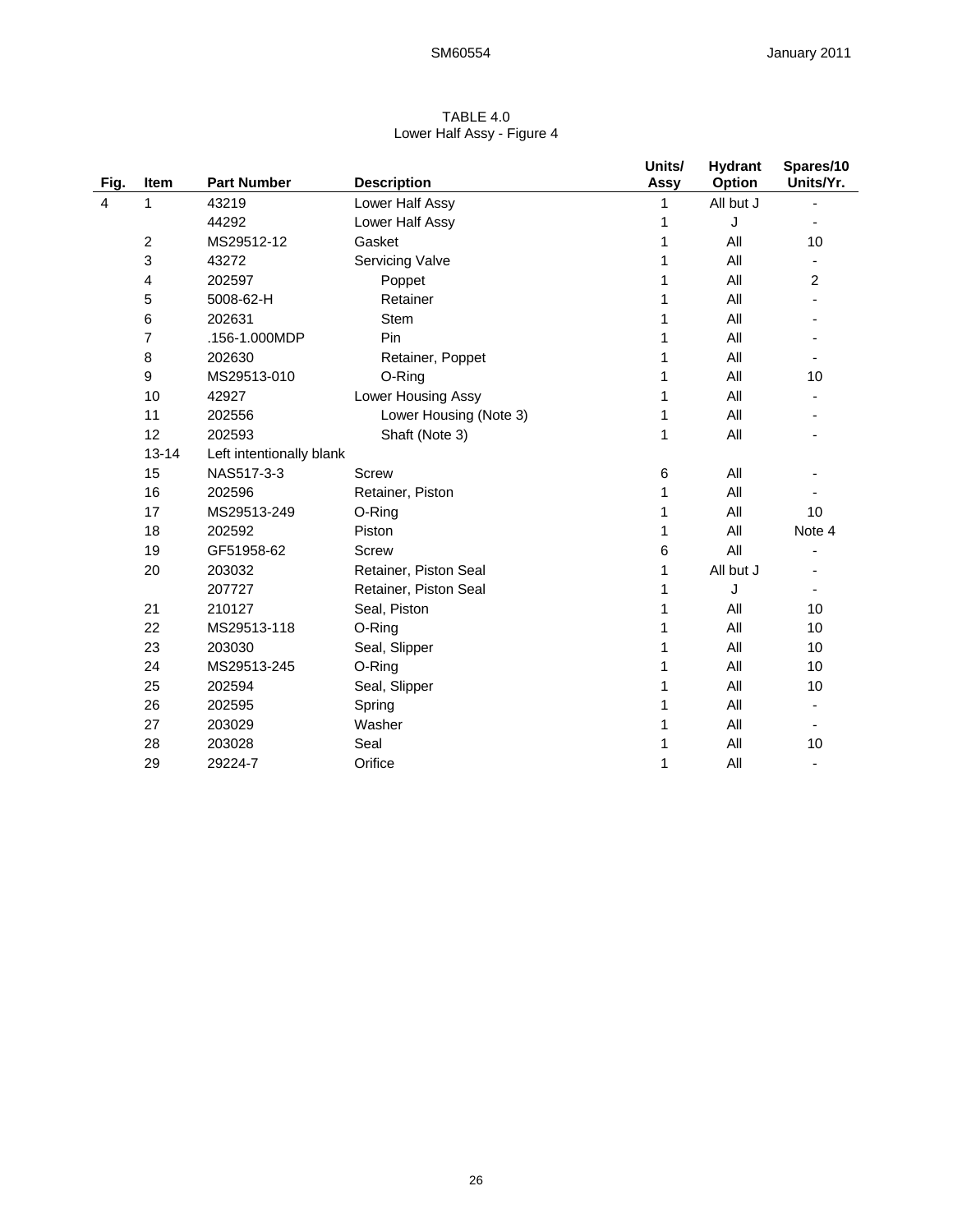

**FIGURE 4 - LOWER HALF ASSEMBLY (4-1)**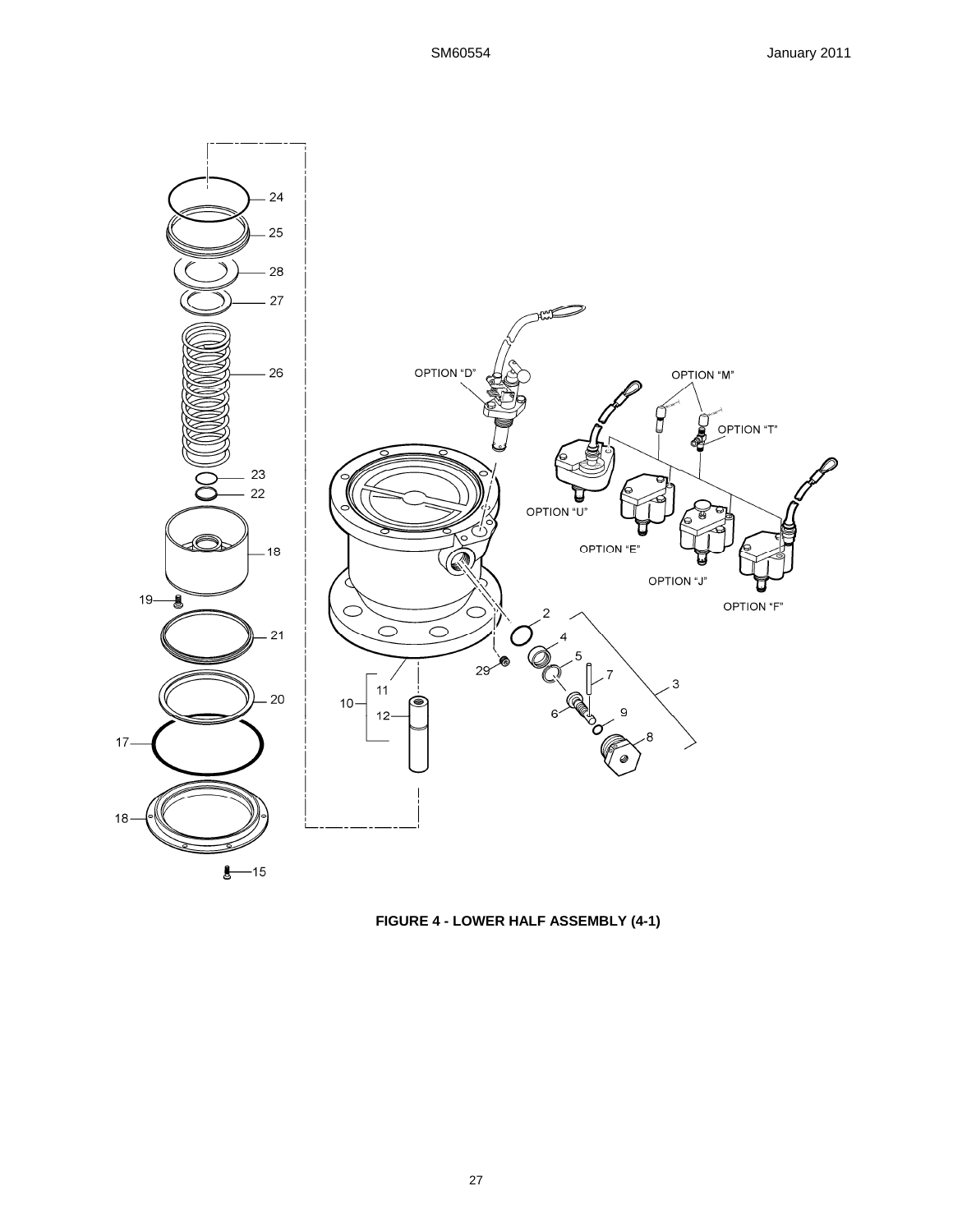| TABLE 5.0                               |
|-----------------------------------------|
| Lanyard Operated Pilot Valve - Figure 5 |

| Fig. | Item           | <b>Part Number</b> | <b>Description</b>             | Units/<br><b>Assy</b> | <b>Hydrant</b><br>Option | Spares/10<br>Units/Yr.   |
|------|----------------|--------------------|--------------------------------|-----------------------|--------------------------|--------------------------|
| 5    | D              | 44248              | Lanyard Pilot Valve            | 1                     | D                        | Note 4                   |
|      |                | 42836              | Lanyard Pilot Valve (Obsolete) |                       |                          |                          |
|      | 1              | 201201-014         | O-Ring                         |                       | All                      | 10                       |
|      | 2              | 202704             | Housing                        |                       | D                        |                          |
|      | 3              | 202714             | Spring                         |                       | D                        |                          |
|      | 4              | 202706             | Spool, Latch                   |                       | D                        |                          |
|      | 5              | 202705             | Cover, Latch                   |                       | D                        | 5                        |
|      | 6              | 203533             | Handle                         |                       | D                        |                          |
|      | 6A             | 47084              | Ball                           |                       | D                        |                          |
|      | $\overline{7}$ | GF16562-234        | Pin                            | 1                     | D                        |                          |
|      | 8              | GF51923-297        | Pin                            | $\overline{c}$        | D                        |                          |
|      | 9              | 202716             | Bracket, Latch                 | 1                     | D                        |                          |
|      | 10             | 42954              | Cable Assy                     | 1                     | D                        |                          |
|      | 11             | 202717             | Stop, Release                  |                       | D                        |                          |
|      | 12             | 202715             | Spring, Release                |                       | D                        |                          |
|      | 13             | 81052              | Hose                           |                       | D                        | 1                        |
|      | 14             | 81094              | Clamp, Hose                    |                       | D                        |                          |
|      | 15             | 82114              | Sleeve                         |                       | D                        |                          |
|      | <b>15A</b>     | 81095              | Clamp, Cable                   |                       | D                        |                          |
|      | 16             | 207589             | Shaft                          |                       | D                        |                          |
|      | 17             | 202743             | Pin                            |                       | D                        |                          |
|      | 18             | 207718             | Cage                           |                       | All                      |                          |
|      | 19             | MS29513-114        | O-Ring                         | 1                     | All                      | 10                       |
|      | 20             | GF9105-04          | Pin                            | 1                     | All                      | $\overline{c}$           |
|      | 21             | 44252              | Adapter                        | 1                     | All                      | $\overline{\phantom{a}}$ |
|      | 22             | 207585             | Poppet                         | 1                     | All                      | 5                        |
|      | 23             | 207586             | Retainer                       |                       | All                      |                          |
|      | 24             | 202712             | Spring                         |                       | All                      |                          |
|      | 25             | 202742             | Retainer, O-ring               | 1                     | All                      | $\overline{c}$           |
|      | 26             | 201201-008         | O-Ring                         | 1                     | All                      | 10                       |
|      | 27             | 202708             | Retainer, Pilot Valve          | 1                     | D                        |                          |
|      | 28             | GF960-516          | Washer                         | $\overline{c}$        | D                        |                          |
|      | 29             | GF35308-333        | <b>Bolt</b>                    | $\overline{c}$        | D                        |                          |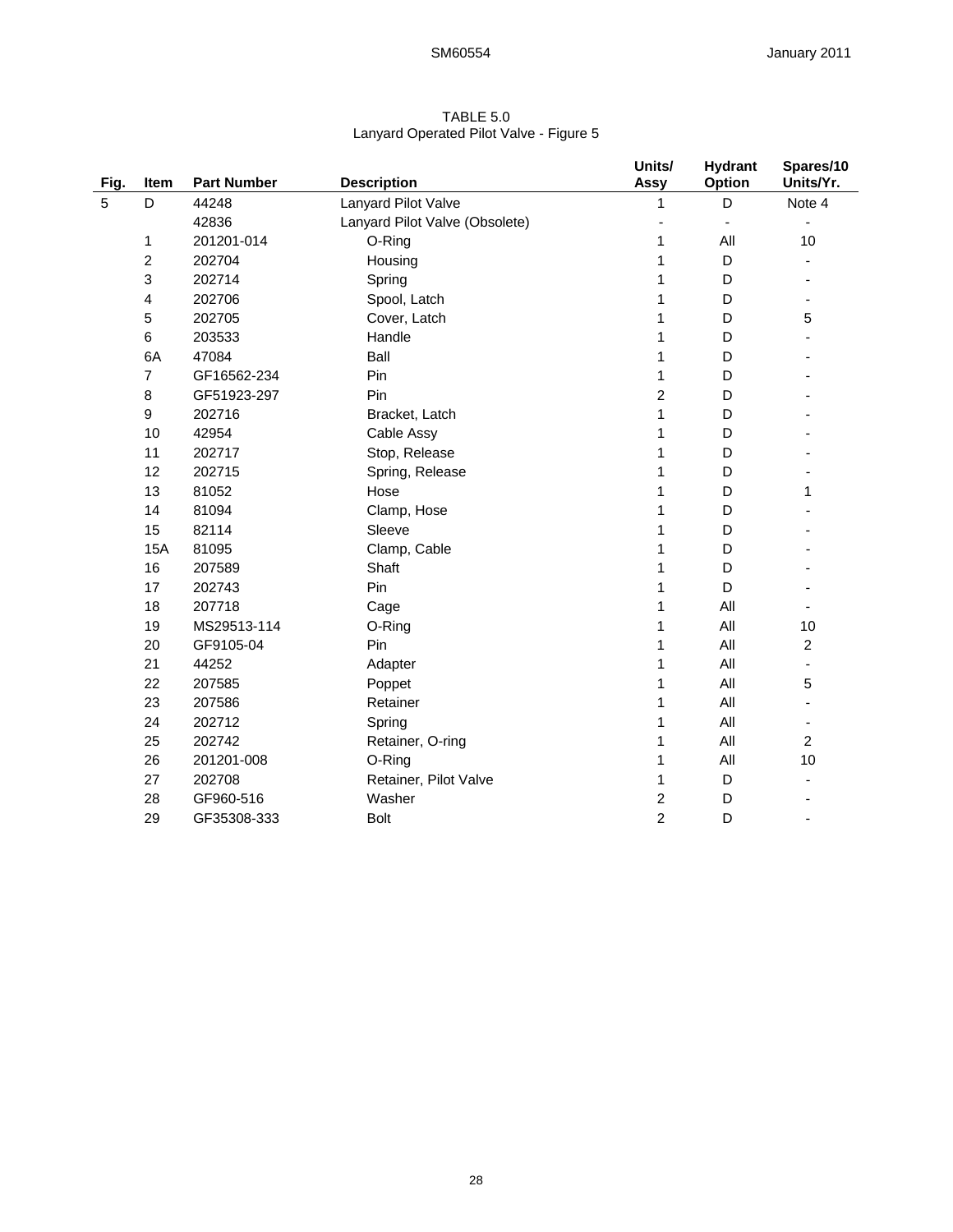

**FIGURE 5 - LANYARD OPERATED PILOT VALVE**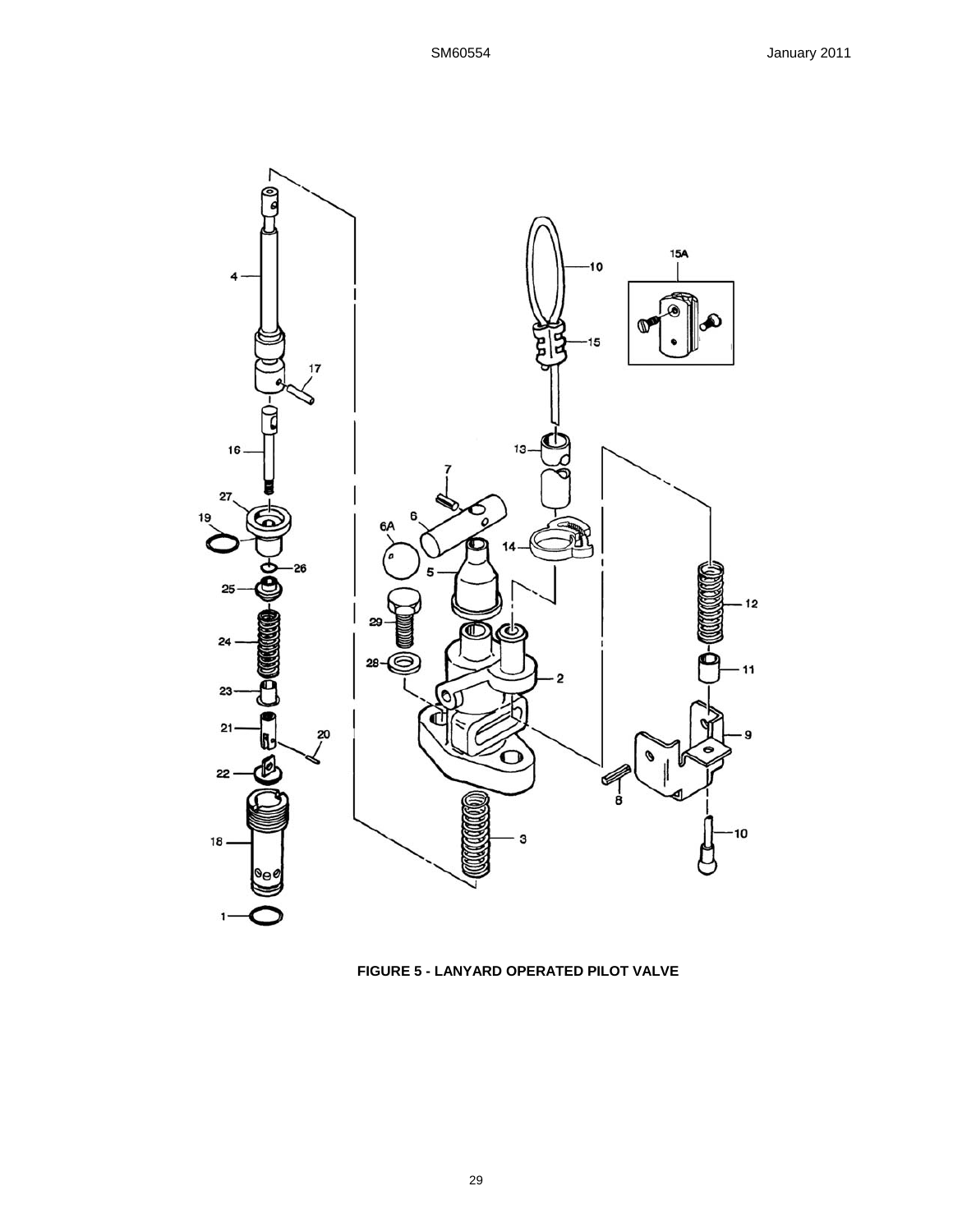## TABLE 6.0 Air Operated Pilot Valves, Options E & J - Figure 6

| Fig. | Item           | <b>Part Number</b> | <b>Description</b>        | Units/<br>Assy   | <b>Hydrant</b><br>Option | Spares/10<br>Units/Yr.   |
|------|----------------|--------------------|---------------------------|------------------|--------------------------|--------------------------|
|      |                |                    |                           |                  |                          |                          |
| 6    | E              | 44721              | Pilot Valve, Air Operated | 1                | $\mathsf E$              | Note 4                   |
|      |                | 44247              | Pilot Valve (Obsolete)    |                  | $\mathsf E$<br>E         |                          |
|      |                | 42846<br>47106     | Pilot Valve (Obsolete)    |                  | Ε                        |                          |
|      | 1              | 208967             | Housing (Newer Valves)    | 1                |                          |                          |
|      |                |                    | Housing (Obsolete)        |                  | Ε                        |                          |
|      |                | 207600             | Housing (Obsolete)        |                  | E                        |                          |
|      | 2              | 207718             | Cage                      | 1                | All                      |                          |
|      | 3              | 207585             | Poppet                    | 1                | All                      | 5                        |
|      | 4              | GF9105-04          | Pin                       | 1                | All                      | $\overline{2}$           |
|      | 5              | 44252              | Adapter                   | 1                | All                      |                          |
|      | 6              | 207586             | Retainer                  | 1                | All                      |                          |
|      | $\overline{7}$ | 202712             | Spring                    | 1                | All                      |                          |
|      | 8              | 202742             | Retainer, O-ring          | 1                | All                      |                          |
|      | 9              | 201201-008         | O-Ring                    | 1                | All                      | 10                       |
|      | 10             | MS29513-114        | O-Ring                    | 1                | All                      | 10                       |
|      | 11             | 201201-014         | O-Ring                    | 1                | All                      | 10                       |
|      | 12             | 207598             | Cover                     | 1                | E                        |                          |
|      | 13             | 207706             | Spring                    | 1                | E, J                     |                          |
|      | 14             | 44571              | Piston                    | 1                | E, J                     |                          |
|      |                | 44253              | Piston (Obsolete)         | 1                | E                        | $\overline{\phantom{0}}$ |
|      | 15             | 221290             | Seal                      | 1                | E, J                     | 10                       |
|      | 16             | 207588             | Shaft                     | 1                | E, J                     |                          |
|      | 17             | 210176             | Spacer                    | 1                | Е                        |                          |
|      | 18             | GF16998-63         | <b>Screw</b>              | $\boldsymbol{2}$ | E, J                     |                          |
|      | 19             | GF960PD516         | Washer                    | $\mathbf 2$      | E, J                     |                          |
|      | J              | 44570              | Pilot Valve, Defueling    | 1                | J                        | Note 4                   |
|      | 1              | 47106              | Housing (Newer Valves)    | 1                | J                        |                          |
|      |                | 208967             | Housing (Obsolete)        |                  | E, J                     |                          |
|      | 2              | 207718             | Cage                      | 1                | All                      |                          |
|      | 3              | 207585             | Poppet                    | 1                | All                      | 5                        |
|      | 4              | GF9105-04          | Pin                       | 1                | All                      | 2                        |
|      | 5              | 44252              | Adapter                   | 1                | All                      |                          |
|      | 6              | 207586             | Retainer                  |                  | All                      |                          |
|      | $\overline{7}$ | 202712             | Spring                    |                  | All                      |                          |
|      | 8              | 202742             | Retainer, O-ring          |                  | All                      |                          |
|      | 9              | 201201-008         | O-Ring                    | 1                | All                      | 10                       |
|      | 10             | MS29513-114        | O-Ring                    | 1                | $\mathsf{All}$           | $10$                     |
|      | 11             | 201201-014         | O-Ring                    | 1                | All                      | 10                       |
|      | 13             | 207706             | Spring                    |                  | E, J                     |                          |
|      | 14             | 44571              | Piston                    |                  | E, J                     |                          |
|      | 15             | 221290             | Seal                      |                  | E, J                     | 10                       |
|      | 16             | 207588             | Shaft                     | 1                | E, J                     |                          |
|      | 18             | GF16998-63         | <b>Screw</b>              | $\overline{2}$   | E, J                     |                          |
|      | 19             | GF960PD516         | Washer                    | $\overline{2}$   | E, J                     |                          |
|      | 20             | 208958             | <b>Wear Plate</b>         | 1                | J                        |                          |
|      | 21             | 47370              | <b>Screw Assembly</b>     | 1                | J                        |                          |
|      | 22             | 221312             | Cover                     | 1                | J                        |                          |
|      |                | 208968             | Cover (Obsolete)          |                  | J                        | Note 6                   |
|      | 23             | 221313             | <b>Screw</b>              | 1                | J                        |                          |
|      |                | 208959             | Screw (Obsolete)          |                  | J                        | Note 6                   |
|      | 24             | GF16562-213        | Pin                       |                  | J                        |                          |
|      | 25             | SSR0150-S17        | Wave Washer               | $\boldsymbol{2}$ |                          |                          |
|      | 26             |                    | Washer                    |                  | J                        |                          |
|      |                | 5710-355-30        |                           | 1<br>1           | J                        |                          |
|      | 27             | 5406-P-04          | Plug                      |                  | E, J                     |                          |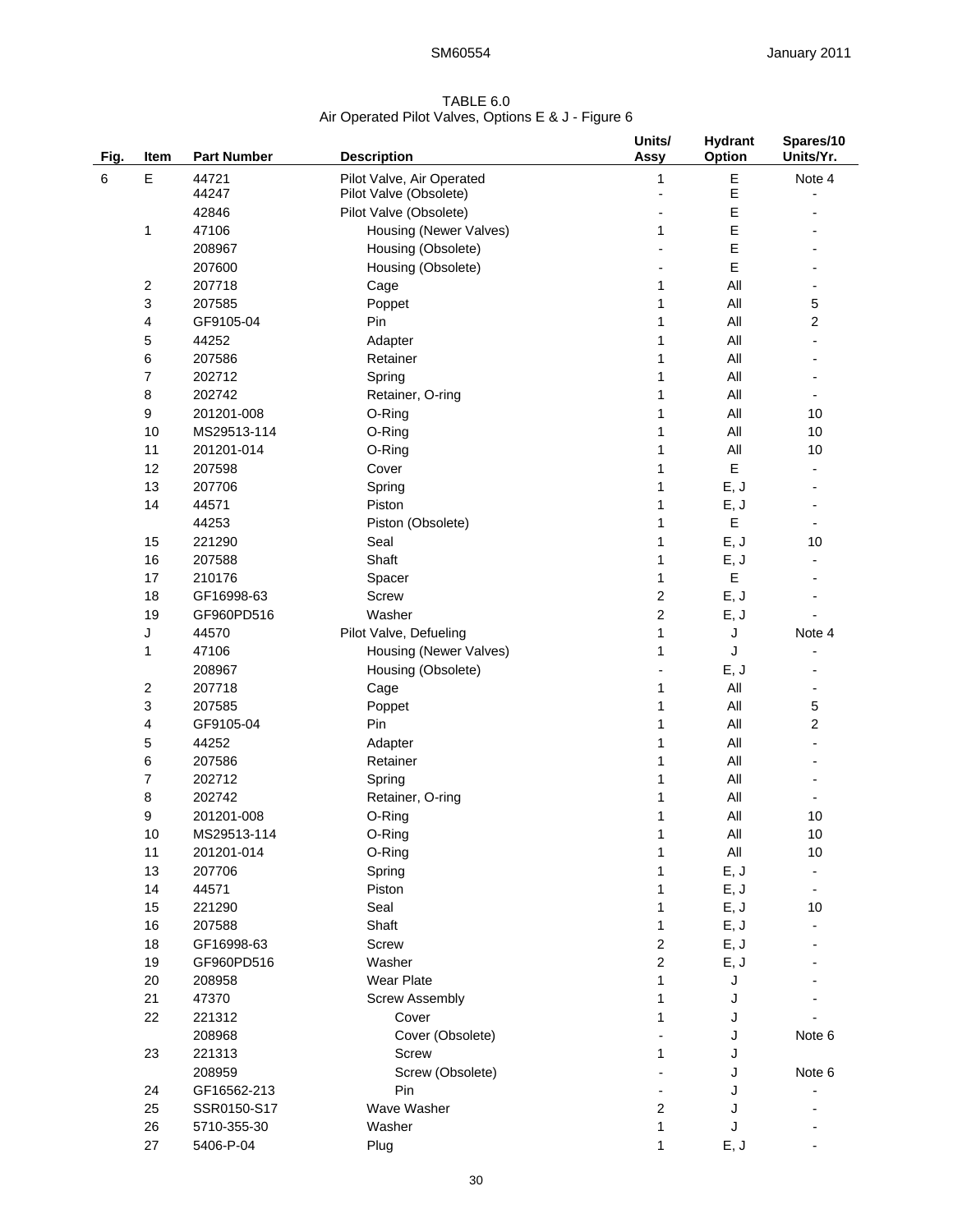

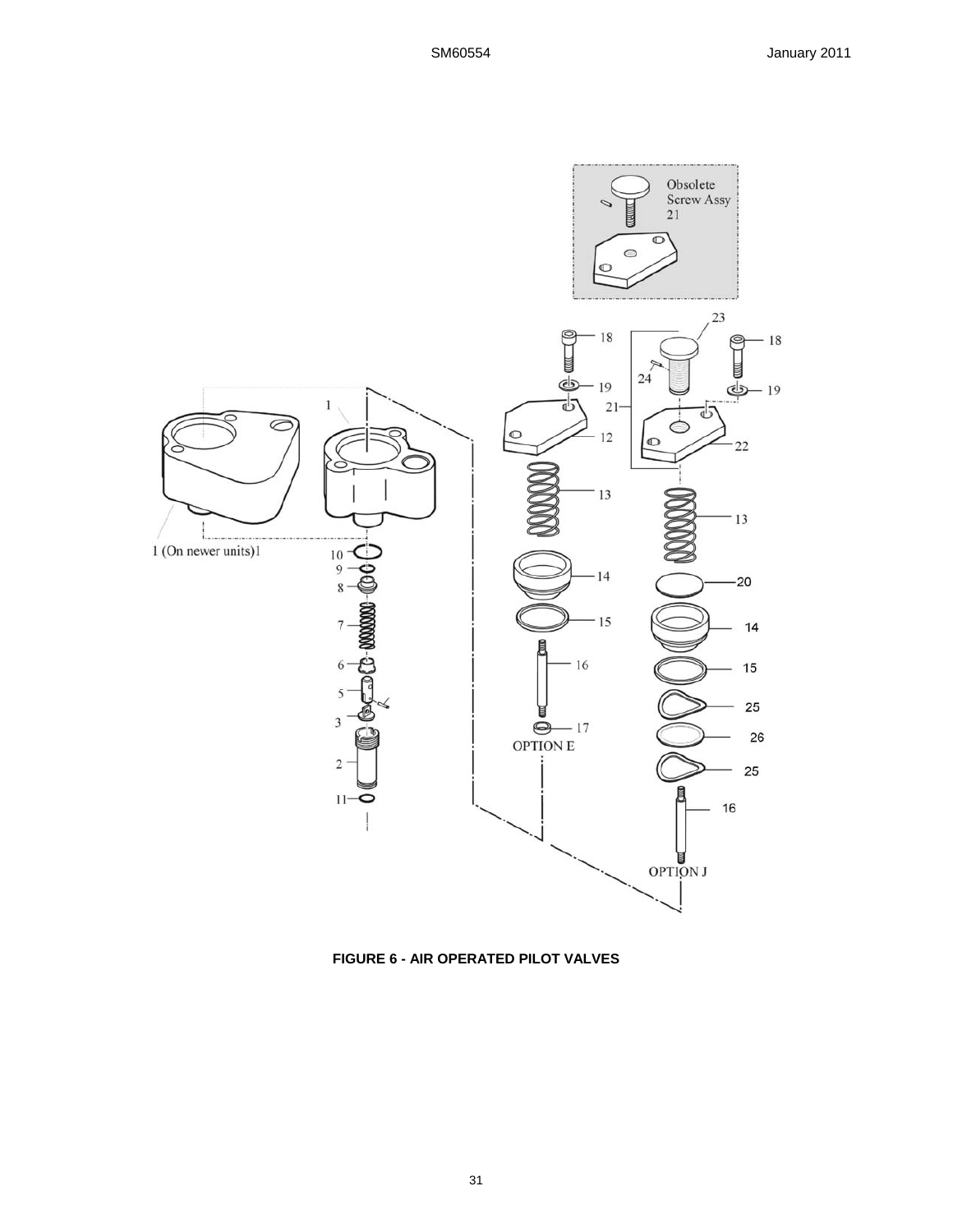## Table 7.0 Air/Lanyard Operated Pilot Valve, Option F

| Fig.           | Item  | <b>Part Number</b> | <b>Description</b>                    | Units/<br><b>Assy</b> | <b>Hydrant</b><br><b>Option</b> | Spares/10<br>Units/Yr. |
|----------------|-------|--------------------|---------------------------------------|-----------------------|---------------------------------|------------------------|
| $\overline{7}$ | 1-FM  | 47091-1            | Air/Lanyard Pilot w/option M (Note 5) | 1                     | <b>FM</b>                       |                        |
|                | $1-F$ | 47091-2            | Air/Lanyard Pilot (Note 5)            | 1                     | F                               |                        |
|                | 1     | 47106              | Housing                               | 1                     | F, FM                           |                        |
|                | 2     | 207718             | Cage                                  | 1                     | All                             |                        |
|                | 3     | 207585             | Poppet                                | 1                     | All                             | 5                      |
|                | 4     | GF9105-04          | Pin                                   | 1                     | All                             | 2                      |
|                | 5     | 44252              | Adapter                               | 1                     | All                             |                        |
|                | 6     | 207586             | Retainer                              | 1                     | All                             |                        |
|                | 7     | 202712             | Spring                                | 1                     | All                             |                        |
|                | 8     | 202742             | Retainer, O-ring                      | 1                     | All                             |                        |
|                | 9     | 201201-008         | O-Ring                                | 1                     | All                             | 10                     |
|                | 10    | MS29513-114        | O-Ring                                | 1                     | All                             | 10                     |
|                | 11    | 201201-014         | O-Ring                                | 1                     | All                             | 10                     |
|                | 12    | 207598             | Cover                                 | 1                     | F, FM                           |                        |
|                | 13    | 207706             | Spring                                | 1                     | F, FM                           |                        |
|                | 14    | 44571              | Piston                                | 1                     | F, FM                           | $\blacksquare$         |
|                | 15    | 221290             | Seal                                  | 1                     | F, FM                           | 10                     |
|                | 16    | 207588             | Shaft                                 | 1                     | F, FM                           |                        |
|                | 17    | 210176             | Spacer                                | 1                     | F, FM                           |                        |
|                | 18    | GF16998-63         | Screw                                 | 2                     | F, FM                           |                        |
|                | 19    | GF960-516          | Washer                                | 2                     | F, FM                           |                        |
|                | 20    | 47093              | Valve Assembly                        | 1                     | F, FM                           |                        |
|                | 21    | .125-1.250LDP      | Pin                                   | 2                     | F, FM                           |                        |
|                | 22    | 220410             | Connector                             | 1                     | F, FM                           |                        |
|                | 23    | 220407             | Seat                                  | 1                     | F, FM                           |                        |
|                | 24    | 207585             | Poppet                                | 1                     | F, FM                           | 5                      |
|                | 25    | 207586             | Retainer                              | 1                     | F, FM                           |                        |
|                | 26    | GF9105-04          | Pin                                   | 1                     | F, FM                           |                        |
|                | 27    | 10460              | Spring                                | 1                     | F, FM                           |                        |
|                | 28    | 220408             | Shaft                                 | 1                     | F, FM                           |                        |
|                | 29    | 220474             | <b>Lanyard Guide</b>                  | 1                     | F, FM                           |                        |
|                | 30    | C0210-026-125S     | Spring                                | 1                     | F, FM                           |                        |
|                | 31    | 220417             | Ball                                  | 3                     | F, FM                           |                        |
|                | 32    | 220412             | <b>Ball Retainer</b>                  | 1                     | F, FM                           |                        |
|                | 33    | 220411             | Cable Retainer                        | 1                     | F, FM                           |                        |
|                | 34    | 220409             | Housing                               | 1                     | F, FM                           |                        |
|                | 35    | 220489             | <b>Retaining Ring</b>                 | 1                     | F, FM                           |                        |
|                | 36    | 220475             | <b>Reset Ring</b>                     | 1                     | F, FM                           |                        |
|                | 37    | No Part Number     | Cable Assembly                        | 1                     | F, FM                           |                        |
|                | 38    | 82114              | Sleeve                                | 1                     | F, FM                           |                        |
|                | 38A   | 81095              | Clamp Assy (See 5-15A)                | 1                     | F, FM                           |                        |
|                | 39    | 81094              | Clamp                                 | 1                     | F, FM                           |                        |
|                | 40    | 42954              | Cable                                 | 1                     | F, FM                           | 1                      |
|                | 41    | 81052              | Hose                                  | 1                     | F, FM                           | 1                      |
|                |       |                    |                                       |                       |                                 |                        |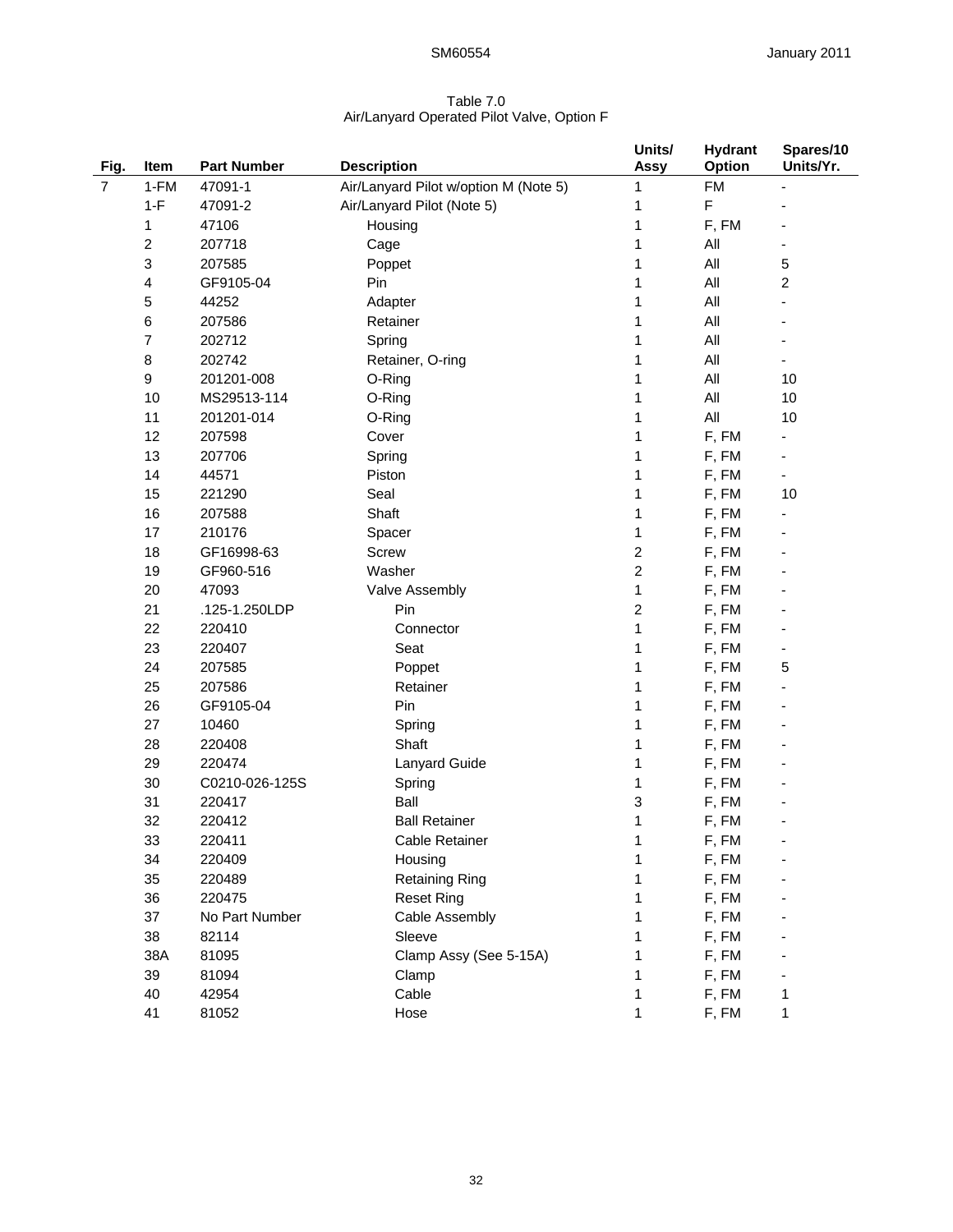

**FIGURE 7 - AIR/LANYARD OPERATED PILOT VALVE, OPTION F**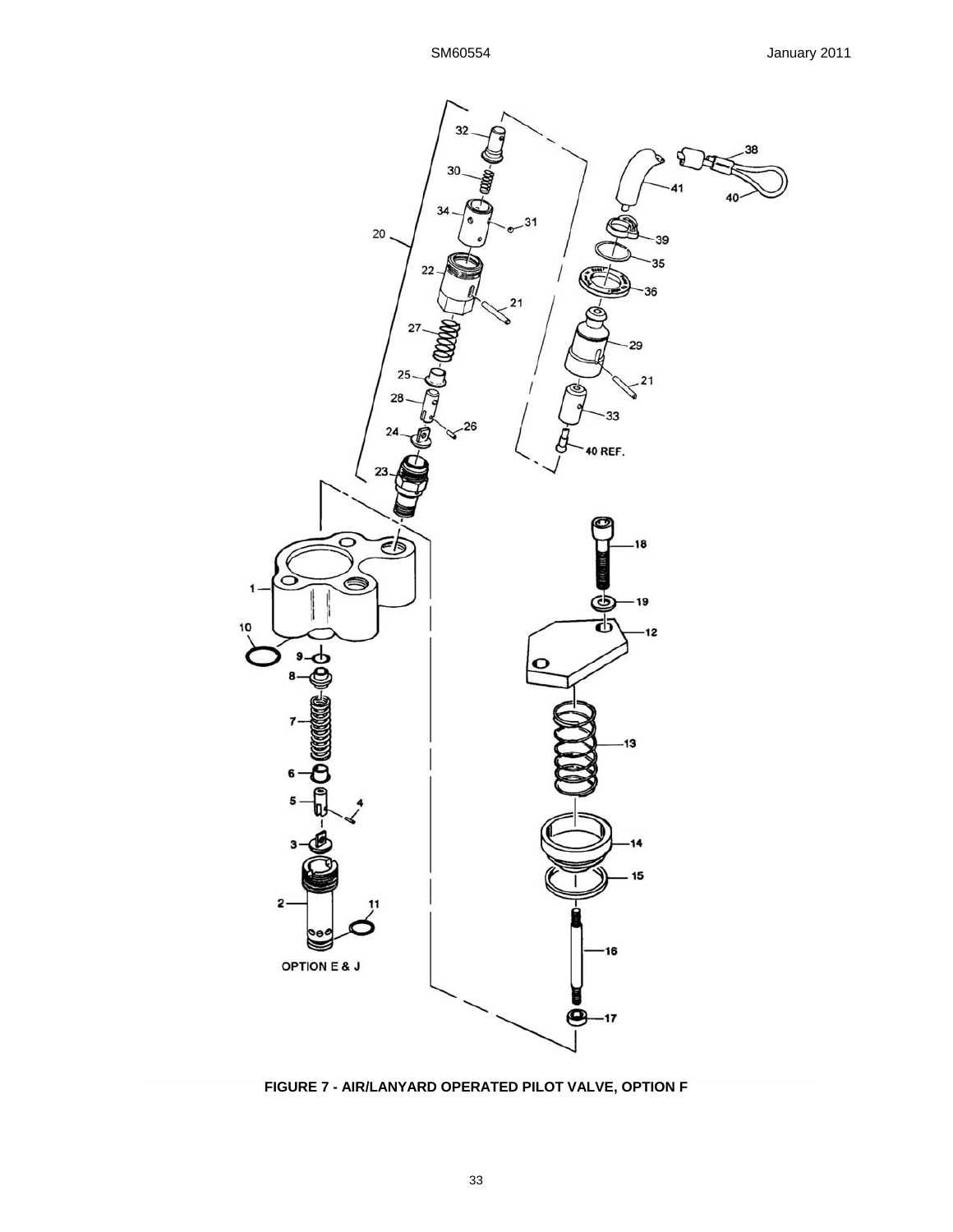## Table 8.0 Air/Lanyard Operated Pilot Valve, Option U

|      |                |                    |                                    | Units/                    | <b>Hydrant</b> | Spares/10      |
|------|----------------|--------------------|------------------------------------|---------------------------|----------------|----------------|
| Fig. | Item           | <b>Part Number</b> | <b>Description</b>                 | Assy                      | Option         | Units/Yr.      |
| 8    | $1-U$          | 47361-1            | Air/Lanyard Pilot Valve            | $\mathbf{1}$              | U              | $\overline{a}$ |
|      | 1-MU           | 47361-2            | Air/Lanyard Pilot Valve w/Option M | 1                         | <b>MU</b>      |                |
|      | 1              | 47359              | Housing                            | 1                         | MU, U          |                |
|      | 2              | 207718             | Cage                               | 1                         | All            |                |
|      | 3              | 207585             | Poppet                             | 1                         | All            | 5              |
|      | 4              | GF9105-04          | Pin                                | 1                         | All            | $\overline{c}$ |
|      | 5              | 44252              | Adapter                            | 1                         | All            |                |
|      | 6              | 207586             | Retainer                           | 1                         | All            |                |
|      | $\overline{7}$ | 202712             | Spring                             | 1                         | All            |                |
|      | $\bf 8$        | 202742             | Retainer, O-ring                   | 1                         | All            |                |
|      | 9              | 201201-008         | O-Ring                             | 1                         | All            | 10             |
|      | 10             | MS29513-114        | O-Ring                             | 1                         | All            | 10             |
|      | 11             | 201201-014         | O-Ring                             | 1                         | All            | 10             |
|      | 12             | 207598             | Cover                              | 1                         | MU, U          |                |
|      | 13             | 207706             | Spring                             | 1                         | MU, U          |                |
|      | 14             | 44571              | Piston                             | 1                         | MU, U          |                |
|      | 15             | 221290             | Seal                               | 1                         | MU, U          | 10             |
|      | 16             | 207588             | Shaft                              | 1                         | MU, U          |                |
|      | 17             | 210176             | Spacer                             | 1                         | MU, U          |                |
|      | 18             | GF16998-63         | Screw                              | $\boldsymbol{2}$          | MU, U          |                |
|      | 19             | GF960-516          | Washer                             | $\boldsymbol{2}$          | MU, U          |                |
|      | 20             | GF16997-45         | Screw                              | $\ensuremath{\mathsf{3}}$ | MU, U          |                |
|      | 21             | 47360              | Valve Assembly                     | 1                         | MU, U          |                |
|      | 22             | .125-1.000LDP      | Pin                                | 1                         | MU, U          |                |
|      | 23             | 221275             | Connector                          | 1                         | MU, U          |                |
|      | 24             | 207585             | Poppet                             | 1                         | MU, U          | 5              |
|      | 25             | 207586             | Retainer                           | 1                         | MU, U          |                |
|      | 26             | GF9105-04          | Pin                                | 1                         | MU, U          |                |
|      | 27             | 10460              | Spring                             | 1                         | MU, U          |                |
|      | 28             | 220408             | Shaft                              | $\mathbf{1}$              | MU, U          |                |
|      | 29             | .125-1.250LDP      | Pin                                | 1                         | MU, U          | 10             |
|      | 30             | 220474             | Lanyard Guide                      | 1                         | MU, U          |                |
|      | 31             | C0210-026-125S     | Spring                             | 1                         | MU, U          |                |
|      | 32             | 220417             | Ball                               | 3                         | MU, U          |                |
|      | 33             | 220412             | <b>Ball Retainer</b>               | 1                         | MU, U          |                |
|      | 34             | 220411             | Cable Retainer                     | 1                         | MU, U          |                |
|      | 35             | 220409             | Housing                            | 1                         | MU, U          |                |
|      | 36             | 220489             | <b>Retaining Ring</b>              | 1                         | MU, U          |                |
|      | 37             | 220475             | <b>Reset Ring</b>                  | 1                         | MU, U          |                |
|      | 38             | No Part Number     | Cable Assembly                     | 1                         | MU, U          |                |
|      | 39             | 82114              | Sleeve                             | 1                         | MU, U          |                |
|      | 40A            | 81095              | Clamp Assy (See 5-15A)             | 1                         | MU, U          |                |
|      | 40             | 81094              | Clamp                              | 1                         | MU, U          |                |
|      | 41             | 42954              | Cable Assy                         | 1                         | MU, U          | 1              |
|      | 42             | 81052              | Hose                               | 1                         | MU, U          | 1              |
|      |                |                    |                                    |                           |                |                |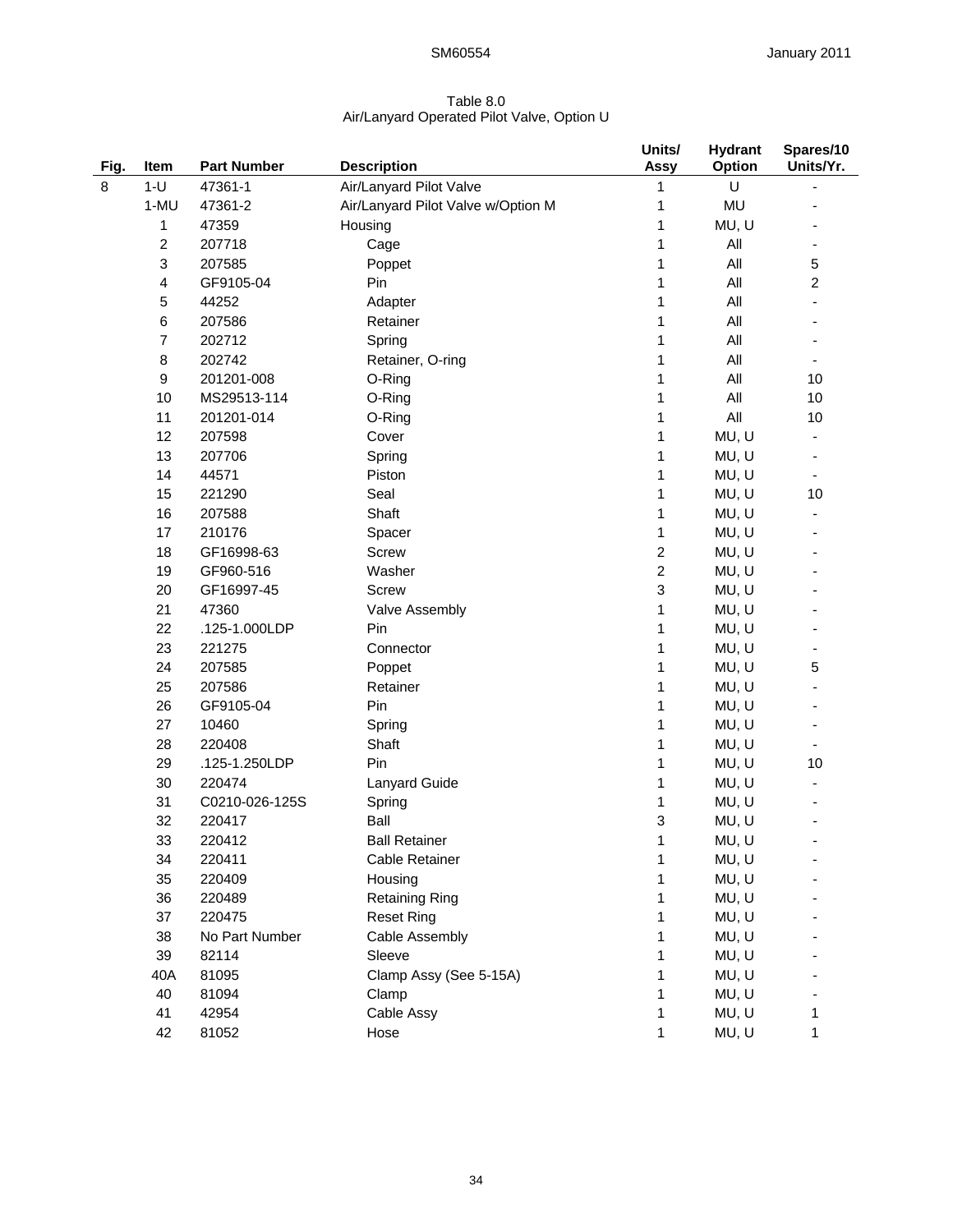

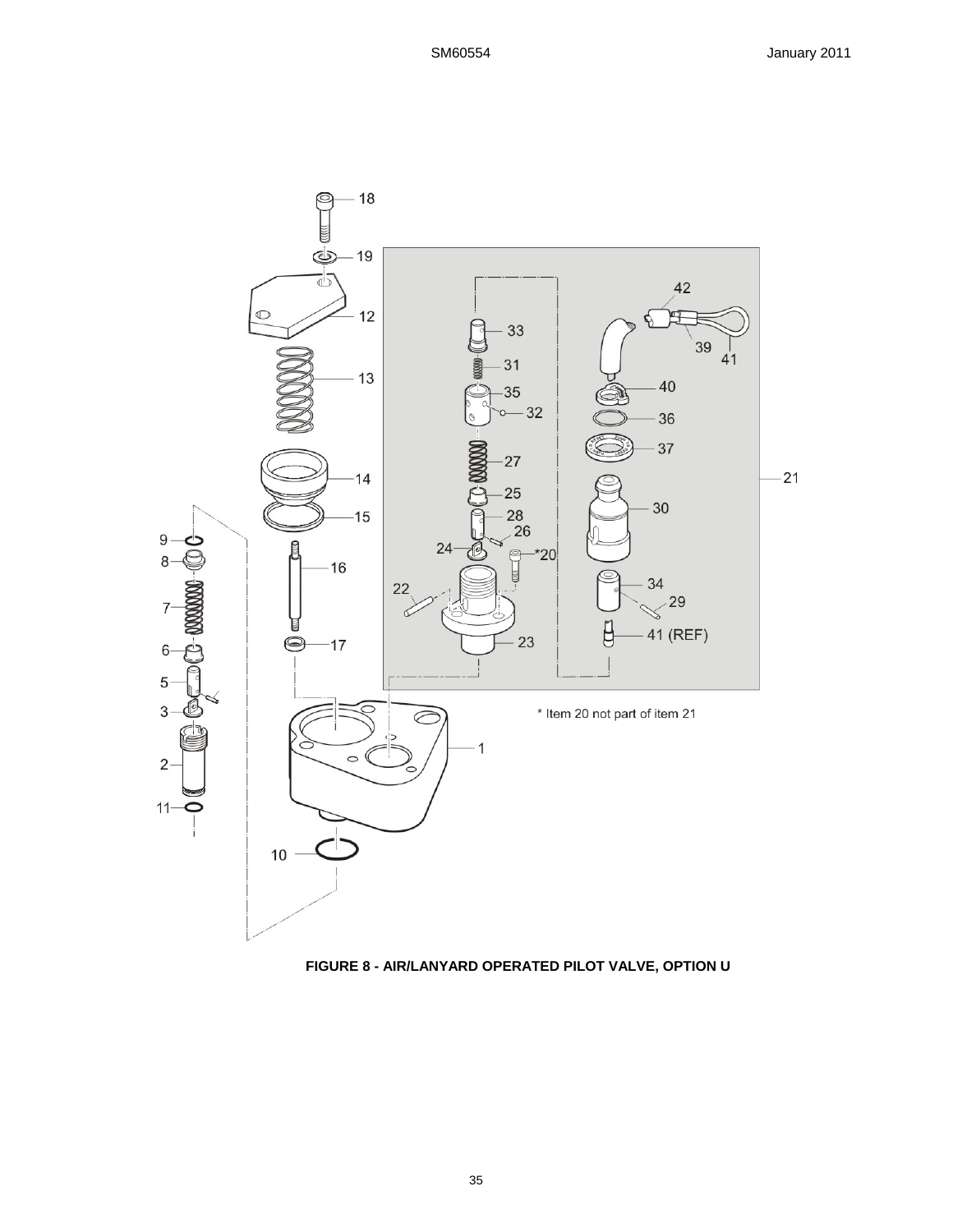### Table 9 Connector Valve Assembly – Figure 9

| Fig. | Item  | <b>Part Number</b> | <b>Description</b>                         | Units/<br>Assy | Hydrant<br><b>Option</b> | Spares/10<br>Units/Yr. |
|------|-------|--------------------|--------------------------------------------|----------------|--------------------------|------------------------|
| 9    | $1-X$ | 47576              | Air/Lanyard Pilot Valve Connector Assembly |                | X                        |                        |
|      |       | 47574              | <b>Connector Assembly</b>                  |                | X                        |                        |
|      | 2     | 221791             | Connector                                  |                | X                        |                        |
|      | 3     | M25998/1-012       | O-ring                                     |                | X                        | 10                     |
|      | 4     | MS29513-114        | O-ring                                     |                | X                        | 10                     |
|      | 5     | GF35308-330        | Screw                                      |                | X                        |                        |
|      | 6     | GF960-516          | Washer                                     | 2              | X                        |                        |
|      |       | 47573              | Valve Stem Assembly                        |                | X                        |                        |
|      | 8     | 201201-014         | O-ring                                     |                | X                        | 10                     |
|      | 9     | 221792             | <b>Spring Guide</b>                        |                | X                        |                        |
|      | 10    | $K-30$             | Spring                                     |                | X                        |                        |
|      | 11    | 221789             | Stem                                       |                | X                        |                        |
|      | 12    | 221790             | Cage                                       |                | X                        |                        |

## **RETROFIT INFORMATION**

Existing 60554 Air Operated Hydrant Valves can be retrofitted as follows:

- 1. Order one 47576 Valve Connector Assembly (for air/fuel operation) kit (shown to the right) for each hydrant valve.
- 2. Order special tool T221790 (only one per airport is needed).
- 3. Remove and discard the existing pilot valve and cage from the hydrant valve.
- 4. Using the special tool screw the cage into the hydrant valve body.
- 5. Once the 48573 is seated and tightened install the 47574 Connector Assembly using the two screws provided.
- 6. Retrofit the hydrant servicers by ordering one each 64230 or 64231 Actuator Assembly as appropriate to your operation for each servicer. Replace the existing disconnect on the hose to the hydrant valve with the 64230/64231 as appropriate. It is recommended that at least one spare 64230 or 64231 Actuator Assembly be ordered for each airport.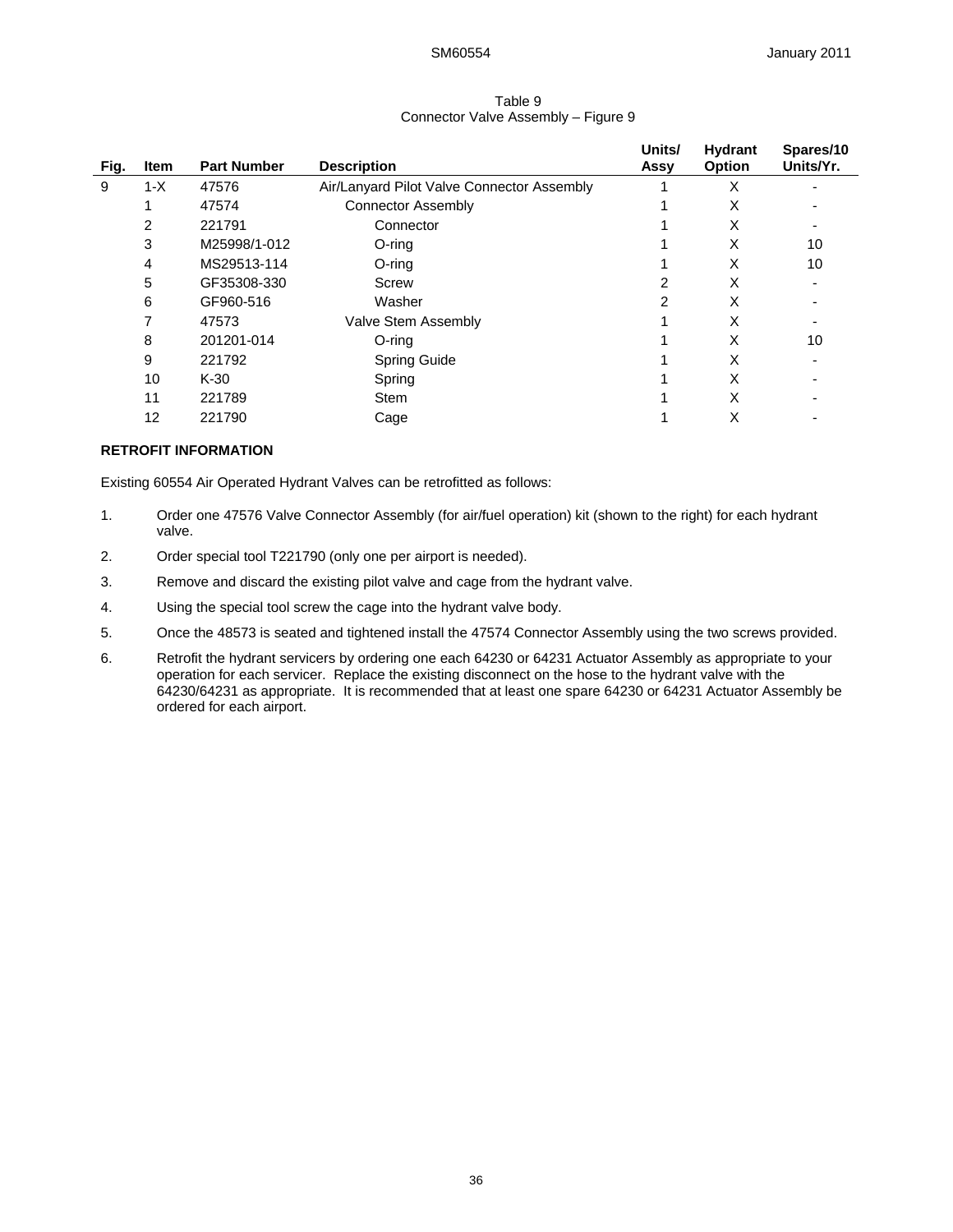

# **FIGURE 9 - AIR/FUEL PILOT VALVE CONNECTOR ASSEMBLY – OPTION "X"**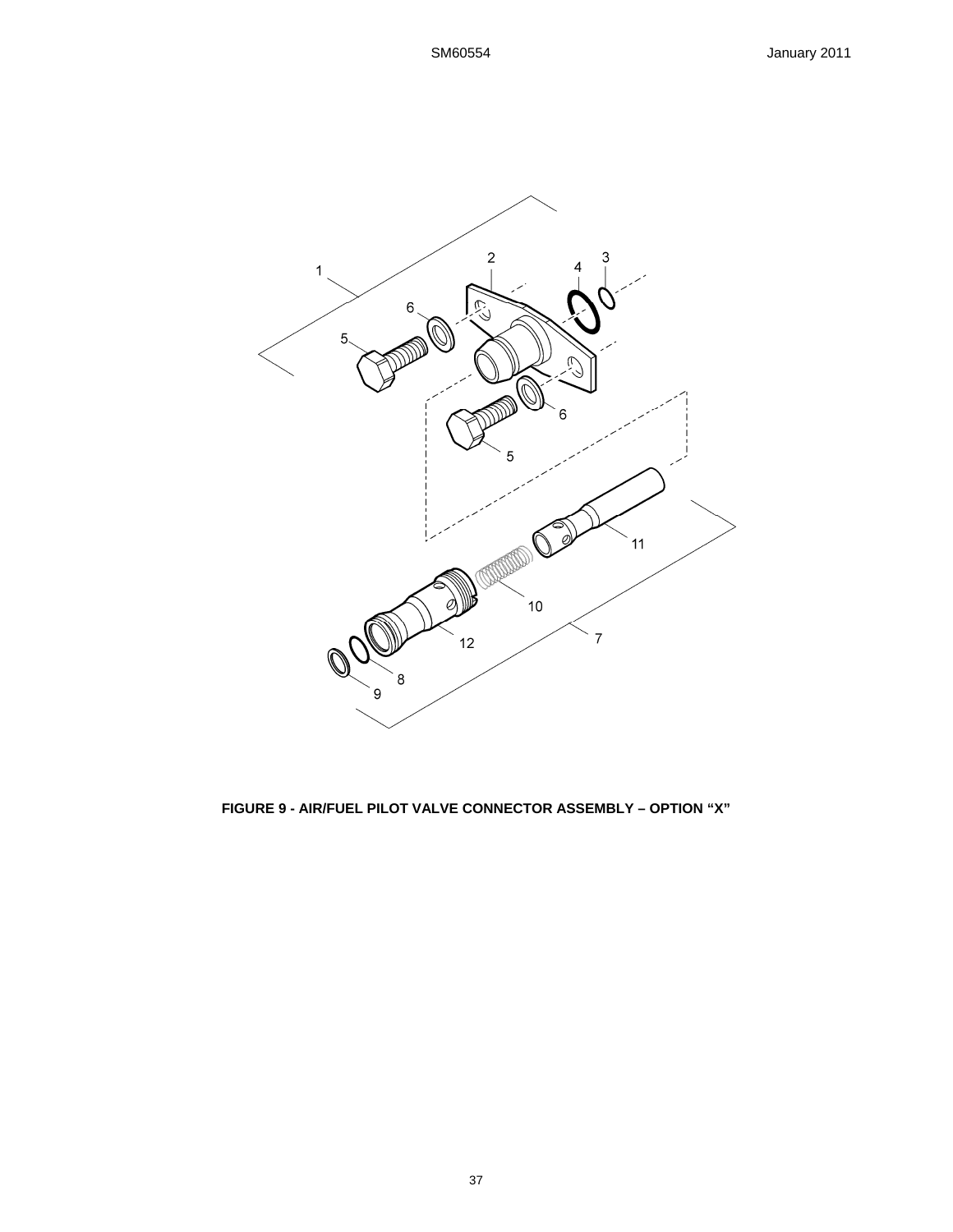## Table 10 KITS for Maintenance

The following kits are available for maintaining the units as noted:

| <b>KIT NUMBER</b> | <b>DESCRIPTION - CONTENTS</b>                                                                                                                                                                                                                                                                                | <b>COMMENTS</b>                                                                                                                                                    |
|-------------------|--------------------------------------------------------------------------------------------------------------------------------------------------------------------------------------------------------------------------------------------------------------------------------------------------------------|--------------------------------------------------------------------------------------------------------------------------------------------------------------------|
| KD60554-1         | This kit is for use in repairing/overhauling any 60554 Hydrant Valve<br>less the Pilot Valve and contains 2-10, 2-12, 2-22, 3-3, 4-2, 4-4,<br>4-9, 4-17, 4-21, 4-22, 4-23, 4-24, 4-25 & 4-28.                                                                                                                | Replaces KD60554 Kit.                                                                                                                                              |
| KD60554-2         | This kit is for use in repairing a complete 60554D Hydrant Valve<br>including the Lanyard Operated Pilot Valve and contains 2-10, 2-12,<br>2-22, 3-3, 4-2, 4-4, 4-9, 4-17, 4-21, 4-22, 4-23, 4-24, 4-25, 4-28,<br>5-1, 5-5, 5-19, 5-22 & 5-26.                                                               |                                                                                                                                                                    |
| KD60554-3         | This kit is for use in repairing a complete 60554E or 60554J Hydrant<br>Valve including either the Air Operated Pilot Valves with or without<br>the defueling option and contains 2-10, 2-12, 2-22, 43-3, -2, 4-4, 4-9,<br>4-17, 4-21, 4-22, 4-23, 4-24, 4-25, 4-28, 6-3, 6-9, 6-10,<br>$6-11, 6-13 & 6-15.$ |                                                                                                                                                                    |
| KD60554-4         | This kit is for use in repairing older Hydrant Valves with obsolete<br>42836 Pilot Valve and contains 2-10, 2-12, 2-22, 3-3, 4-2, 4-4, 4-9,<br>4-17, 4-21, 4-22, 4-23, 4-24, 4-25, 4-28, 5-1, 5-5, 5-19, 5-26 & Seal<br>202711.                                                                              | For 60554D Valves with obsolete<br>42836 Pilot Valves.                                                                                                             |
| KD60554-5         | This kit is for use in repairing older Hydrant Valves with obsolete<br>42846 Pilot Valve and contains 2-10, 2-12, 2-22, 3-3, 4-2, 4-4, 4-9,<br>4-17, 4-21, 4-22, 4-23, 4-24, 4-25, 4-28, 6-9, 6-10, 6-11,<br>Seal 600-015-10, MS29513-218, & Seal 202711.                                                    | For 60554E and J Valves with<br>obsolete 42846 Pilot Valves.                                                                                                       |
| KD60554-6         | This kit is for use in repairing or converting 60554E or J Valves for<br>use at temperatures down to -65° F and contains 2-22, 3-3, 4-2,<br>4-4, 4-9, 4-17, 4-21, 4-22, 4-23, 4-24, 4-25, 4-28, 6-10, 6-11, &<br>O-ring MS29513-014, Poppet 220424, Seal 220425, Seal 220426, &<br>Seal 220427.              | Valves using this kit may have<br>limited operation life at normal<br>operating temperatures and the<br>conversion may be only useful<br>during the winter months. |
| KD60554-7         | This kit is for use in repairing a complete 60554F or 60554U Valves<br>complete with Dual Air/Lanyard Pilot Valve and contains 2-10, 2-12,<br>2-22, 3-3, 4-2, 4-4, 4-9, 4-17, 4-21, 4-22, 4-23, 4-24, 4-25, 4-28, 6-3,<br>6-9, 6-10, 6-11, 6-13 & 6-15                                                       |                                                                                                                                                                    |
| KD640554-8        | This kit is for use in converting any one piece upper housing (except<br>option S) to a two-piece aluminum/stainless steel upper. It contains<br>3-3, 3-4, 3-5 and 3-6.                                                                                                                                      |                                                                                                                                                                    |
| KD60554-9         | This kit is used to upgrade hydrant valves with serial numbers 8454<br>to 11160 to meet the requirements of the $3rd$ Edition of API 1584 –<br>items 6A,                                                                                                                                                     | This kit provides the steel poppet<br>and the two piece upper housing<br>required for older valves to meet<br>the requirements.                                    |
| KD60554-10        | This kit is used to upgrade later hydrant valves with the aluminum<br>poppet assembly but with the appropriate upper half (aluminum<br>housing with the replaceable stainless steel interface ring). Serial<br>numbers 11161 and subsequent.                                                                 | This kit is used to upgrade the<br>poppet assembly only to the steel<br>version to meet the requirements.                                                          |
| 2KD42836          | Kit to Upgrade the old style Lanyard Operated Pilot Valve, 42836, to<br>the newer production style, 44248, allowing the use of current<br>production hardware - items 5-1, 5-5, 5-16, 5-19, 5-20, 5-21, 5-22, 5-<br>23 & 5-26.                                                                               |                                                                                                                                                                    |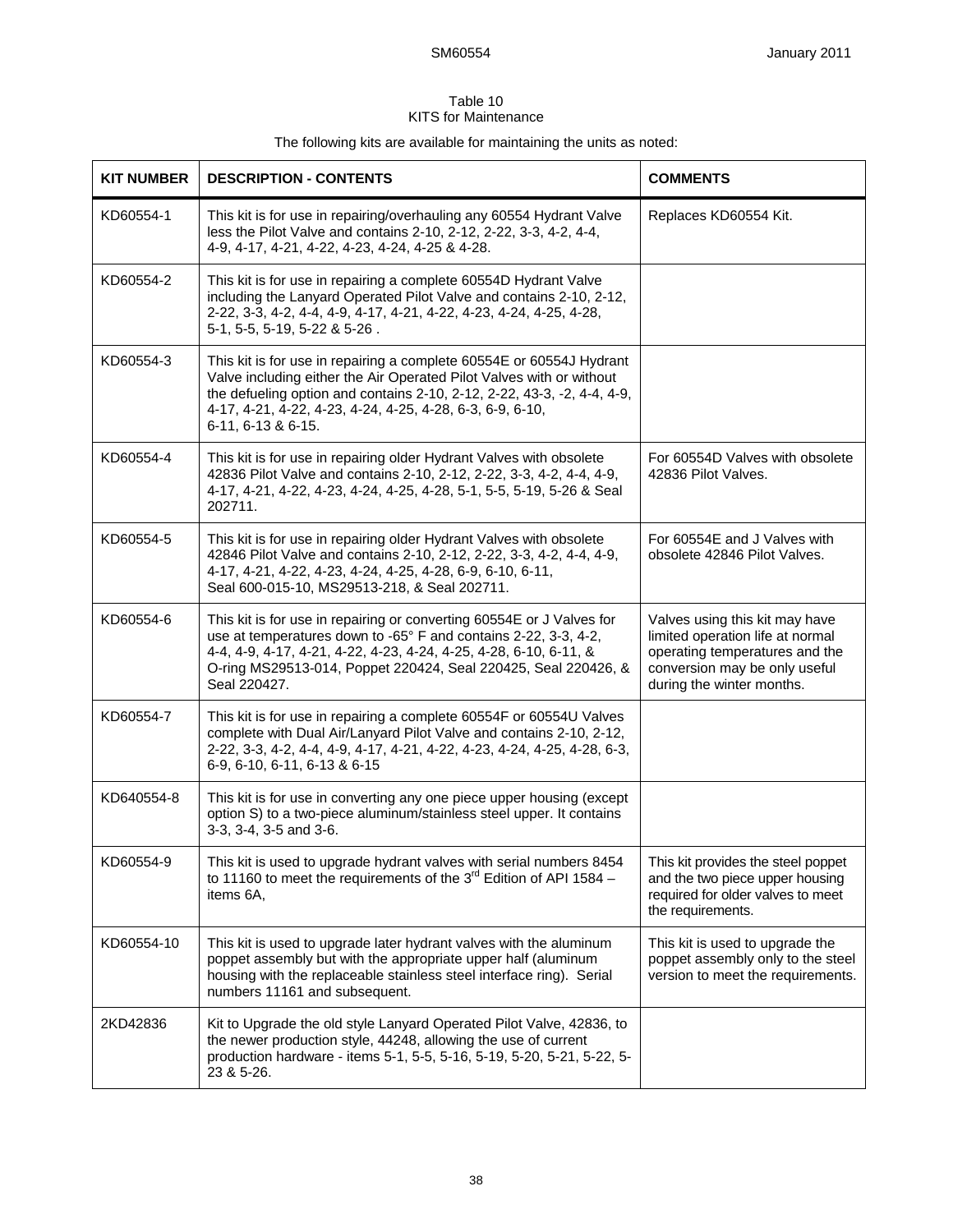- Notes: 1. All part numbers beginning with "GF" are interchangeable with those beginning with either "AN" or "MS". If the "GF" is followed by three numbers it is interchangeable with and "AN" part, otherwise it is interchangeable with an "MS" part of the same number.
	- 2. The recommended spare parts shown above are the number required to support 10 Units for one year or each overhaul whichever is sooner. These quantities do not include replacement spares for intermediate replacement of parts required by abuse or misuse of the equipment. The recommended quantities are based on the ratio of spare parts sold for each unit during a one year period of time. The actual quantity required will vary from location to location.
	- 3. These items are not sold as separate parts, only the next assembly is available.
	- 4. It is recommended that at least one each be on hand for each 50 or less hydrant valves in the system.
	- 5. Air/Lanyard Pilots can be purchased without the Cage (7-2) or (8-2) and O-ring (7-11) or (8-11) if it is desired to replace the unit as a complete pilot valve. The Cage (7-2) or (8-2) and O-ring (7-11) or (8-11) can then be left installed inside the hydrant valve and need not be replaced. The part numbers for this replacement pilot valve would be 47091-3 for Option F pilot valve without the M Option or 47051-4 with the M Option. For Option U pilot valve without M Option it would be 47362-3 or with Option M it would be 47362-4.
	- 6. The obsolete items 22-24 in Table 6 are no longer available as spare parts. If any one of the parts is ordered it will automatically be replaced with 47370 Screw Assembly.
	- 7. The obsolete item 2-11 is no longer available as a spare part. If it is ordered it will be replaced by KD60554-10 to upgrade the poppet to the latest steel version.